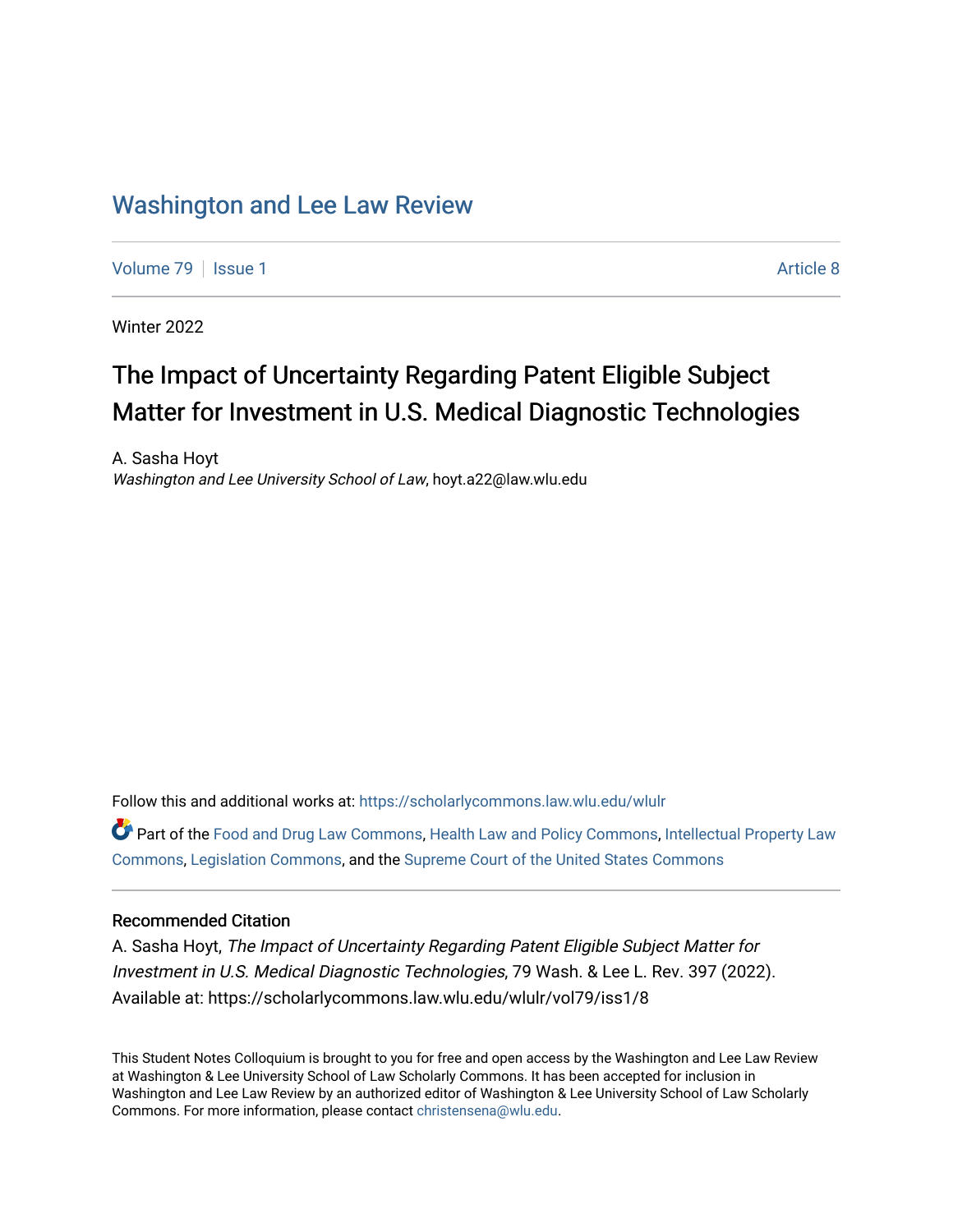# The Impact of Uncertainty Regarding Patent Eligible Subject Matter for Investment in U.S. Medical Diagnostic Technologies

A. Sasha Hoyt\*

## *Abstract*

*Historically, 35 U.S.C. § 101, the statute governing patent eligible subject matter, has been construed broadly—with its legislative history indicating that it should cover "anything under the sun that is made by man." The Supreme Court crafted three exceptions to § 101: (1) abstract ideas, (2) laws of nature, and (3) natural phenomena. In recent years, the Supreme Court's eligibility jurisprudence has further narrowed § 101 to effectively exclude meritorious medical diagnostic methods. Indeed, since the Court's decision in* Mayo Collaborative Services v. Prometheus Laboratories, Inc.*, the Federal Circuit has held every single diagnostic method claim brought before it patent ineligible.* 

*This Note begins by discussing the merits of medical diagnostic tests and their relevance to modern precision medicine. It then dissects the Supreme Court's decisions in* Bilski v. Kappos *and* Mayo*, highlighting the uncertainty regarding* 

J.D. Candidate, Class of 2022, Washington & Lee University School of Law; B.A., Class of 2018, University of Virginia. Thank you, Professor Christopher Seaman, for serving as my Note advisor and for guiding and supporting me throughout the Note writing process. I am also grateful for the members of the *W&L Law Review* and their editorial help. Finally, endless thanks to my family, friends, and boyfriend, whose love and encouragement help me stay grounded. Especially Victoria, for thoughtful messages and *Frasier* jokes that always make me smile.

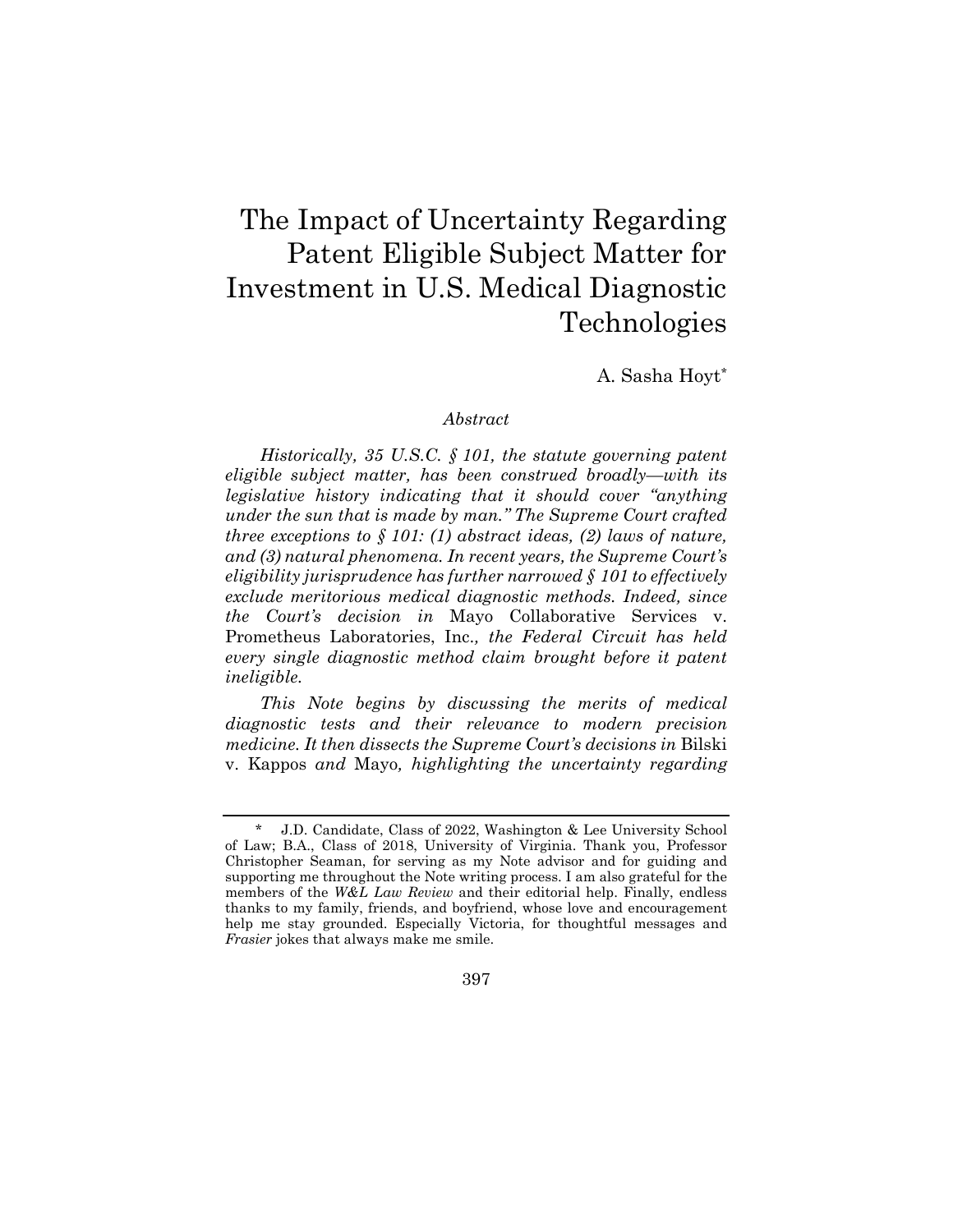*patent eligibility of medical diagnostic methods following these cases and the Federal Circuit's application of the Court's*  Alice*/*Mayo *test. This uncertainty has rippled through the medical diagnostic and venture capital industries, sparking concerns about under-investment in diagnostic R&D.* 

*The heart of this Note is an empirical study of venture capital investment in disease diagnostic technologies before and after* Bilski *and* Mayo*. Using a difference-in-difference methodology to analyze venture capital investment data from the PriceWater Clearinghouse Moneytree Tool, this Note examines whether current § 101 jurisprudence has caused these selective investors to decrease investment in companies developing medical diagnostics technologies that—in light of* Mayo *and its progeny—appear to be patent ineligible. Ultimately, the study indicates that in the four years following* Mayo*, investment in disease diagnostic technologies was nearly \$9.3 billion dollars lower than it would have been absent* Mayo*.* 

*This Note presents five key implications related to its central finding. First, the data supports the recent calls to Congress for reform of § 101. Second, it complements other key research regarding investment behavior following* Mayo *and* Alice*. Third, the data raises the question whether remaining innovation in the diagnostics space will be enough to support the precision medicine movement. Fourth, underinvestment in diagnostics and the discovery of disease biomarkers may lead to underinvestment in treatments. Lastly, this Note's findings suggest that at least some venture capital firms employ greater caution when determining whether to invest in a company developing (or aiming to develop) diagnostics, which may spur hesitancy to form such companies in the first place.* 

#### *Table of Contents*

|  | II. MEDICAL DIAGNOSTICS BACKGROUND 404 |  |
|--|----------------------------------------|--|
|  |                                        |  |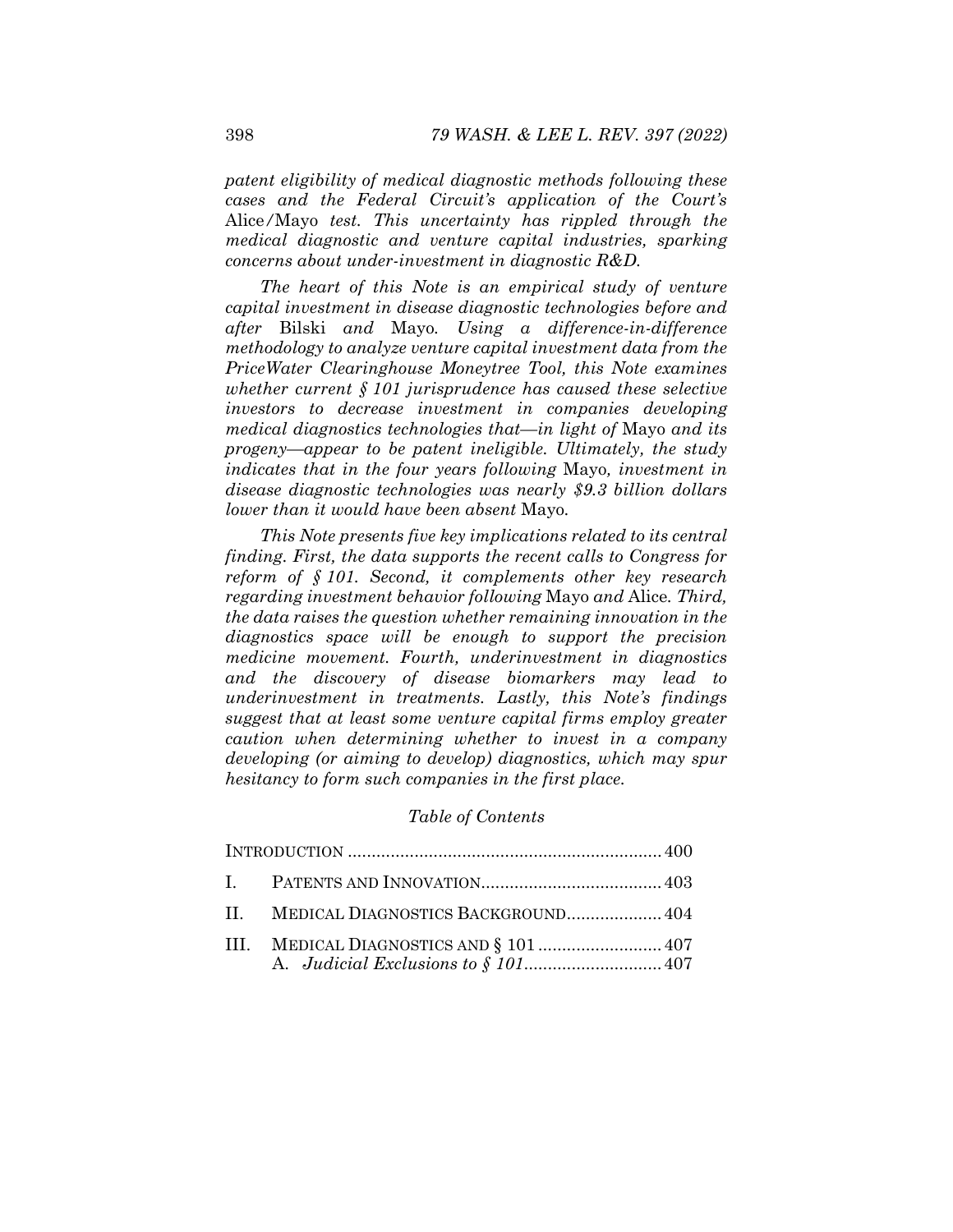|      | Modern Era of $\S$ 101: Chipping Away at Patent<br>В.                                                                                                                                                                                                                                            |
|------|--------------------------------------------------------------------------------------------------------------------------------------------------------------------------------------------------------------------------------------------------------------------------------------------------|
|      | 1. Bilski and the Court's Foreshadowing of a<br>2. Mayo and Alice: A New Age for Diagnostic<br>Mayo/Alice Aftermath: Questionable Patent<br>$C_{\cdot}$<br>1. The Federal Circuit Begrudgingly Declares<br>Patent Ineligible Diagnostic Methods in<br>2. Following Ariosa and Athena, Judges Ask |
|      |                                                                                                                                                                                                                                                                                                  |
|      | D. What Diagnostics Survive? And How?  431                                                                                                                                                                                                                                                       |
| IV.  | PERSPECTIVES REGARDING VENTURE CAPITAL,<br>1. Private Investment: Distinct Motivation<br>from Federal Investment 434<br>Investment in R&D/Innovation and Patents436<br>В.<br>1. Investment Uncertainty and Patent<br>2. § 101, Innovation, and Investment in                                     |
| V.   | METHODOLOGY AND PREDICTIONS 440<br>А.<br>B <sub>1</sub><br>$C_{\cdot}$<br>D.                                                                                                                                                                                                                     |
| VI.  |                                                                                                                                                                                                                                                                                                  |
| VII. | APPLYING DATA TO INNOVATION FRAMEWORK AND                                                                                                                                                                                                                                                        |
|      |                                                                                                                                                                                                                                                                                                  |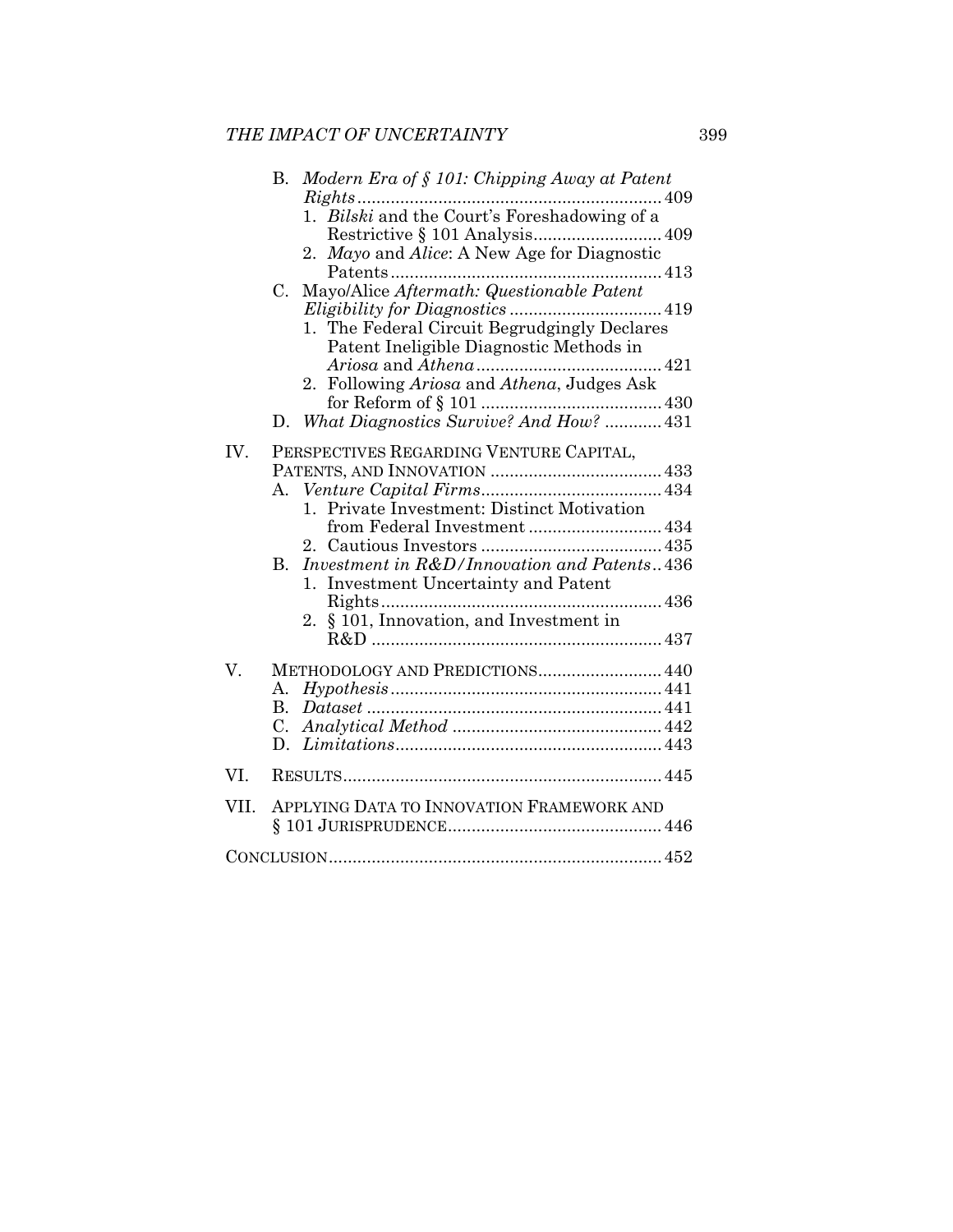#### **INTRODUCTION**

*Why would anyone in their right mind risk millions if not billions of dollars to develop a product when they have no idea if they're eligible for protection? From a business perspective, it simply isn't worth the risk for many endeavors.*  Sen. Thom Tillis1

Have you been swabbed to check for COVID-19? Has a doctor analyzed your blood or urine when assessing your health? If you answered "yes" to either of these questions, you have experienced the benefits of medical diagnostic testing. Most obviously, medical diagnostics enable physicians to identify conditions and diseases in their patients from the mundane—such as a blood typing test—to those serious, concerning conditions requiring further treatment—such as COVID-19 and various cancers.2 Diagnostics are especially important for patients with rare diseases and conditions such as Philadelphia-chromosome-positive (Ph+) chronic myeloid leukemia (CML), an aggressive cancer that has become increasingly treatable due to the discovery of its genetic biomarker.3 Physicians also use medical diagnostic testing preventatively, enabling the diagnosis of diseases and conditions at earlier stages of severity and thus improving patient outcomes. 4 But these benefits often come at a great cost,

<sup>1.</sup> The State of Patent Eligibility in America, Part I, 116th Cong. 3:32–47 (2019) (opening statement of Sen. Thom Tillis).

<sup>2</sup>*. See* PERSONALIZED MED. COALITION, THE PERSONALIZED MEDICINE REPORT: OPPORTUNITY, CHALLENGES, AND THE FUTURE 5 (2017) [hereinafter PMC REPORT], https://perma.cc/TPA5-EH7E (PDF) (detailing the use of diagnostic tests by physicians to "identify specific biological markers, often genetic, that help determine which medical treatments and procedures will work best for each patient").

 <sup>3.</sup> See *infra* Part II for a detailed discussion of the diagnostic testing for this cancer.

<sup>4</sup>*. See* PMC REPORT, *supra* note 2, at 5 ("By combining this information with an individual's medical records, circumstances, and values, personalized medicine allows doctors and patients to develop targeted treatment and prevention plans.").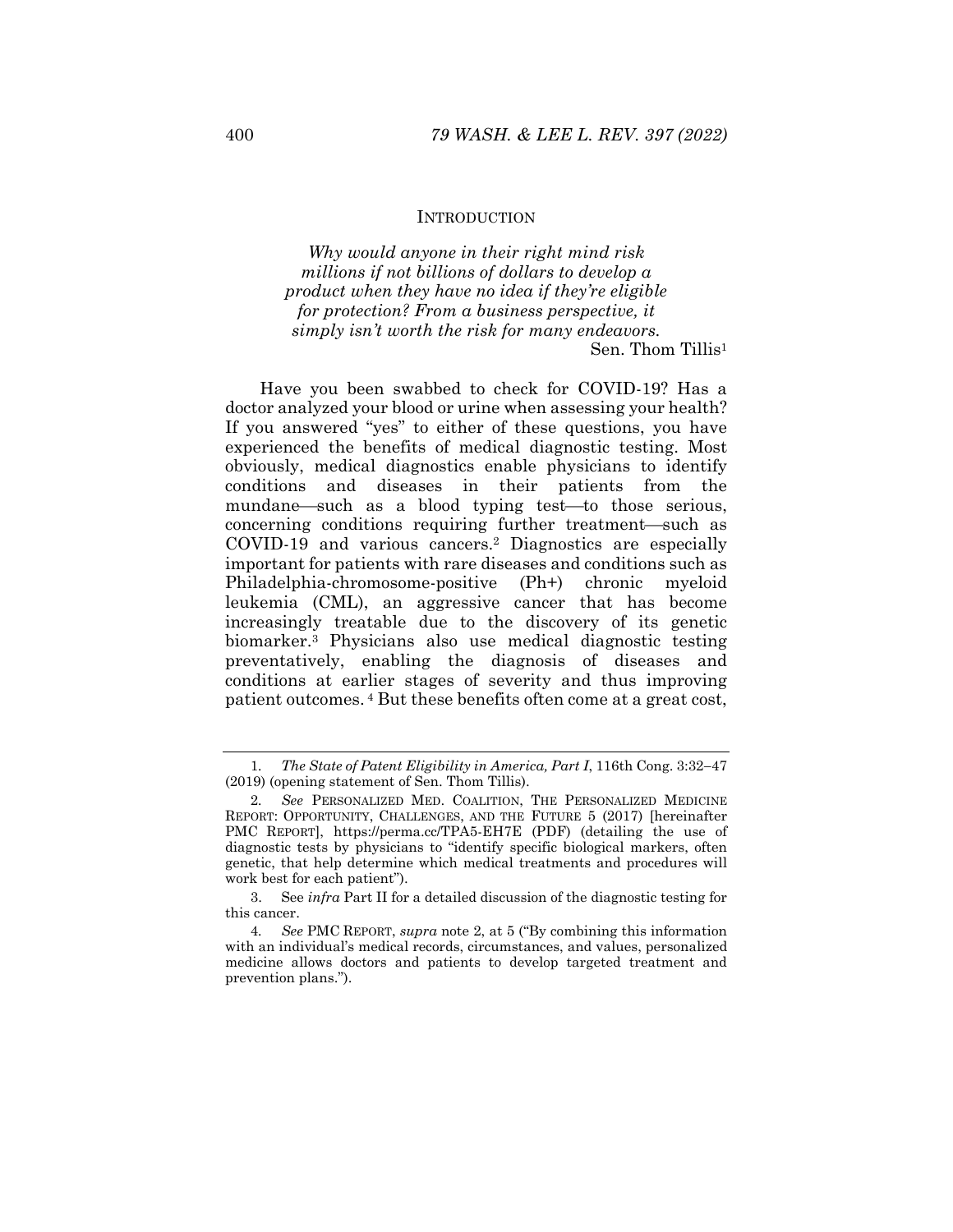from \$20 million to over \$100 million to develop diagnostic tests for rare diseases, according to a survey in 2013.<sup>5</sup>

Patent protection has historically offered an incentive for the up-front expenditures required to create new diagnostic methods. Indeed, for many start-ups that develop new, cutting-edge technologies, patent rights are a lifeline in the quest to obtain venture capital investment, to survive in competitive markets, and to commercialize their products.6 However, this incentive has become less powerful in recent years because of increasing uncertainty regarding the scope of patent-eligible subject matter.

Scholars and practitioners studying recent changes in standards of patent eligibility seem to agree that "[p]atent law is in a state of crisis."7 Even Andrei Iancu, the former Director of the United States Patent Office (USPTO), has expressed concern about murky patent eligibility jurisprudence.8 In a nutshell, Supreme Court and Federal Circuit precedents have effectively turned 35 U.S.C.  $\S 101$ ,<sup>9</sup> the statute governing patentable subject matter, into a brick wall rather than a sieve when applying it to medical diagnostic methods. Indeed, scholars and practitioners have expressed alarm about the "remarkably complex" analysis required "[f]or a simple 'threshold' eligibility test."10

<sup>5</sup>*. See* PETER KEELING ET AL., DIACEUTICS, MYSTERY SOLVED! WHAT IS THE COST TO DEVELOP AND LAUNCH A DIAGNOSTIC? 1, https://perma.cc/HAQ4-RB7N (PDF) (reporting in 2013 that "on average the cost of developing and commercializing a diagnostic properly in the US is \$50 million to \$75 million").

<sup>6</sup>*. See* Stuart J. H. Graham & Ted Sichelman, *Why Do Start-Ups Patent*, 23 BERKELEY TECH. L.J. 1063, 1078 (2008) ("[I]ncreased patenting by venture-backed companies in the software and biotech industries is significantly correlated with total investment, total number of financing rounds, and firm longevity . . . .").

 <sup>7.</sup> David O. Taylor, *The Crisis of Patent Eligibility in America*, 4 CRITERION J. ON INNOVATION 733, 733 (2019) [hereinafter Taylor, *Crisis of Patent Eligibility*].

<sup>8</sup>*. See* Ryan Davis, *Courts Can Resolve Patent Eligibility Problems, Iancu Says*, LAW360 (Apr. 11, 2019, 5:19 PM), https://perma.cc/4R52-ZM9L (quoting Andrei Iancu as stating, "[T]he current state of Section 101 is a problem").

 <sup>9. 35</sup> U.S.C. § 101.

 <sup>10.</sup> Paul Michel & John Battaglia, *New Enablement-Like Requirements for 101 Eligibility:* AAM v. Neapco *Takes the Case Law Out of Context, and Too Far—Part I*, IP WATCHDOG (Aug. 19, 2020), https://perma.cc/M87D-JQ42.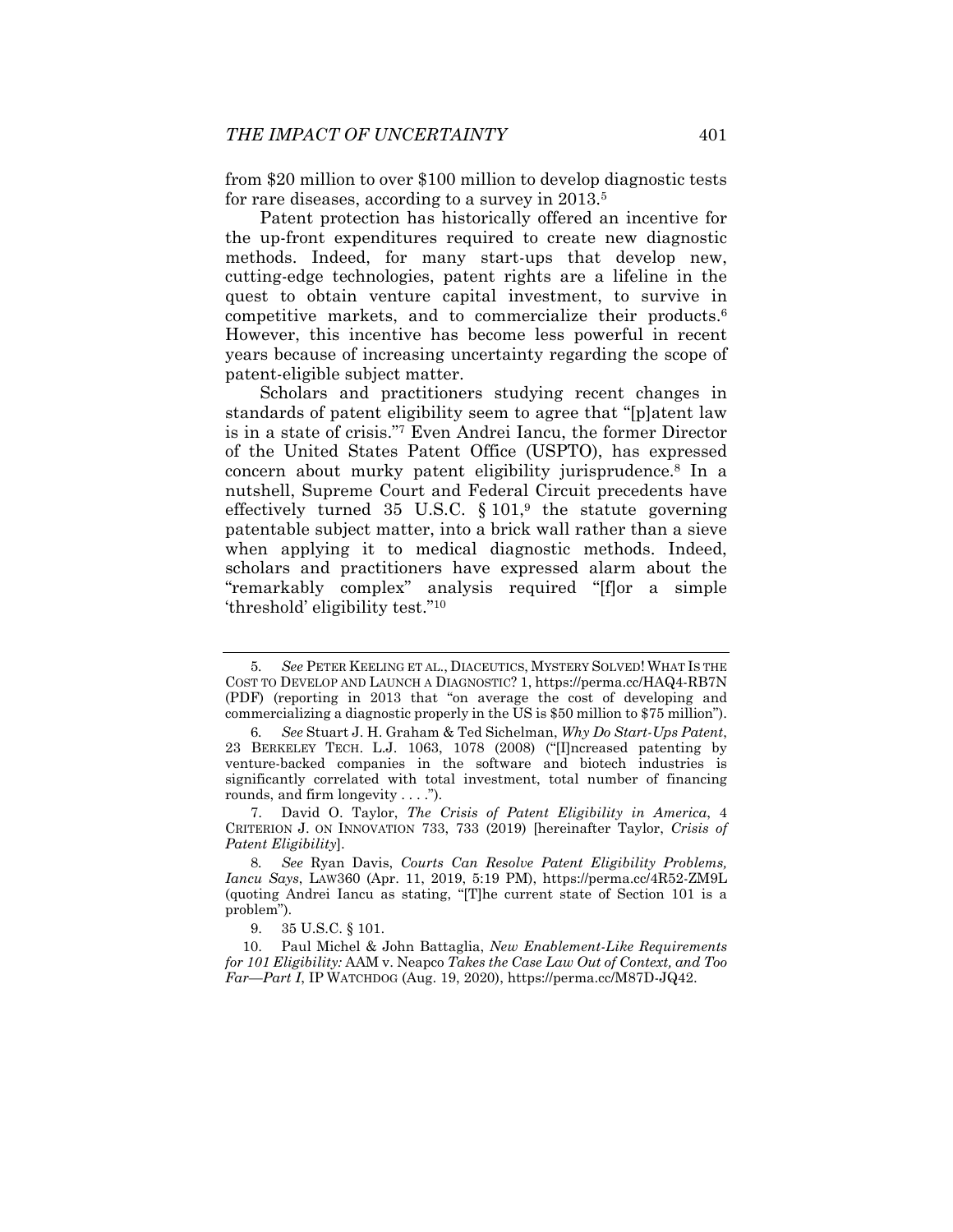This Note presents the first study that empirically examines venture capital investments to determine the impact of the Supreme Court's decisions restricting patent eligible subject matter in *Bilski v. Kappos*<sup>11</sup> and *Mayo Collaborative Services v. Prometheus Laboratories, Inc.*12 on investment in medical diagnostic technologies. In particular, this Note demonstrates that there has been a modest but significant adverse effect on venture capital investment in medical diagnostics following these cases.13

To reach that conclusion, Part I of this Note examines the relationship between patents and innovation. Part II then explains the importance of medical diagnostics to modern personalized medicine and discusses the impact of medical diagnostic testing on individuals with rare diseases and conditions. Part III dissects the Supreme Court and Federal Circuit's contemporary decisions regarding the judicial exclusions to § 101. Part III concludes with an analysis of what patent protection remains for medical diagnostic methods in the wake of caselaw that renders most diagnostics patent ineligible. Part IV transitions to the discussion of venture capital investment perspectives, the impact of uncertainty on investment-making decisions, and innovation as it relates to medical diagnostics and § 101. Part V outlines the experimental methodology for this project—a difference-in-difference analysis measuring the impact of *Bilski* and *Mayo* on venture capital investment rates in disease diagnosis technologies versus all technologies. Part VI discusses the results of the difference-in-difference analysis, ultimately finding that *Bilski* and *Mayo* have had a negative impact on venture capital investment rates in disease diagnosis technologies. Lastly, Part VII presents several important implications of this finding as it relates to § 101 doctrine and the development of new medical diagnostic technologies.

 <sup>11. 561</sup> U.S. 593 (2010).

 <sup>12. 566</sup> U.S. 66 (2012).

<sup>13</sup>*. See infra* Part VI.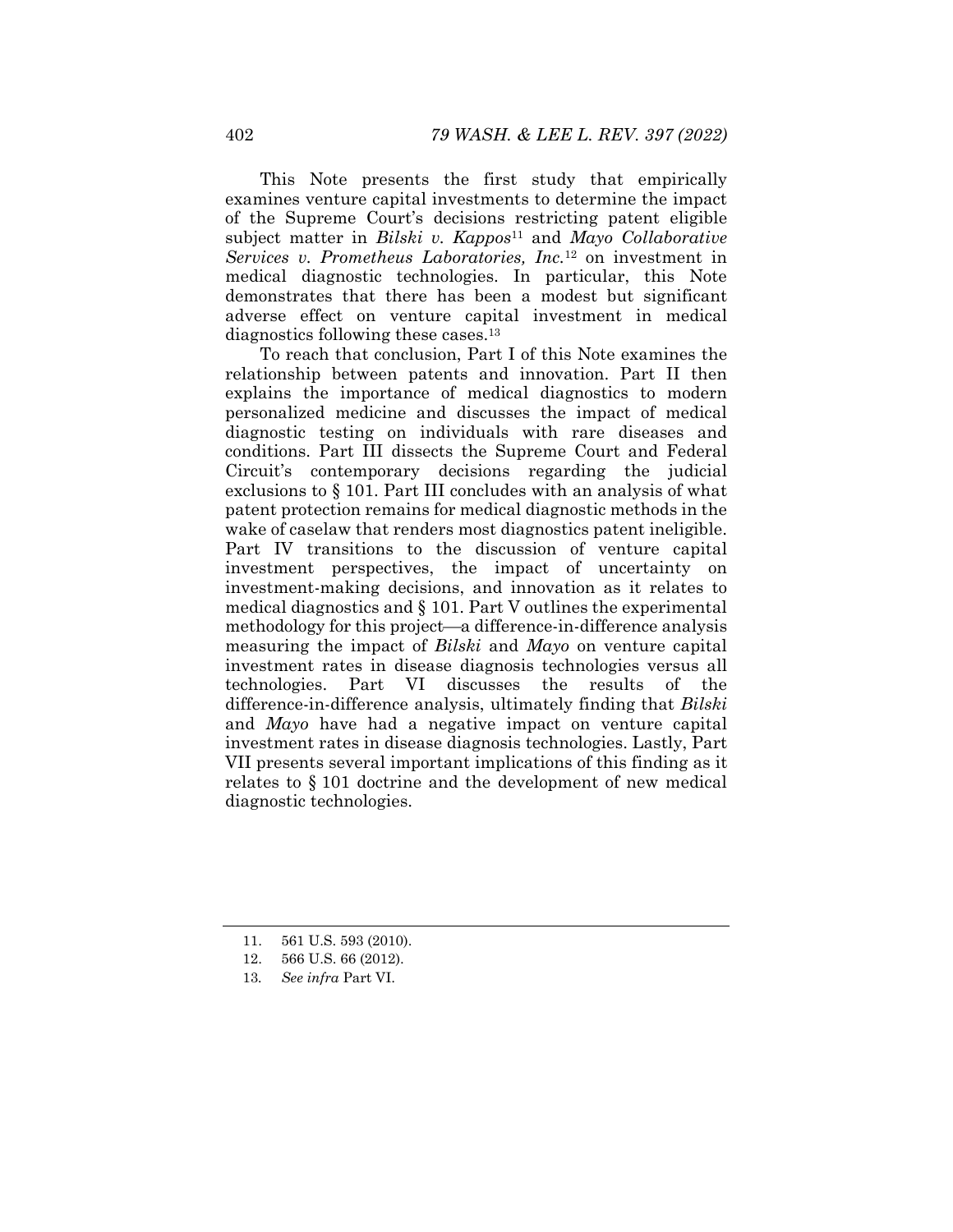#### I. PATENTS AND INNOVATION

Intellectual property, by its nature, is "non-rivalrous," with large up-front transaction costs to produce and little to no transaction costs to duplicate.14 The patent system restores rivalrousness to intellectual property by granting a limited monopoly on the right to exclude others from using said property, thereby incentivizing investment in innovation.15 Economic incentives of patents, which stem from the right to exclude, include the ability to charge "monopoly rent" for use of a patented technology (for example, issuing a license).16 Proponents of the patent system thus believe that stronger patent rights correlate with willingness to invest in the research and development (R&D) of new technologies.17 Further, the disclosure requirements of the patent system "increase[] the flow of ideas and stimulate[] innovation" by improving the public knowledge of science and other technical fields.18 And because patentholders have the right to exclude public uses of their inventions, patents "incentivize ingenuity by encouraging

<sup>14</sup>*. See* David W. Barnes, *Congestible Intellectual Property and Impure Public Goods*, 9 Nw. J. TECH. & INTELL. PROP. 533, 533–34 (2011) (explaining the property-as-information theory); Maureen K. Ohlhausen, *Patent Rights in a Climate of Intellectual Property Rights Skepticism*, 30 HARV. J.L. & TECH. 103, 116 (2016) ("A basic economic premise underlies the patent system: technologies are expensive to invent but easy to copy.").

<sup>15.</sup> See Ohlhausen, *supra* note 14, at 116-17 (arguing that, absent the patent rights scheme, "positive externalities will cause suboptimal investment in innovation").

<sup>16</sup>*. See* Michele Boldrin & David K. Levine, *The Case Against Patents*, 27 J. ECON. PERSPS. 3, 17 (2013) (discussing the argument that patentholders utilize patents for monopoly rent rather than to increase societal welfare); 35 U.S.C. § 154(a)(1) (enumerating the patentee's right to exclude third parties from selling, manufacturing, or making use of their invention in the United States).

<sup>17</sup>*. See, e.g.*, Brief for National Venture Capital Association as Amicus Curiae Supporting Respondent at 9-10, Mayo Collaborative Servs. v. Prometheus Lab'ys, Inc., 566 U.S. 66 (2012) (No. 10-1150) [hereinafter NVCA Brief] ("[I]n biotechnology, strong patent protection correlates with the amount of R&D investments made by companies . . . .").

 <sup>18.</sup> Philip Merksamer, Ariosa Diagnostics v. Sequenom: *Metastasis of*  Mayo *and* Myriad *and the Evisceration of Patent Eligibility for Molecular Diagnostics*, 31 BERKELEY TECH. L.J. 495, 525 (2016).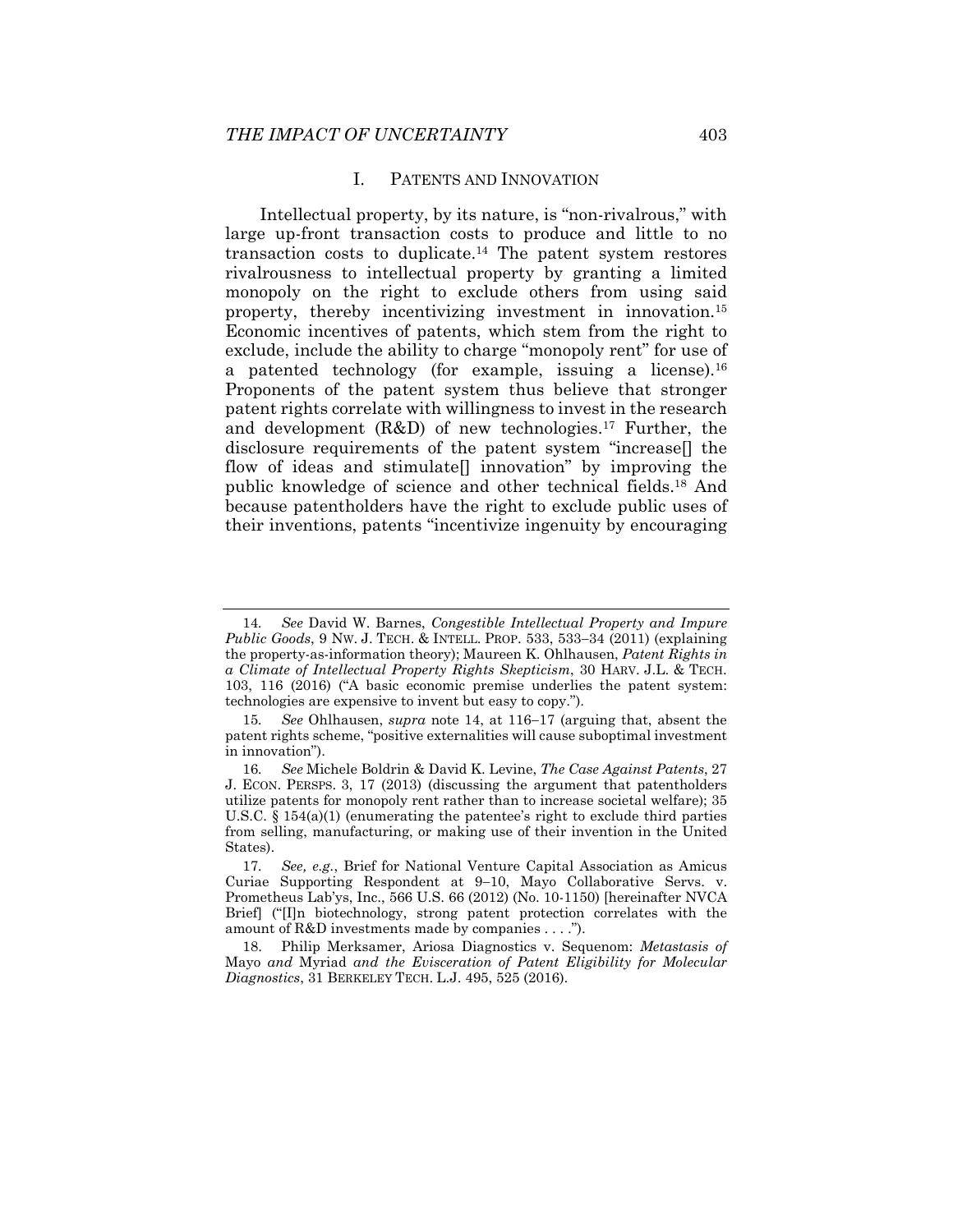the public to design around and improve upon existing patented technology."19

On the other side of the table, some patent skeptics, including Judge Richard Posner, have argued that the patent system discourages or limits innovation.<sup>20</sup> These scholars argue that robust patent rights produce more costs than benefits, including the creation of greater barriers to obtain entry in certain markets and inciting needless litigation.21 However, many of those who critique the patent system admit that "[t]here is little doubt that providing a monopoly as a reward for innovation increases the incentive to innovate."22

#### II. MEDICAL DIAGNOSTICS BACKGROUND

Medical diagnostics are socially valuable, meritorious tools that can improve public health. The medical diagnostics industry is broad and ranges from expensive research-driven testing for specific and rare diseases to routine, general testing for pregnancy and blood type.23 Certain "diagnostic tests enable physicians to identify the most effective treatment for a patient immediately by testing for specific molecular characteristics, thus avoiding the frustrating and costly practice of trial-and-error medicine."24 Such diagnostic tests may operate

<sup>19</sup>*. Id.*

<sup>20</sup>*. See* Richard A. Posner, *Why There Are Too Many Patents in America*, ATLANTIC (July 12, 2012), https://perma.cc/CUR6-K7B4 (discussing problems with the patent system, notably that patents provide different incentives across industries); Ohlhausen, *supra* note 14, at 110-12 (discussing popular critiques of the patent system including the theory that patents provide the right to block innovation).

<sup>21.</sup> See Boldrin & Levine, *supra* note 16, at 5-8 (rebutting the notion that patents encourage thoughtful innovation); Note, *Diagnostic Method Patents and Harms to Follow-on Innovation*, 126 HARV. L. REV. 1370, 1371 (2013) (arguing that "granting strong, early patent rights will result in the underdevelopment of technology," particularly for "broad diagnostic method patents").

 <sup>22.</sup> Boldrin & Levine, *supra* note 16, at 7.

<sup>23</sup>*. See* WORLD HEALTH ORG., WHO TECH. REP. SERIES, NO. 1031, THE SELECTION AND USE OF ESSENTIAL IN VITRO DIAGNOSTICS 277-89 (2021) (listing essential, disease-specific in vitro diagnostic tests such as tests to diagnose diabetes, HIV, COVID-19, and influenza);  $id$ , at  $275-76$  (listing essential in vitro diagnostic tests for general use, such as tests to diagnose blood type, kidney disease, urinary tract infections, and pregnancy).

<sup>24</sup>*. See* PMC REPORT, *supra* note 2, at 10.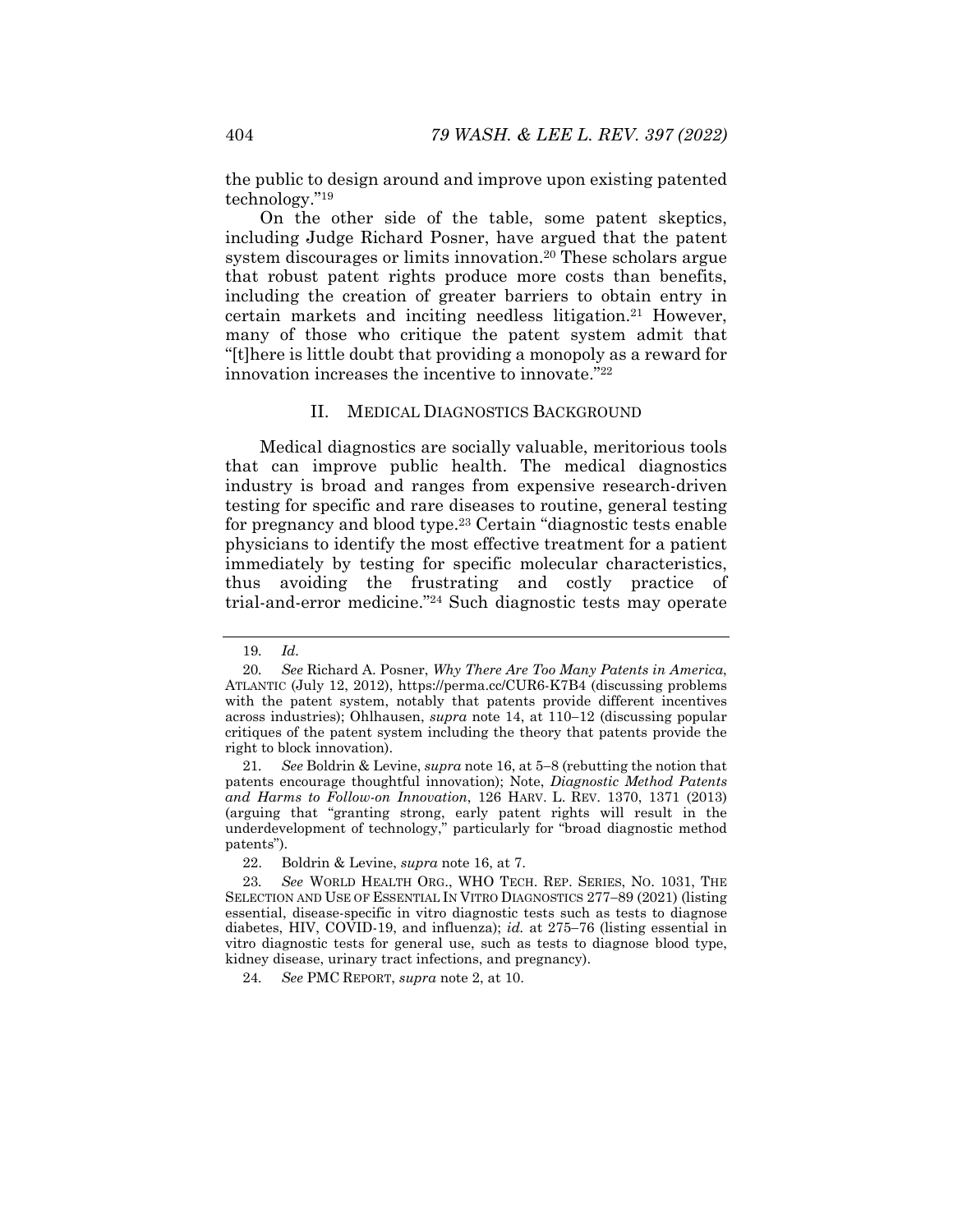by identifying genetic mutations in a person's DNA that make the person more susceptible to an associated condition.25

For example, the BCR-ABL fusion gene appears in patients with certain types of leukemia.26 Physicians most often use a BCR-ABL genetic test to "diagnose or rule out" chronic myeloid leukemia (CML) or Ph-positive acute lymphoblastic leukemia (ALL).27 CML, "a slowly-progressing cancer," comprises 15 percent of leukemias in adults.28 Ph-positive ALL, an <sup>"</sup>aggressive form of cancer," predominantly affects children.<sup>29</sup> A polymerase-chain-reaction (PCR) diagnostic test can detect *one*  cell expressing the BCR-ABL mutation in " $10<sup>5</sup>$  to  $10<sup>6</sup>$ " healthy cells, enabling physicians to diagnose CML or Ph-positive ALL early on and improve patient prognoses.<sup>30</sup> Significantly, diagnosis of CML in a patient through the identification of the BCR-ABL mutation can revolutionize her care, as treatments that target the mutation produce fewer side effects than other cancer treatments.31 The drug imatinib mesylate by Novartis, for example, directly targets the BCR-ABL kinase and "drastically improves [a CML patient's] overall survival . . . rate to 88% after 5 years versus 57% from nonspecific treatment with hydroxyurea and interferon, with fewer side effects."32

With the rise in development of precision medicine, physicians are better equipped to diagnose and treat rare

29*. Id.*

32. BCR-ABL BLUE CROSS, *supra* note 26, at 2.

<sup>25</sup>*. See, e.g.*, *BCR ABL Genetic Test*, NAT'L LIBR. MED.: MEDLINEPLUS, https://perma.cc/F978-BW5R (last updated Sept. 14, 2021) (describing BCR-ABL genetic test used to identify certain types of leukemia and to examine efficacy of cancer treatment).

<sup>26</sup>*. See* BLUECROSS BLUESHIELD N.C., CORPORATE MEDICAL POLICY: BCR-ABL 1 TESTING AHS-M2027 1 (July 2020) [hereinafter BCR-ABL BLUE CROSS], https://perma.cc/2YDB-PUHX (PDF) (describing the BCR-ABL 1 mutation as resulting "from a reciprocal translocation that joins the *ABL1* gene from chromosome 9 to the *BCR* gene on chromosome 22, . . . necessary for the development of CML").

<sup>27</sup>*. See supra* note 25 and accompanying text.

 <sup>28.</sup> BCR-ABL BLUE CROSS, *supra* note 26, at 1.

 <sup>30.</sup> Charles L. Sawyers, *Chronic Myeloid Leukemia*, 340 N. ENG. J. MED. 1330, 1332 (1999).

<sup>31</sup>*. Id.*; *see LeukemiaChronic MyeloidCML: Types of Treatment*, CANCER.NET (Mar. 2018), https://perma.cc/47EE-AAY9 (describing targeted therapy using tyrosine kinase inhibitor drugs to treat CML, which "blocks the growth and spread of cancer cells while limiting damage to healthy cells").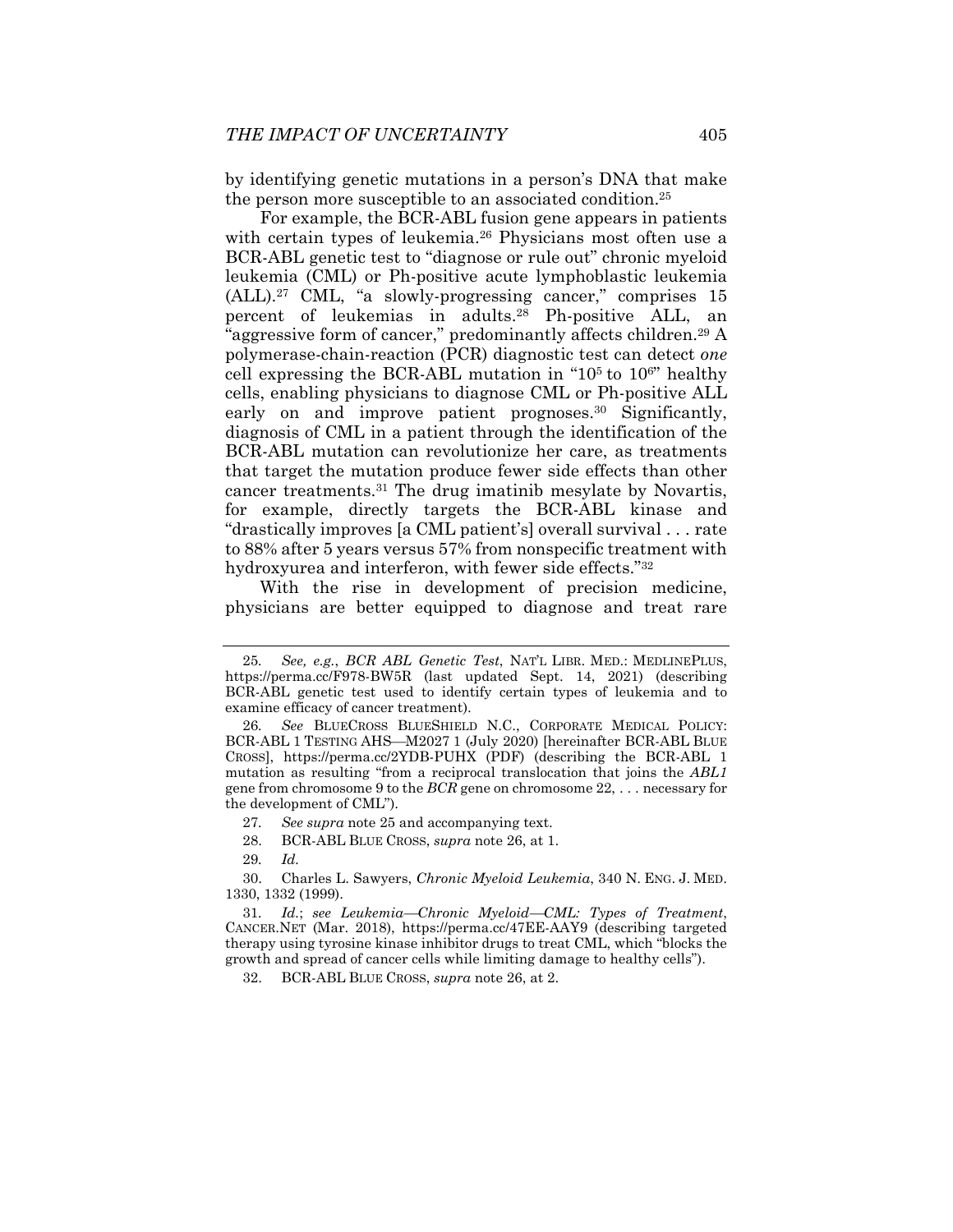conditions and diseases. Approximately 66 percent of all medical treatment decisions are based on the results of in vitro diagnostic testing,33 a subset of diagnostic tests used for detection of disease and other conditions.34 Importantly, in vitro diagnostic tests "may be used in precision medicine to identify patients who are likely to benefit from specific treatments or therapies."35

The precision medicine movement reflects a growing acknowledgement that society benefits from the development of diagnostic tests and treatments for rare conditions and diseases affecting fewer (but still numerous) lives<sup>36</sup> than conditions to which medicine has traditionally given focus.<sup>37</sup> However, as with drug development,<sup>38</sup> the development of medical diagnostic tests requires hefty up-front investment<sup>39</sup> and firms may weigh

37*. See, e.g.*, Rebecca L. Siegel et al., *Cancer Statistics, 2020*, 70 CA: CANCER J. FOR CLINICIANS 7, 18 (2020) ("The progress against cancer reflects large declines in mortality for the 4 major cancers (lung, breast, prostate, and  $colorectum) \ldots$ ").

39*. See* Johnathon Liddicoat et al., *The Effects of* Myriad *and* Mayo *on Molecular-Test Development in the United States and Europe: Interviews from the Frontline*, 22 VAND. J. ENT. & TECH. L. 785, 800 (2020) ("[D]iagnostic executives estimate the cost to fully develop a test, including clinical education, [to be] between \$20.1 and \$106 million in the United States alone.").

<sup>33</sup>*. See* Ulrich-Peter Rohr et al., *The Value of In Vitro Diagnostic Testing in Medical Practice: A Status Report*, 11 PLOS ONE 1, 2, 11, 13 (2016), https://perma.cc/8X8N-Z3FS (PDF) (analyzing the role of in vitro diagnostics in healthcare worldwide).

<sup>34</sup>*. See In Vitro Diagnostics*, FDA, https://perma.cc/XJ7S-UMVC (last updated Oct. 18, 2021) ("In vitro diagnostics can detect diseases or other conditions, and can be used to monitor a person's overall health to help cure, treat, or prevent diseases.").

<sup>35</sup>*. Id.*

<sup>36</sup>*. See, e.g.*, Soley Bayraktar & Mark Goodman, *Detection of BCR-ABL Positive Cells in an Asymptomatic Patient: A Case Report and Literature Review*, 2010 CASE REPS. MED. 1, 2 (2010) (estimating that physicians diagnose about 4,000 new cases of CML annually in the United States); *Rare Cancers*, DEP'T OF DEF., https://perma.cc/BV72-DKEL (last updated Nov. 4, 2021) ("[A]round 200 forms of rare cancer compose around 20-25% of all U.S. cancer diagnosis, which affect more than 400,000 Americans per year." (emphasis added)).

<sup>38</sup>*. See* Benjamin N. Roin, *Unpatentable Drugs and the Standards of Patentability*, 87 TEX. L. REV. 503, 505 (2009) (describing financial incentives, including patent protection, that companies look for prior to developing a new drug and noting that firms "regularly screen their drugs in R&D and discard ones with weak patent protection").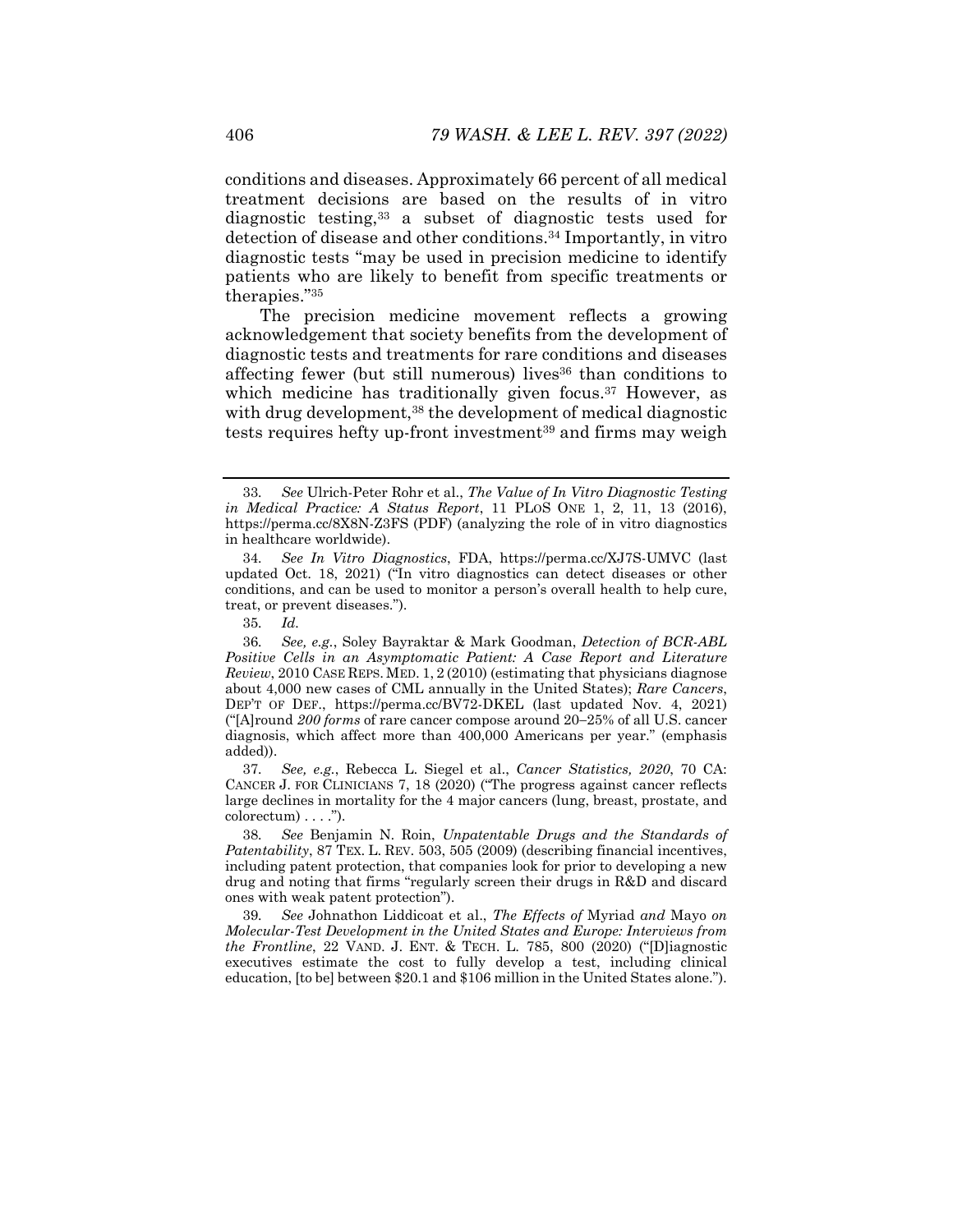the possibility of patent protection heavily in determining whether to move forward with R&D for a given test.<sup>40</sup> Additionally, from the innovation standpoint, weighing the cost of development against the commercial potential of a diagnostic test for a rare condition or disease presents significant challenges—especially if patent rights are unavailable.<sup>41</sup> Recent Supreme Court and Federal Circuit jurisprudence, however, has dramatically affected the scope and availability of patent rights for medical diagnostic technologies.

#### III. MEDICAL DIAGNOSTICS AND § 101

# A. *Judicial Exclusions to § 101*

Congress has defined patent eligible subject matter broadly to comprise "any new and useful process, machine, manufacture, or composition of matter, or any new and useful improvement thereof."42 This definition of patent eligible subject matter remains largely unchanged from the eighteenth century, when Congress enacted the Patent Act of 1793.<sup>43</sup> When assessing the bounds of this definition, the Supreme Court in *Diamond v. Chakrabarty*<sup>44</sup> noted that "[i]n choosing such

42. 35 U.S.C. § 101.

44. 447 U.S. 303 (1980).

<sup>40</sup>*. See* Roin, *supra* note 38, at 505 ("Given the immense investment needed to fund clinical trials on drugs and the ability of generic manufacturers to rely on those tests to secure regulatory approval for their own products, pharmaceutical companies are rarely willing to develop drugs without patent protection."); David O. Taylor, *Amending Patent Eligibility*, 50 U.C. DAVIS L. REV. 2149, 2156-57 (2017) [hereinafter Taylor, *Amending Patent Eligibility*] (discussing the "prevailing view that, because of the non-statutory exceptions to patent eligibility, patents will not be available to protect worthy inventions, and as a result individuals and companies may not invest efficiently in research and development").

<sup>41</sup>*. Cf.* Brief for Association of University Technology Managers as Amicus Curiae Supporting Respondent at 3–4, Mayo Collaborative Servs. v. Prometheus Lab'ys, Inc., 566 U.S. 66 (2012) (No. 10-1150) ("Patent rights are the currency of the tech transfer process, allowing early-stage research to be moved from universities and research institutions to the private sector for development and commercialization.").

 <sup>43.</sup> Act of Feb. 21, 1793, ch. 11, § 1, 1 Stat. 318; *see* Diamond v. Chakrabarty,  $447$  U.S.  $303$ ,  $308-09$  (1980) (describing the history of the modern § 101, with the sole change since 1793 being the replacement of the word "art" in the 1793 Act with the word "process" in 1952).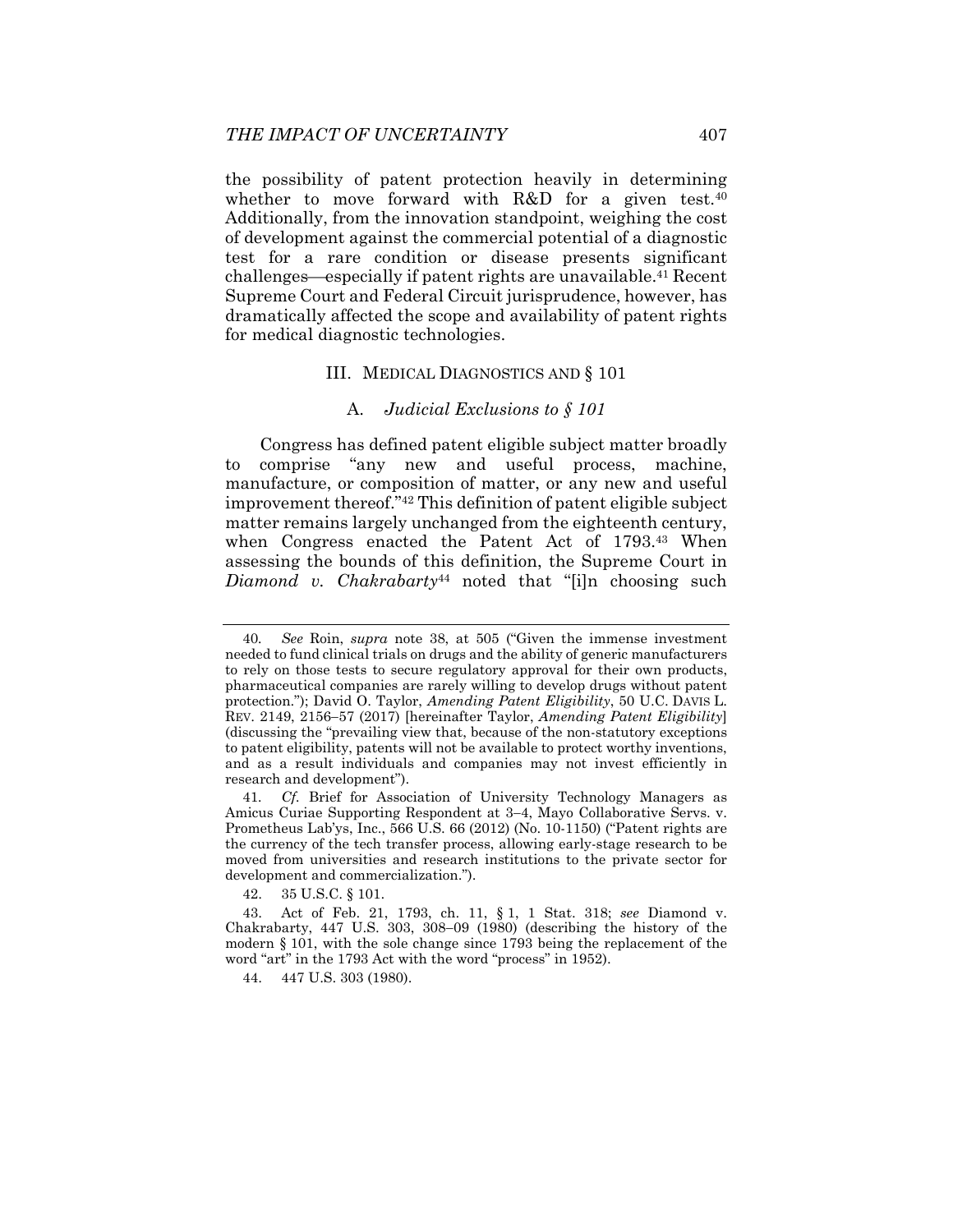expansive terms . . . modified by the comprehensive 'any,' Congress plainly contemplated that the patent laws would be given wide scope."45 Despite the statutory language, the Supreme Court crafted several broad judicial exclusions to § 101. The three broad categories of patent ineligible subject matter are "laws of nature, natural phenomena, and abstract ideas."46 The Supreme Court created these exclusions to preserve "the basic tools of scientific and technological work"47 and to ensure that patents do not impede innovation.<sup>48</sup> Indeed, the *Mayo* Court recognized "that too broad an interpretation of this exclusionary principle could eviscerate patent law."49

Some scholars have critiqued these judicial exclusions—particularly the abstract ideas and natural laws exclusions—as lacking proper definition by the Supreme Court.50 Likewise, Professor David O. Taylor has argued that the Supreme Court steps out of its Article III shoes and into those of Congress when it creates patent law through judicial exceptions to eligibility.<sup>51</sup> Moreover, judges on the Federal

47*. Benson*, 409 U.S. at 67.

48*. See* Mayo Collaborative Servs. v. Prometheus Lab'ys, Inc.*,* 566 U.S. 66, 71 (2012) (positing that "monopolization of" scientific principles "through the grant of a patent might tend to impede innovation more than it would tend to promote it").

49*. See id.* (reasoning that "all inventions at some level embody, use, reflect, rest upon, or apply laws of nature, natural phenomena, or abstract ideas").

50*. See* Rebecca S. Eisenberg, *Diagnostics Need Not Apply*, 21 B.U. J. SCI. & TECH. L. 256, 274 (2015) ("[N]one of these terms has been clearly defined, [so] there is likely some redundancy in the list of exclusions."); Michael Clancy, Note, *Intellectual Property LawThe Future of Patent Eligibility Analysis on Medical Diagnostics and Its Effects on Healthcare Innovation*Ariosa Diagnostics, Inc. v. Sequenom, Inc., 12 J. HEALTH & BIOMED. L. 319, 332 (2016) ("The strict interpretation of section 101 may be attributable to the ambiguity left by the failure of the Supreme Court and Federal Circuit Court of Appeals to provide definitions of a law of nature, natural phenomena, abstract idea, or an inventive concept.").

51*. See* Taylor, *Amending Patent Eligibility*, *supra* note 40, at 2155 ("In short, given the existing statutory patent law doctrines, the Court has

<sup>45</sup>*. Id.* at 308.

 <sup>46.</sup> Diamond v. Diehr, 450 U.S. 175, 185 (1981) (teaching, as well, that, although laws of nature, natural phenomena, and abstract ideas cannot be patented, "an *application* of a law of nature or mathematical formula to a known structure or process may well be deserving of patent protection"); *see* Gottschalk v. Benson, 409 U.S. 63, 67 (1972) (stating that "mental processes] and abstract intellectual concepts are not patentable").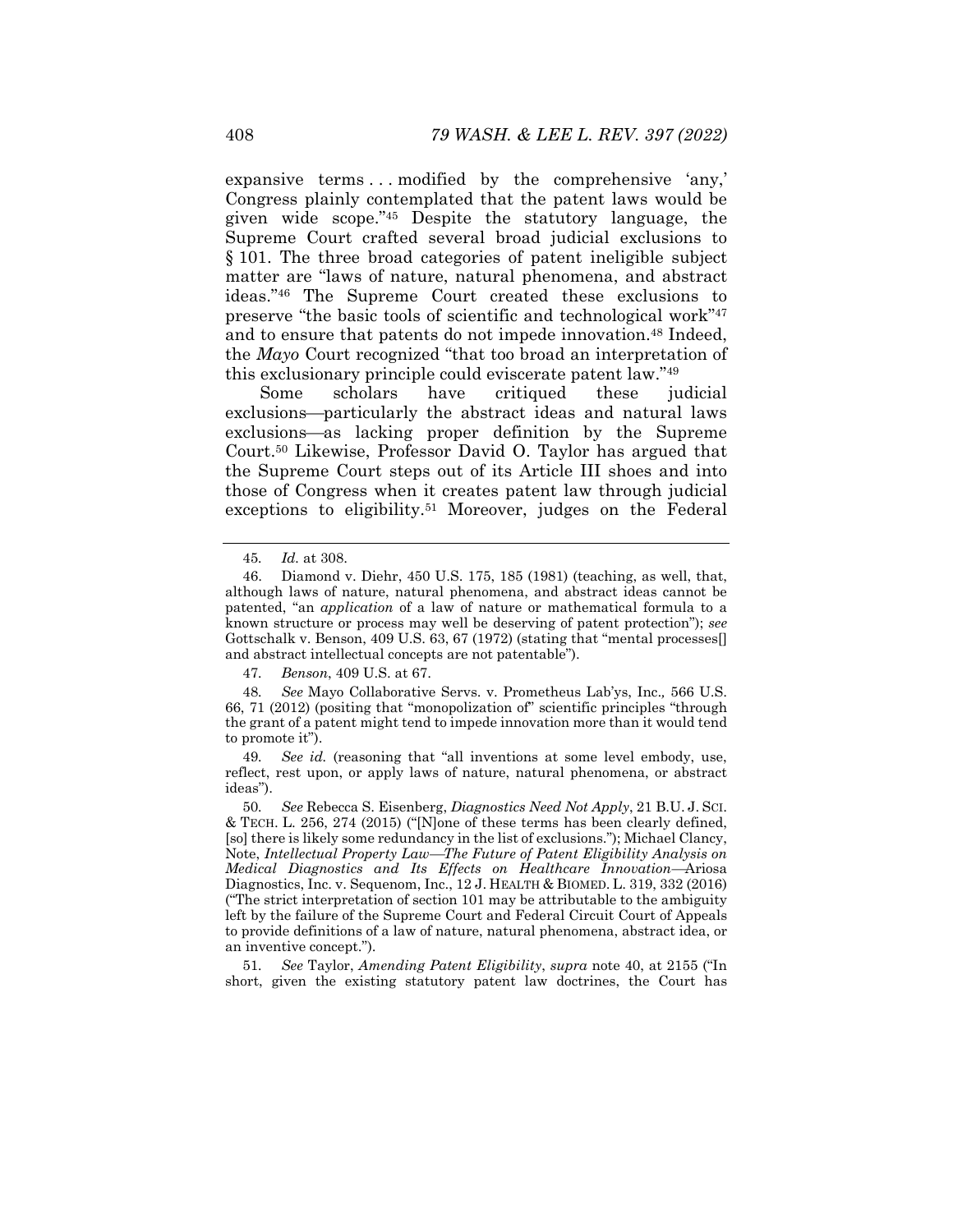Circuit have opined that other statutes adequately filter out unpatentable technologies during examination and that the Supreme Court's interpretation of  $\S 101$  is too limiting.<sup>52</sup> They also attribute uncertainty in the existing doctrine to the Supreme Court's failure to provide enough clarity about the boundaries of § 101.53 In light of these critiques, this Note explores recent Supreme Court jurisprudence impacting the boundaries of § 101 and the subsequent deterioration of patent rights to medical diagnostic technology.54 This Note also examines the Federal Circuit's application of § 101 doctrine to meritorious diagnostic patents in the face of societal and investment interests.55

# B. *Modern Era of § 101: Chipping Away at Patent Rights*

# 1. *Bilski* and the Court's Foreshadowing of a Restrictive § 101 Analysis

From the Federal Circuit's creation in 1982 until 2010, it took an expansive view of patent eligibility, reading the judicial

- 54*. See infra* Part III.B.
- 55*. See infra* Part IV.C.

identified no policy-based justification for an independent, non-statutory patent eligibility requirement. In the process, the Court has usurped Congress's role of crafting statutory patentability requirements."); *see also*  Ohlhausen, *supra* note 14, at 107 (noting patentable subject matter as an area of rights that "the U.S. Supreme Court has recently diluted").

<sup>52</sup>*. See* Athena Diagnostics, Inc. v. Mayo Collaborative Servs., 927 F.3d 1333, 1335 (Fed. Cir. 2019) (Lourie, J., concurring in the denial of the petition for rehearing en banc)

If I could write on a clean slate, I would write as an exception to patent eligibility, as respects natural laws, only claims directed to the natural law itself, *e.g.*, E=mc2, F=ma, Boyle's Law, Maxwell's Equations, etc. I would not exclude uses or detection of natural laws. The laws of anticipation, obviousness, indefiniteness, and written description provide other filters to determine what is patentable.

<sup>53</sup>*. See* Berkheimer v. HP Inc., 890 F.3d 1369, 1380 (Fed. Cir. 2018) (per curiam) (Reyna, J., dissenting from the denial of the petition for rehearing en banc) ("Unlike prior art for purposes of §§ 102 and 103, we have no established parameters or guidance for what evidence we can and should consider for inventive concept purposes [at Step Two of the *Mayo/Alice* test].").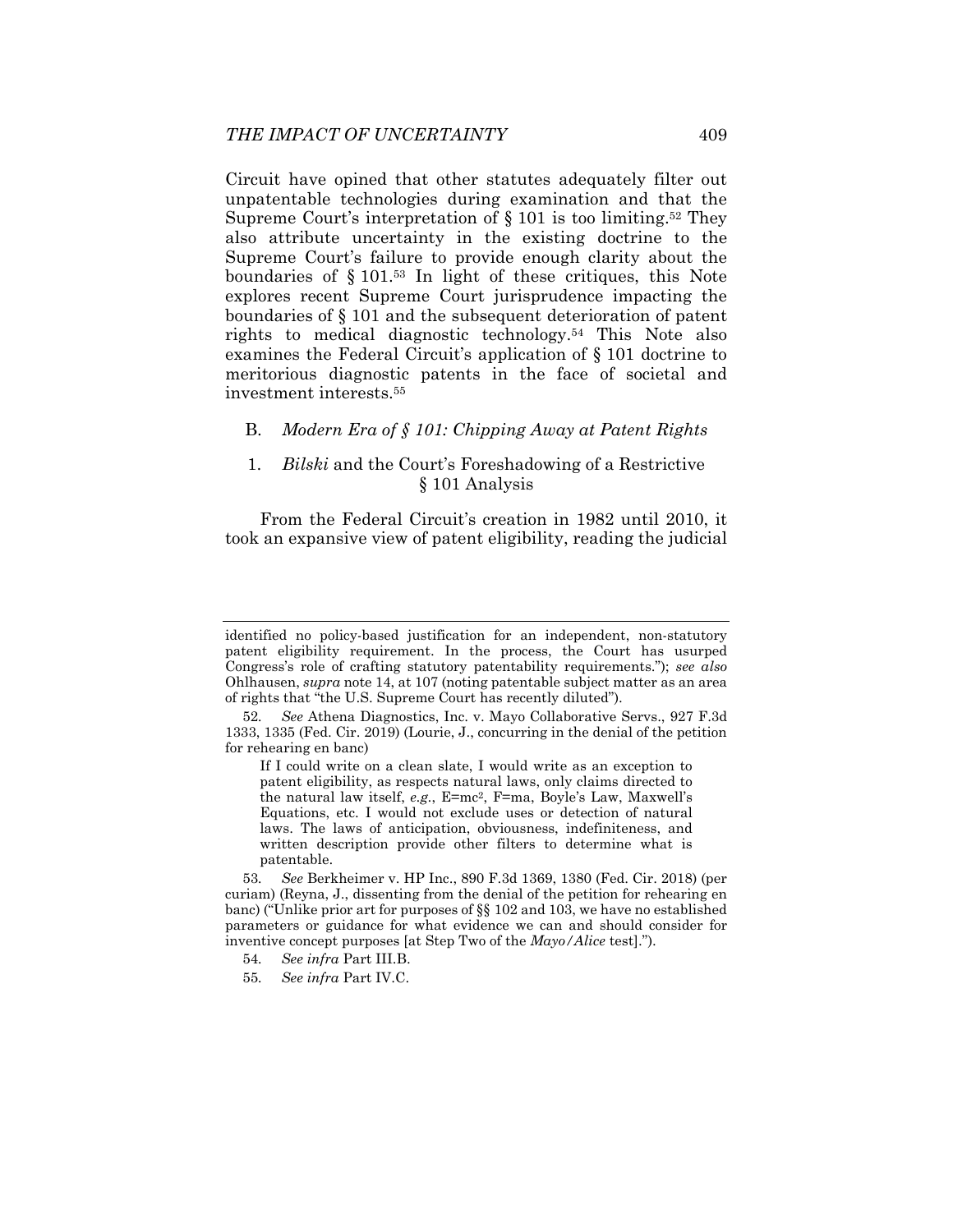exceptions to § 101 narrowly.56 For example, in *State Street Bank v. Signature Financial Group*,<sup>57</sup> the Federal Circuit held that business methods are patent eligible58 and adopted the lenient "useful, concrete, and tangible result" test to determine statutory patent eligibility.59 In 2008, the Federal Circuit overruled its "useful, concrete, and tangible result" test from *State Street* and adopted the machine-or-transformation test to discern patent eligibility of a process claim.<sup>60</sup> Under that test, a process is "patent-eligible under § 101 if: (1) it is tied to a particular machine or apparatus, or (2) it transforms a particular article into a different state or thing."61

The first major contemporary Supreme Court case regarding patent eligibility is *Bilski v. Kappos.*62 In that case, the Court reviewed the petitioner's claims for the "concept of hedging risk and the application of that concept to energy markets."<sup>63</sup> In the decision below, *In re Bilski*,<sup>64</sup> the Federal Circuit declared the machine-or-transformation test to be the

59. See id. at 1373–75 (holding patent eligible the appellant's claims for a machine-implemented data processing system that operated using mathematical algorithms because the algorithms produced a "useful, concrete, and tangible result").

63*. Id.* at 609.

 64. 545 F.3d 943 (Fed. Cir. 2008), *aff'd but criticized sub nom.* Bilski v. Kappos*,* 561 U.S. 593 (2010).

<sup>56</sup>*. See* Christopher B. Seaman & Sheena X. Wang, *An Inside History of the Burger Court's Patent Eligibility Jurisprudence*, 53 AKRON L. REV. 915, 973 (2019) ("[T]he Federal Circuit's decisions in the 1980s and 1990s seemingly eviscerated any meaningful limits on patent eligibility. The broad conception of patent eligibility adopted by the Court in *Chakrabarty* and *Diehr* had apparently won out . . . .").

 <sup>57. 149</sup> F.3d 1368 (Fed. Cir. 1998), *abrogated by In re* Bilski, 545 F.3d 943 (Fed. Cir. 2008).

<sup>58.</sup> See id. at 1375–76 (rejecting a "business method exception" to patent eligibility and holding that "[s]ince the 1952 Patent Act, business methods have been, and should have been, subject to the same legal requirements for patentability as applied to any other process or method").

<sup>60</sup>*. In re* Bilski, 545 F.3d 943, 95960 (Fed. Cir. 2008), *aff'd but criticized sub nom.* Bilski v. Kappos*,* 561 U.S. 593 (2010) ("[W]e . . . conclude that the 'useful, concrete and tangible result' inquiry is inadequate and reaffirm that the machine-or-transformation test outlined by the Supreme Court is the proper test to apply.").

<sup>61</sup>*. Id.* at 954.

 <sup>62. 561</sup> U.S. 593 (2010).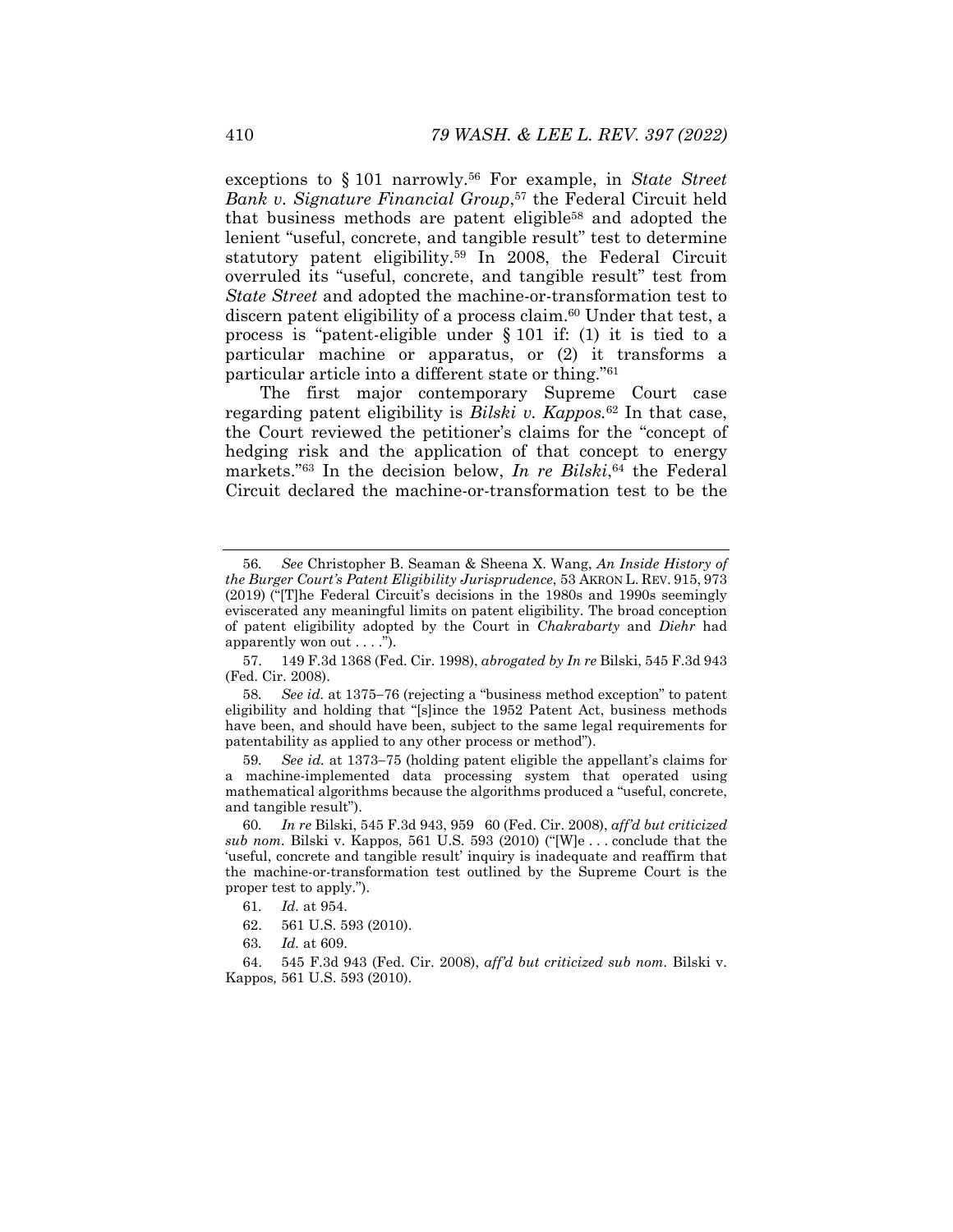"sole" test for determining patent eligibility of a process claim.65 Applying this test, the Federal Circuit rejected the patent claims because "[p]urported transformations or manipulations simply of public or private legal obligations or relationships, business risks, or other such abstractions" do not tangibly "transform any article to a different state or thing."66

On appeal, the Supreme Court addressed the boundaries of patent eligible subject matter for the first time in the almost thirty years since *Diamond v. Diehr*.67 Affirming the ruling of the Federal Circuit, the Court determined that the claims in the petitioner's application were recitations of abstract ideas rather than patentable processes.68 Specifically, the Court noted that risk hedging is a foundational economic concept "taught in any introductory finance class."69 Moreover, the Court was concerned that allowing the petitioner to retain a patent for risk hedging "would pre-empt use of [the] approach in all fields, and would effectively grant a monopoly over an abstract idea."70 The Court likewise emphasized that "limiting an abstract idea to one field of use" does not make it patentable.71

As foreshadowed by the Federal Circuit's ruling72 in *In re Bilski*, the Court rejected the machine-or-transformation test as "the sole test governing § 101 analyses"73 for process claims. The Court held that the machine-or-transformation test "is a useful and important clue, an investigative tool," in the patent eligibility analysis.74 In making this decision, the Court acknowledged concerns of amici curiae regarding an expansive

<sup>65.</sup> *Id.* at 955-56.

<sup>66</sup>*. Id.* at 963.

 <sup>67. 450</sup> U.S. 175 (1981); *see* Seaman & Wang, *supra* note 56, at 970 ("[T]he Supreme Court [had] retreated from the issue of patent eligibility after *Diehr* for over 25 years . . . .").

<sup>68.</sup> See Bilski, 561 U.S. at 611-12 ("[I]t is clear that petitioners' application is not a patentable 'process.'").

<sup>69</sup>*. Id.* at 611 (quoting *In re* Bilski, 545 F.3d at 1013 (Rader, J., dissenting)).

<sup>70</sup>*. Id.* at 612.

<sup>71</sup>*. Id.* 

<sup>72</sup>*. See In re Bilski*, 545 F.3d at 957 (recognizing "that the Supreme Court may ultimately decide to alter or perhaps even set aside this test to accommodate emerging technologies").

<sup>73</sup>*. Id.* at 955.

 <sup>74.</sup> Bilski v. Kappos, 561 U.S. 593, 604 (2010).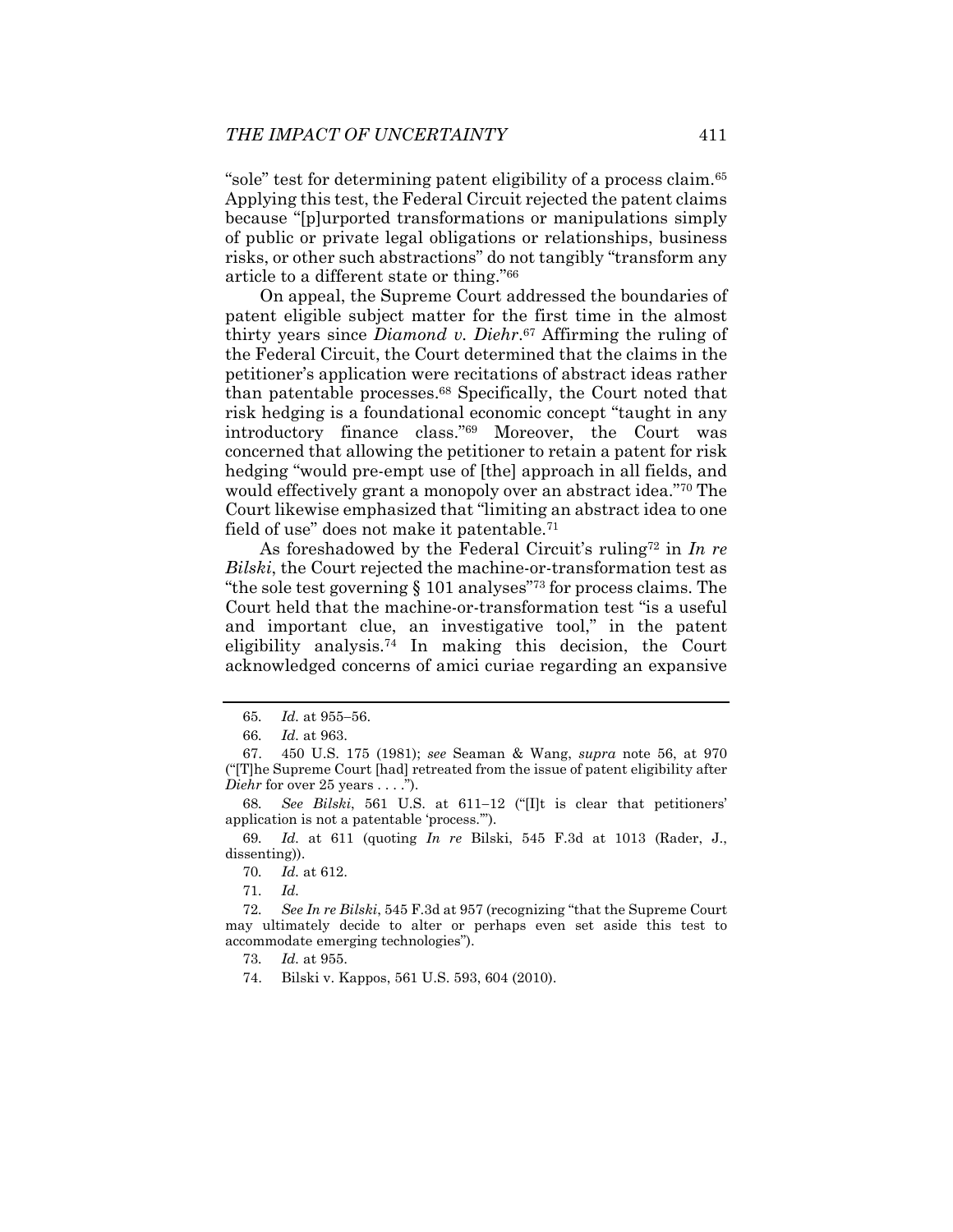application of the machine-or-transformation test: "As numerous *amicus* briefs argue, the machine-or-transformation test would create uncertainty as to the patentability of software, advanced diagnostic medical techniques," and other advanced technical inventions.75 Here, the Court suggested that emerging diagnostic methods may raise "new difficulties for the patent law."76 However, the Court declined to state a bright-line rule regarding subject matter eligibility under § 101.77 The "great challenge," stated the Court, would be in "striking the balance between protecting inventors and not granting monopolies over procedures that others would discover by independent, creative application of general principles."78

This "great challenge" about the patent eligibility of medical diagnostic patents was foreshadowed in *Laboratory Corporation of America Holdings v. Metabolite Laboratories*.79 In that case, the disputed claim comprised the steps of "assaying" bodily fluid to detect homocysteine levels and "correlating" the homocysteine levels with a vitamin B deficiency.<sup>80</sup> At trial, the District of Colorado held that the claim was patent eligible, and the Federal Circuit affirmed.81

The Supreme Court granted petitioner's writ of certiorari but then issued a per curiam opinion dismissing the writ "as improvidently granted."82 Justice Breyer, joined by Justices Stevens and Souter, dissented, arguing that the question at issue—"whether the patent claim is invalid on the ground that it improperly seeks to 'claim a monopoly over a basic scientific relationship"-could have, and *should* have, been decided

- 78*. Id.* at 606.
- 79. 548 U.S. 124 (2006).
- 80. U.S. Pat. No. 4,940,658 at col. 41, ll. 61, 63.
- 81*. Lab'y Corp.*, 548 U.S. at 125 (Breyer, J., dissenting).
- 82*. Id.*

<sup>75</sup>*. Id.* at 605.

<sup>76</sup>*. Id.* at 606.

<sup>77</sup>*. See id.* at 605 ("Section 101 is a 'dynamic provision designed to encompass new and unforeseen inventions.' A categorical rule denying patent protection for 'inventions in areas not contemplated by Congress . . . would frustrate the purposes of the patent law.'" (internal citations omitted) (quoting J.E.M. Ag Supply, Inc. v. Pioneer Hi-Bred Int'l, Inc. 534 U.S. 124, 125 (2001); Diamond v. Chakrabarty, 447 U.S. 303, 315 (1980))).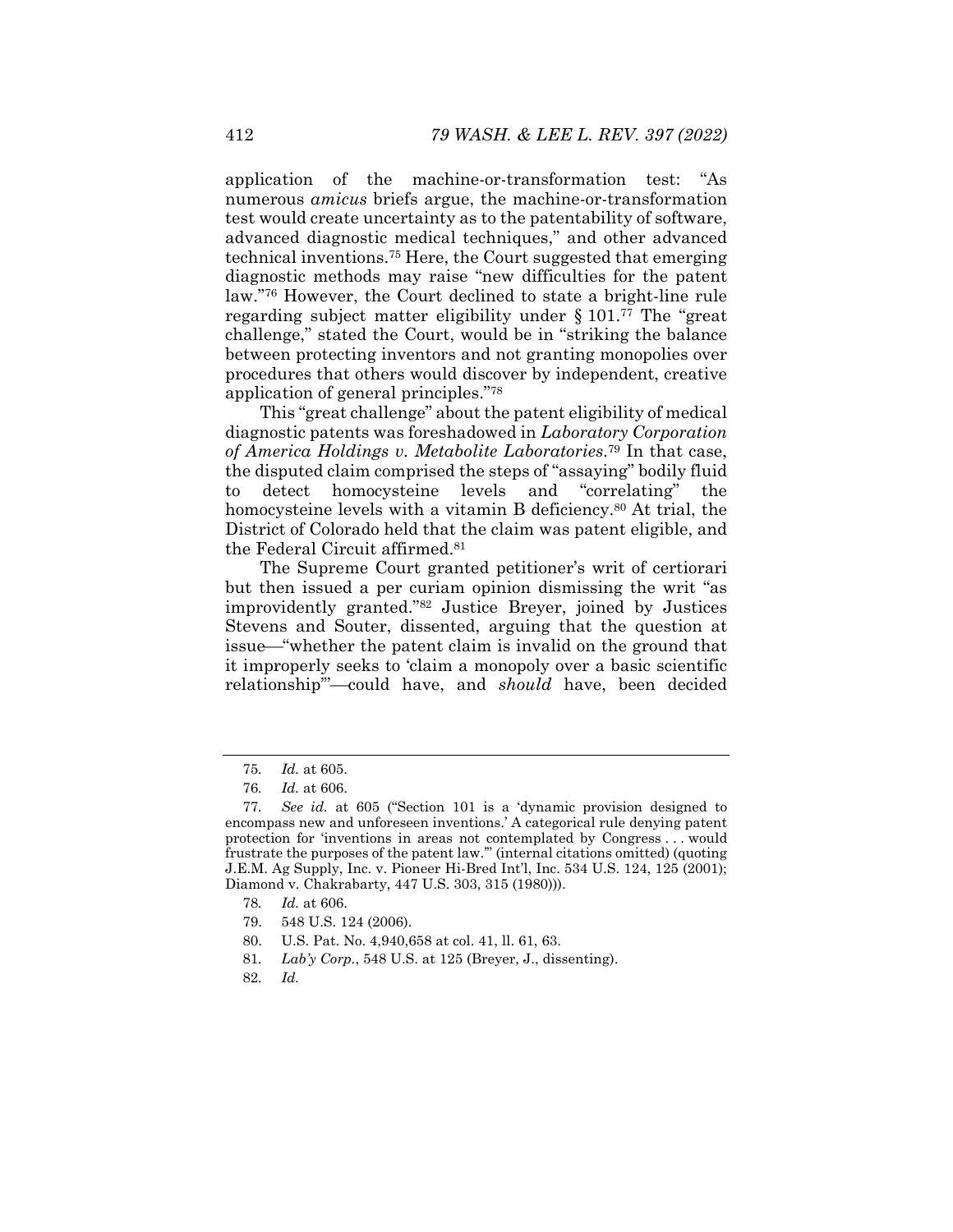then. $83$  Examining the purpose of the patent system itself—to "promote the Progress of Science and useful Arts<sup>"84</sup>—Justice Breyer's dissent emphasized that an overly protective system can stymy scientific progress by "impeding the free exchange of information."85 Excluding fundamental scientific and technological principles from patentability is "[o]ne way in which patent law seeks to sail between [the] opposing and risky shoals" of under-protection and overprotection.<sup>86</sup> Justice Breyer had "little doubt" that "[t]he correlation between homocysteine and vitamin deficiency set forth" in the disputed claim was an unpatentable "natural phenomenon."87 Justice Breyer concluded by addressing the value of deciding the case even if his analysis regarding patentability was incorrect.<sup>88</sup> First, the Supreme Court's decision "would help diminish legal uncertainty" surrounding § 101.89 Second, the decision would enable medical professionals to "better understand the nature of their legal obligations" and avoid directly infringing on patents by performing medical diagnoses or procedures disclosed therein.90

# 2. *Mayo* and *Alice*: A New Age for Diagnostic Patents

Another opportunity for the Court to address the "great challenge"91 came in 2010. The Supreme Court granted Mayo Collaborative Services' first petition for writ of certiorari<sup>92</sup> after

<sup>83.</sup> *Id.* at 125-26.

 <sup>84.</sup> U.S. CONST. art. I, § 8, cl. 8.

<sup>85</sup>*. Lab'y Corp.*, 548 U.S. at 127 (Breyer, J., dissenting); *see id.* (enumerating examples of the impediment, including "forcing researchers to avoid the use of potentially patented ideas," "leading them to conduct costly and time-consuming searches of existing or pending patents," and "raising the costs of using the patented information, sometimes prohibitively so").

<sup>86</sup>*. Id.* at 127; *see id.* at 128 (specifying that the exclusion "reflects a basic judgment that protection" of "manifestations of laws of nature" would "too often severely interfere with, or discourage, development and the further spread of useful knowledge itself").

<sup>87</sup>*. Id.* at 135.

<sup>88</sup>*. Id.* at 138.

<sup>89</sup>*. Id.*

<sup>90</sup>*. Id*.

 <sup>91.</sup> Bilski v. Kappos, 561 U.S. 593, 606 (2010).

<sup>92</sup>*. See* Mayo Collaborative Servs. v. Prometheus Lab'ys, Inc., 561 U.S. 1040, 1040 (2010) (granting writ of certiorari).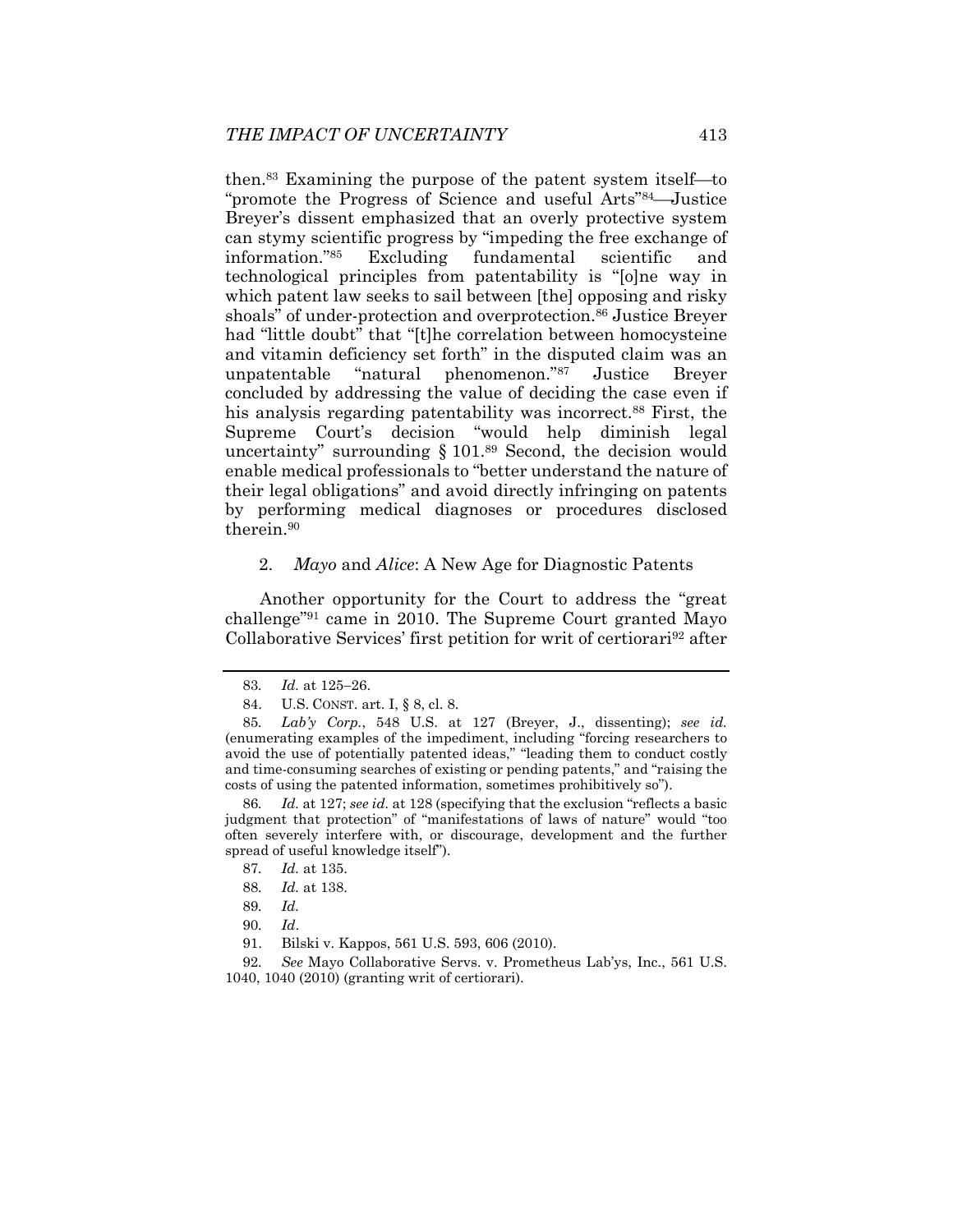the Federal Circuit ruled that Prometheus Laboratories' claims for "calibrating the proper dosage of thiopurine drugs" for patients with certain autoimmune diseases were patent eligible under § 101.93 However, the Court declined the opportunity to rule on the bounds of § 101 and instead vacated the Federal Circuit's judgment and remanded the case "for further consideration in light of *Bilski*."94

When the Court granted Mayo Collaborative Services' second petition for writ of certiorari and ruled on the case in 2012, Justice Breyer penned the Court's opinion. In *Mayo*, Prometheus Laboratories brought an action against Mayo, alleging that its technique to calibrate dosages of thiopurine drugs infringed Prometheus's own patented techniques.95 Specifically, the patents at issue embodied correlations between levels of certain metabolites including 6-thioguanine, and the likelihood that a dose of a thiopurine drug will be too high and harm the patient, or too low and thus ineffective.<sup>96</sup> Although the district court found that Mayo's technique infringed claim 7 of Prometheus's '623 patent,<sup>97</sup> the court granted summary judgment in Mayo's favor because it further found that the asserted patents "recite[d] a natural phenomenon" and thus were ineligible for patenting under  $\S 101$ .<sup>98</sup> The Federal Circuit ultimately reversed—twice—based on its determination that the claimed methods were patent eligible under § 101.99 The

 <sup>93.</sup> Prometheus Lab'ys, Inc. v. Mayo Collaborative Servs., 581 F.3d 1336, 1339, 1345 (Fed. Cir. 2009), *cert. granted*, *judgment vacated*, 561 U.S. 1040 (2010).

 <sup>94.</sup> *Mayo*, 561 U.S. at 1040.

<sup>95</sup>*. See* Mayo Collaborative Servs. v. Prometheus Lab'ys, Inc., 566 U.S. 66, 75-76 (2012).

<sup>96.</sup> See id. at 73-74 (discussing the use of thiopurine drugs to treat Crohn's disease and other autoimmune diseases).

 <sup>97.</sup> U.S. Pat. No. 6,355,623 (2002).

 <sup>98.</sup> Prometheus Lab'ys, Inc. v. Mayo Collaborative Servs., No. CIV. 04CV1200JAHRBB, 2008 WL 878910, at \*14 (S.D. Cal. Mar. 28, 2008), *rev'd*, 581 F.3d 1336 (Fed. Cir. 2009), *cert. granted*, *judgment vacated*, 561 U.S. 1040 (2010), *rev'd*, 628 F.3d 1347 (Fed. Cir. 2010).

 <sup>99.</sup> The Federal Circuit held for the second time that the disputed treatment method claims were patent eligible because they "recite[d] a patent-eligible *application* of naturally occurring correlations between metabolite levels and efficacy or toxicity" rather than "just the correlations themselves." Prometheus Lab'ys, Inc. v. Mayo Collaborative Servs., 628 F.3d 1347, 1355 (Fed. Cir. 2010) (emphasis added). Further, the court stated that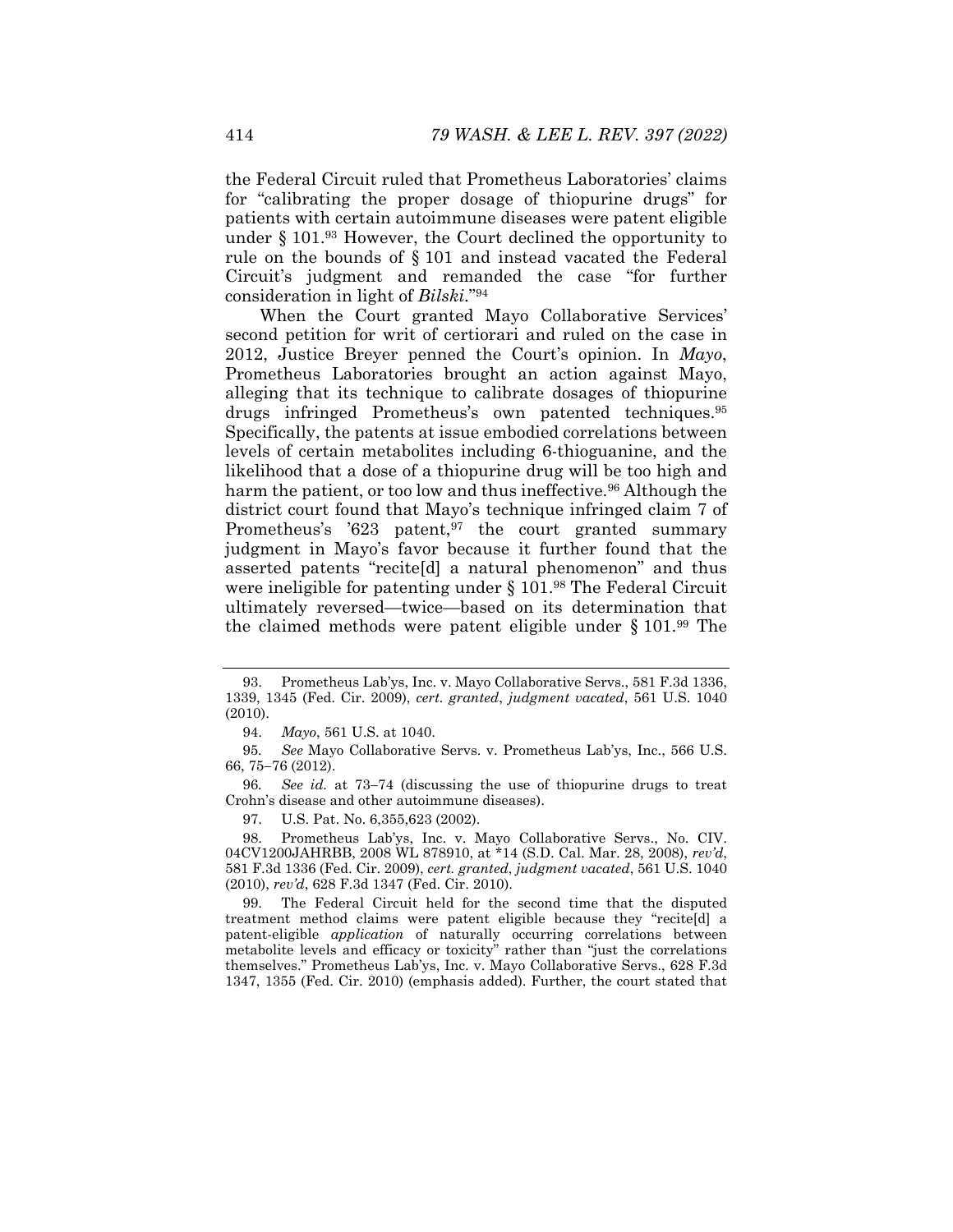Federal Circuit concluded that, apart from the natural correlations, "the claims recite[d] specific treatment steps" involving "a particular application of the natural correlations."100 Likewise, the court concluded that the claimed treatment methods "satisf[ied] the transformation prong of the machine-or-transformation test" because they "transform[ed] an article into a different state or thing."101

In reviewing the case, the Court considered claim 1 of the '623 patent as "typical" of the claims at issue and examined its patent eligibility under § 101.102 Claim 1, "[a] method of optimizing therapeutic efficacy for treatment of an immune-mediated gastrointestinal disorder," comprised three steps: (1) "administering a drug" containing 6-thioguanine to the patient, (2) "determining the level of 6-thioguanine" in the patient, and (3) "wherein" the physician determines, based on claimed thresholds for concentration of 6-thiopurine in the patient's blood, whether to increase or decrease subsequent doses of the drug to the patient.103 Notably, as emphasized by the Court, scientists "already understood" these correlations "[a]t the time the discoveries embodied in the patents were made" but without the precision set forth in the patents.104 The Court thus inquired whether the claims "add[ed] *enough* to their statements of the correlations to allow the processes they describe to qualify as patent-eligible processes that *apply* natural laws."105

In its analysis, the Court first identified that the claims were directed to a "law of nature," a judicial exclusion to  $\S$  101.<sup>106</sup> Then, the Court analyzed the individual elements of the claimed processes to ascertain whether they had "additional features that provide practical assurance that the process is more than a

the claims "satisf[ied] the transformation prong of the machine-or-transformation test" under *Bilski*. *Id.* ("The transformation is of the human body and of its components following the administration of a specific class of drugs . . . .").

<sup>100</sup>*. Prometheus Lab'ys*, 628 F.3d at 1355.

<sup>101</sup>*. Id.* (quoting *In re* Bilski, 545 F.3d 943, 962 (Fed. Cir. 2008)).

<sup>102</sup>*. Mayo*, 566 U.S. at 74.

<sup>103.</sup> *Id.* at 74–75 (quoting U.S. Patent No. 6,355,623, col. 20, ll. 10–25).

<sup>104.</sup> *Id.* at 73-74.

<sup>105</sup>*. Id.* at 77.

<sup>106</sup>*. Id.*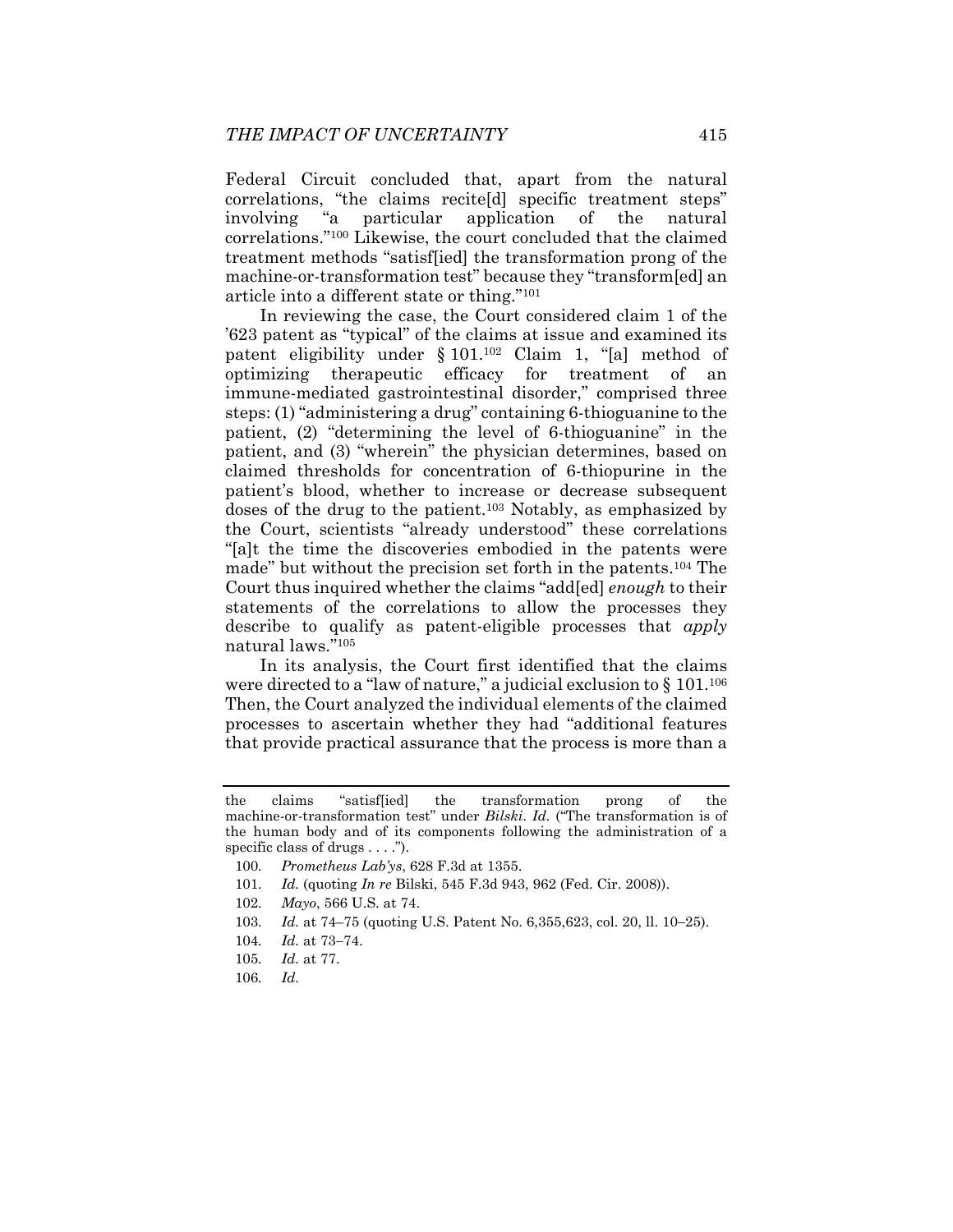drafting effort designed to monopolize the law of nature itself."107 First discussing the "administering" step, the Court stated that it simply referred to the "pre-existing audience" of physicians that utilized thiopurine drugs to treat patients with autoimmune disorders "long before anyone asserted [the] claims" at issue.108 However, as the Court noted, targeting the use of an abstract idea to a limited technological area does not render a claim patent eligible under § 101.109

Second, the Court examined the "wherein" clauses, which told physicians how to adjust dosages of thiopurine drugs depending on blood levels of 6-thioguanine.110 The Court opined that these clauses, rather than applying the natural law, "simply tell a doctor about the relevant natural laws . . . while trusting them to use those laws appropriately where they are relevant to their decisionmaking."<sup>111</sup> Indeed, a claim that recites a law of nature and appends an instruction to the tune of "apply the law" is patent ineligible under  $\S 101$ .<sup>112</sup>

Third, the Court assessed the "determining" step. That step instructed physicians to determine blood levels of the relevant thiopurine metabolite.113 However, as the Court emphasized, the methods to measure metabolite levels in blood "were well known in the art."114 Scientists also "routinely measured" metabolites when investigating the correlations claimed.115 Therefore, the step directed physicians to perform "well-understood, routine, conventional" activities already engaged in by others in the field.116 Such activity, as explained

116*. Id.*

<sup>107</sup>*. Id.*

<sup>108</sup>*. Id.* at 78.

<sup>109</sup>*. See id.* ("In any event, the 'prohibition against patenting abstract ideas cannot be circumvented by attempting to limit the use of the formula to a particular technological environment.'" (quoting Bilski v. Kappos, 561 U.S.  $593, 610 - 11 (2010)$ ).

<sup>110</sup>*. Id*.

<sup>111</sup>*. Id.* (comparing the "wherein" step to "Einstein telling linear accelerator operators about his basic law and then trusting them to use it where relevant;" in other words, simply telling the relevant audience to apply a natural law).

<sup>112</sup>*. Id.*

<sup>113</sup>*. Id.* at 79.

<sup>114</sup>*. Id.* 

<sup>115</sup>*. Id.*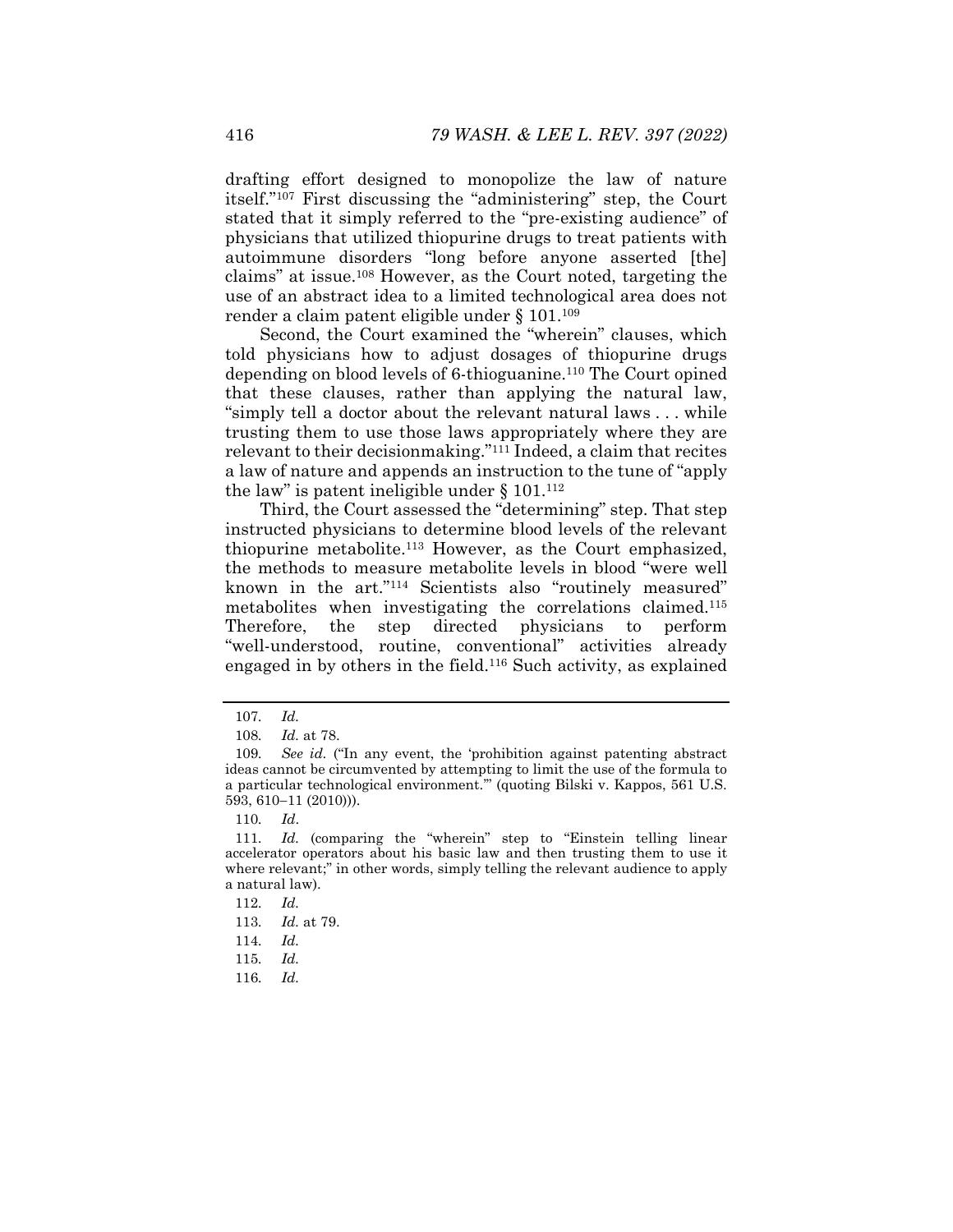by the Court, "is normally not sufficient to transform an unpatentable law of nature into a patent-eligible application of such a law."117

Lastly, looking at the claim holistically, the Court stated that "the steps are not sufficient to transform unpatentable natural correlations into patentable applications" thereof.<sup>118</sup> Rather, taken in their sum, the claim elements "add[ed] nothing significant beyond the sum of their parts taken separately."<sup>119</sup>

When considering the broader issue of patent eligibility of claims embodying a law of nature, the Court showed particular concern "that patent law not inhibit further discovery by improperly tying up the future use of laws of nature."120 Likewise, the Court worried that even a diagnostic patent claiming "limited applications" of natural laws would "threaten to inhibit the development of more refined treatment recommendations" combining "later discovered features of metabolites, human physiology or individual patient characteristics."121 Though the Court recognized the utility of the diagnostic patent at issue, it stepped away from determining "whether, from a policy perspective, increased protection for discoveries of diagnostic laws of nature is desirable."122

Following *Mayo*, diagnostic patents were largely considered unpatentable.123 Two years later in *Alice Corporation v. CLS Bank International*,124 the Court clarified that *Mayo* applies to all three categories of judicial exclusions—not just to laws of nature as discussed in *Mayo*.125 The Court further refined *Mayo* by establishing its holding as a two-step test governing the patent eligibility analysis under § 101. At "Step One," a court

<sup>117</sup>*. Id.*

<sup>118</sup>*. Id.* at 80.

<sup>119</sup>*. Id.*

<sup>120</sup>*. Id.* at 85.

<sup>121.</sup> *Id.* at 86-87.

<sup>122</sup>*. Id.* at 92.

<sup>123</sup>*. See* Eisenberg, *supra* note 50, at 257 (arguing that "diagnostic applications are not patent eligible").

 <sup>124. 573</sup> U.S. 208 (2014).

<sup>125</sup>*. See id.* at 217 (describing the Court's analysis in *Mayo* as "a framework for distinguishing patents that claim laws of nature, natural phenomena, and abstract ideas from those that claim patent-eligible applications of those concepts").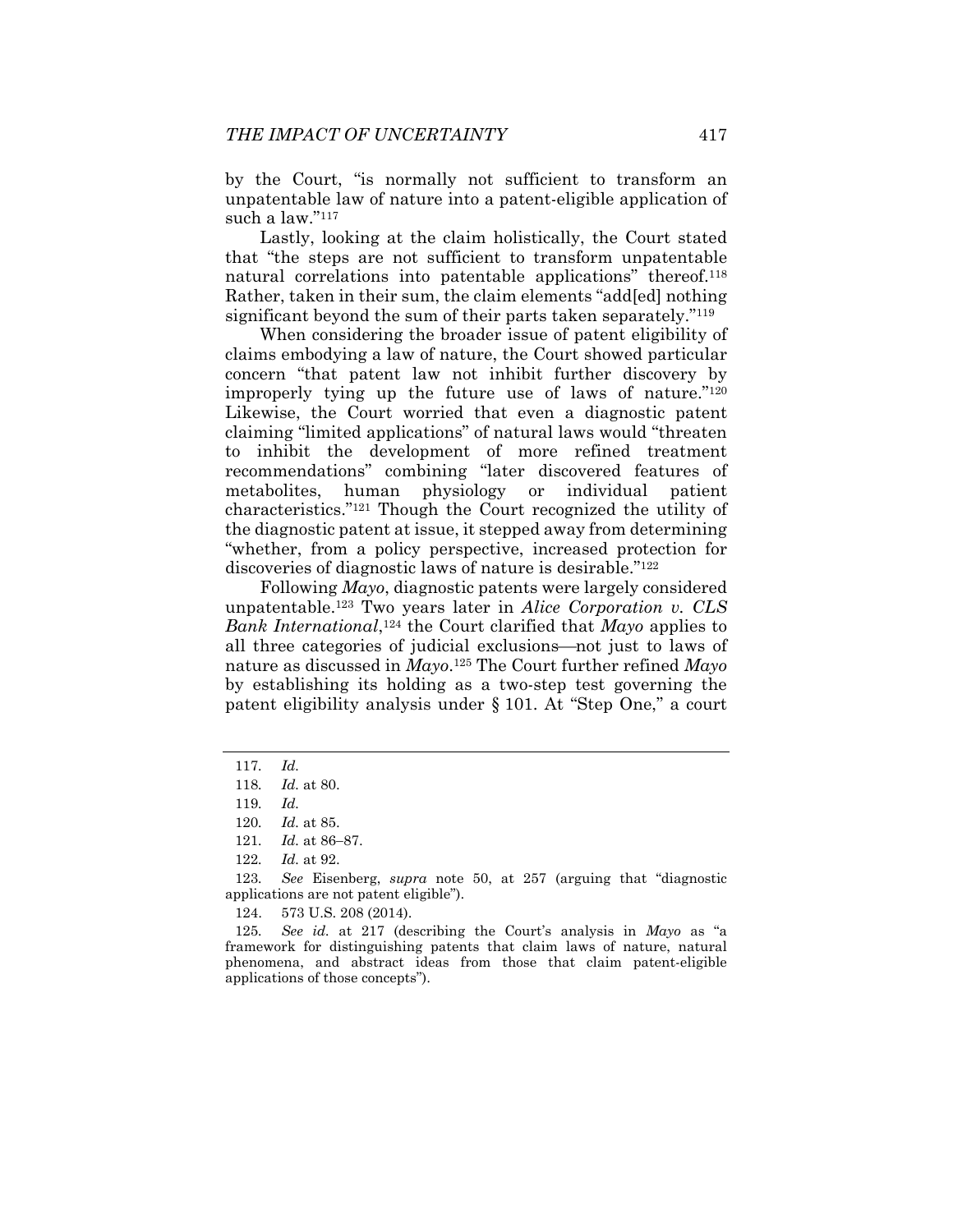must determine whether the claims at issue are directed toward a law of nature, abstract idea, or natural phenomenon.126 Then, at "Step Two," the court must examine the elements of the claims to ascertain whether they "add *enough* to their statements of" a judicial exclusion to transform the claim into a patentable application of the otherwise patent-ineligible subject matter.127 The *Mayo*/*Alice* test remains the controlling test for determining patent eligible subject matter under § 101.

In *Alice*, the Court examined Alice Corporation's claims pertaining to a computerized method to mitigate "settlement risk," "the risk that only one party to an agreed-upon financial exchange will satisfy its obligation."128 At trial, the district court found that all claims were patent ineligible under § 101 as being directed at an abstract idea.<sup>129</sup> The Federal Circuit reversed, but, during an en banc rehearing, the court vacated its prior judgment and a plurality of judges affirmed the judgment of the district court.130 The Supreme Court granted Alice's writ of certiorari and affirmed, utilizing the *Mayo* framework to guide its analysis.

First, the Court found that the claims were directed to the "abstract idea of intermediated settlement."131 Like in *Bilski*,

131*. Id.* at 218.

<sup>126</sup>*. See* Mayo Collaborative Servs. v. Prometheus Lab'ys, Inc., 566 U.S. 66, 77 (2012) ("If a law of nature is not patentable, then neither is a process reciting a law of nature . . . ."); *Alice*, 573 U.S. at 217 ("First, we determine whether the claims at issue are directed to . . . [a] patent-ineligible concept[].").

<sup>127.</sup> *Mayo*, 566 U.S. at 77 (2012); *see Alice*, 573 U.S. at 217–18 (answering the inquiry requires consideration of claim elements individually and holistically to determine whether those elements sufficiently "'transform the nature of the claim' into a patent-eligible application" (quoting *Mayo*, 566 U.S. at 78)).

<sup>128</sup>*. Alice*, 573 U.S. at 213.

<sup>129</sup>*. See* CLS Bank Int'l v. Alice Corp. Pty., 768 F. Supp. 2d 221, 252, 243 (D.D.C. 2011) (finding that the claims were directed to the abstract idea of "employing a neutral intermediary to ensure that parties to an exchange can honor a proposed transaction"), *rev'd*, 685 F.3d 1341 (Fed. Cir. 2012), *reh'g en banc granted*, *opinion vacated*, 484 F. App'x 559 (Fed. Cir. 2012), and *aff'd*, 717 F.3d 1269 (Fed. Cir. 2013), *aff'd*, 573 U.S. 208 (2014).

<sup>130.</sup> See Alice, 573 U.S. at 214-15 ("The plurality concluded that petitioner's claims 'draw on the abstract idea of reducing settlement risk by effecting trades through a third-party intermediary,' and that the use of a computer to maintain, adjust, and reconcile shadow accounts added nothing of substance to that abstract idea." (quoting CLS Bank Int'l v. Alice Corp. Pty., 717 F.3d 1269, 1286 (Fed. Cir. 2013))).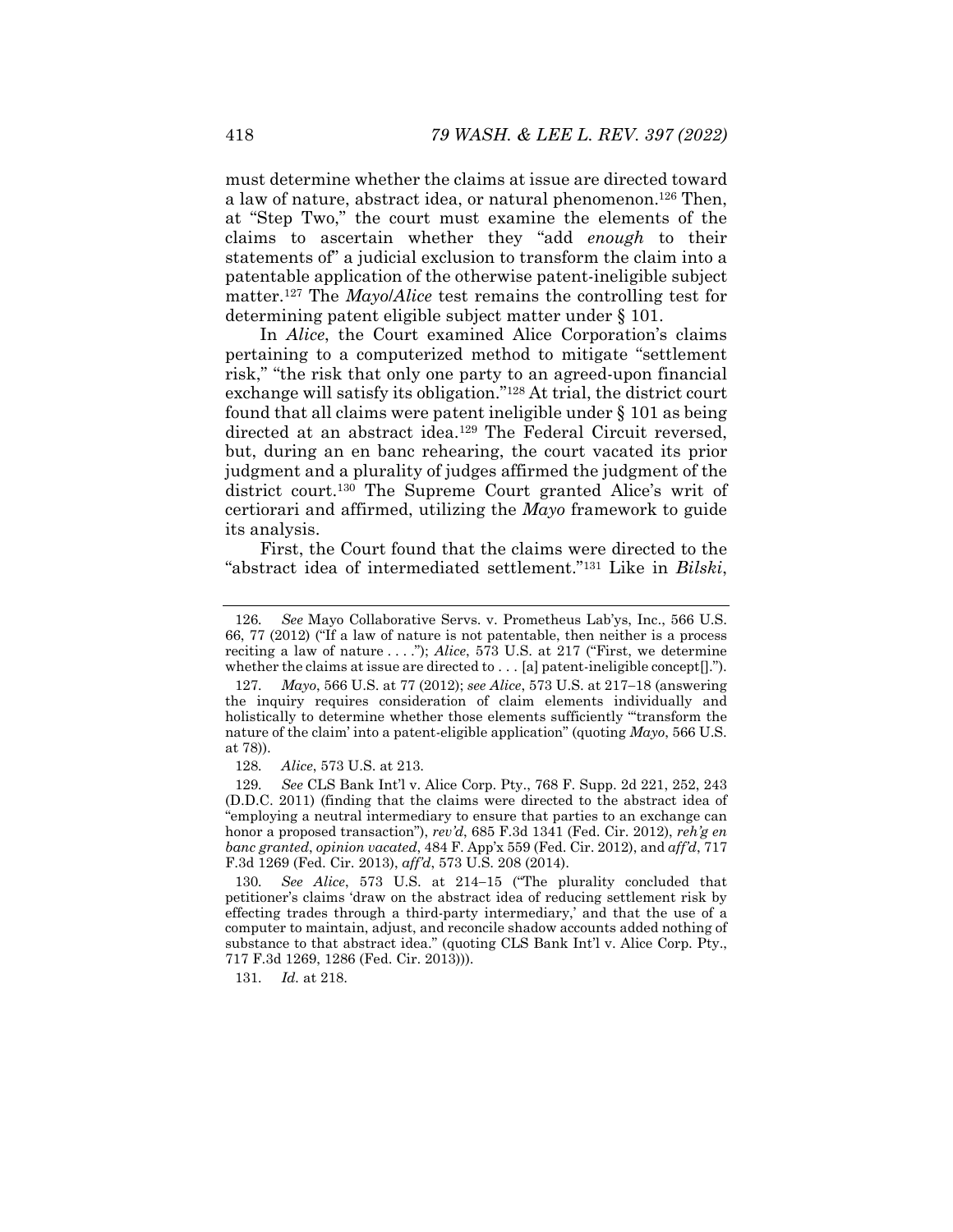the Court emphasized that the abstract idea at issue was a foundational economic practice that existed prior to the claims at issue.132 Second, the Court looked at the claim elements to determine whether it contained enough "additional features"133 to transform the abstract idea "into a patent-eligible application."134 At Step Two, the Court stressed that "the mere recitation of a generic computer cannot transform a patent-ineligible abstract idea into a patent-eligible invention" and likened such a recitation to "[s]tating an abstract idea while adding the words 'apply it with a computer.'"135 Ultimately, following consideration of the claim elements individually and holistically, all claims at issue—method, system, and media  $clains—were held patent in eligible under this principle.<sup>136</sup>$ Following *Mayo* and *Alice*, some practitioners and scholars asserted that medical diagnostics were no longer patentable.137

# C. Mayo/Alice *Aftermath: Questionable Patent Eligibility for Diagnostics*

The Court in *Mayo* pointed out that "all inventions at some level embody, use, reflect, rest upon, or apply laws of nature, natural phenomena, or abstract ideas."138 This statement applies with special force to medical diagnostic technologies, which may depend on utilizing a correlation found in nature. For example, the correlation between presence of a specific gene mutation and the likelihood of future cancer<sup>139</sup> or between levels

136*.* See id. at 225–27 (finding that the claims "addled nothing of substance to the underlying abstract idea").

137*. See* Gene Quinn, *It May Be Time to Abolish the Federal Circuit*, IPWATCHDOG (July 9, 2019), https://perma.cc/52ED-RJFQ ("It would be easy to distinguish both *Mayo* and *Alice*, but rather than recognize the peculiar facts of these cases as representing the most trivial of innovations, the Federal Circuit has used *Mayo* to destroy medical diagnostics . . . .").

 138. Mayo Collaborative Servs. v. Prometheus Lab'ys, Inc., 566 U.S. 66, 71 (2012).

139. See *supra* notes 26-30 (discussing testing for BCR-ABL fusion gene mutation to diagnose certain types of leukemia); Ass'n for Molecular Pathology v. Myriad Genetics, Inc., 569 U.S. 576, 579–83, 595 (2013) (holding that the

<sup>132.</sup> See id. at 219–20 (comparing intermediated settlement to the risk hedging in *Bilski*).

<sup>133</sup>*. Id.* at 221 (quoting *Mayo*, 566 U.S. at 72).

<sup>134</sup>*. Id.*

<sup>135</sup>*. Id.* at 223.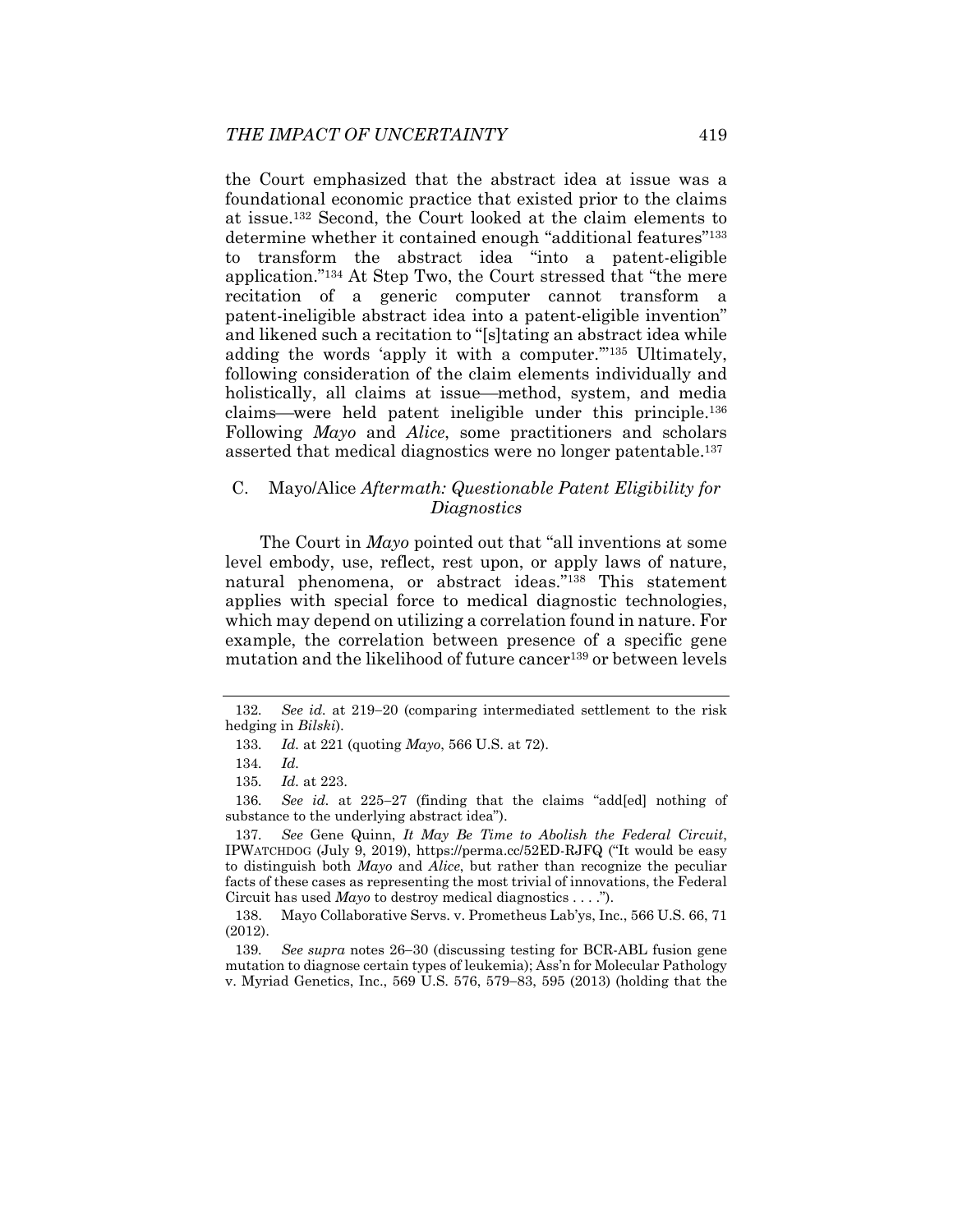of certain metabolites or enzymes in a patient's body and other conditions.140 Because such naturally occurring correlations may be necessary per se in the development of diagnostics, *Mayo* injected significant uncertainty into decisions of claim drafting and whether to pursue a diagnostic patent in the first place.<sup>141</sup> However, evidence from practitioners, companies, and technology transfer officers intent on patenting new diagnostic technologies demonstrates that molecular diagnostic tests are still patent eligible in the United States following  $Mayo$ —at least, according to the standards of the USPTO.142 A different story emerges when those patents are subject to judicial review.

When establishing the *Mayo* test as governing all judicial exclusions to § 101, the *Alice* Court recognized that it must "tread carefully in construing . . . exclusionary principle[s] lest [they] swallow all of patent law."<sup>143</sup> However, as evidenced by subsequent Federal Circuit cases, the *Mayo/Alice* framework operates restrictively when applied to diagnostic patents.144

141. See Liddicoat et al., *supra* note 39, at 828–29 (2020)

Uncertainty was a recurrent theme in interviews when discussing *Mayo*. Respondents raised three issues in particular: (i) whether claims could be drafted that were *Mayo*-compliant (and valuable); (ii) how USPTO examiners would apply *Mayo* to a patent application; and (iii) whether granted papers would survive judicial review, a concern which also applied to patents granted *before* the decision.

142*. See id.* at 828 (arguing that interview data from companies, technology transfer offices, and patent practitioners in the United States and Europe demonstrates that molecular diagnostic tests are still patent eligible in the United States following *Mayo* as "many interviewees described a variety of ways to draft valuable claims").

143. Alice Corp. v. CLS Bank Int'l, 573 U.S. 208, 217 (2014).

 144. Athena Diagnostics, Inc. v. Mayo Collaborative Servs., 927 F.3d 1333, 1352 (Fed. Cir. 2019) (per curiam) (Moore, J., dissenting from the denial of rehearing en banc) ("Since *Mayo*, we have held every single diagnostic claim in every case before us ineligible."); *see id.* at 1354 ("We have turned *Mayo* into a per se rule that diagnostic kits and techniques are ineligible. That per se rule

isolated locations and sequences of the BRCA1 and BRCA2 genes on chromosomes 13 and 17, "mutations of which can substantially increase the risks of breast and ovarian cancer," were patent ineligible under § 101).

<sup>140</sup>*. See, e.g.*, Cleveland Clinic Found. v. True Health Diagnostics LLC, 760 F. App'x 1013, 1015, 1019 (Fed. Cir. 2019) (discussing method claims for a diagnostic test utilizing the correlation between levels of the blood myeloperixodase enzyme and having—or developing—certain cardiovascular diseases, ultimately finding the claims ineligible under  $\S 101$  as "us[ing] a known technique in a standard way to observe a natural law").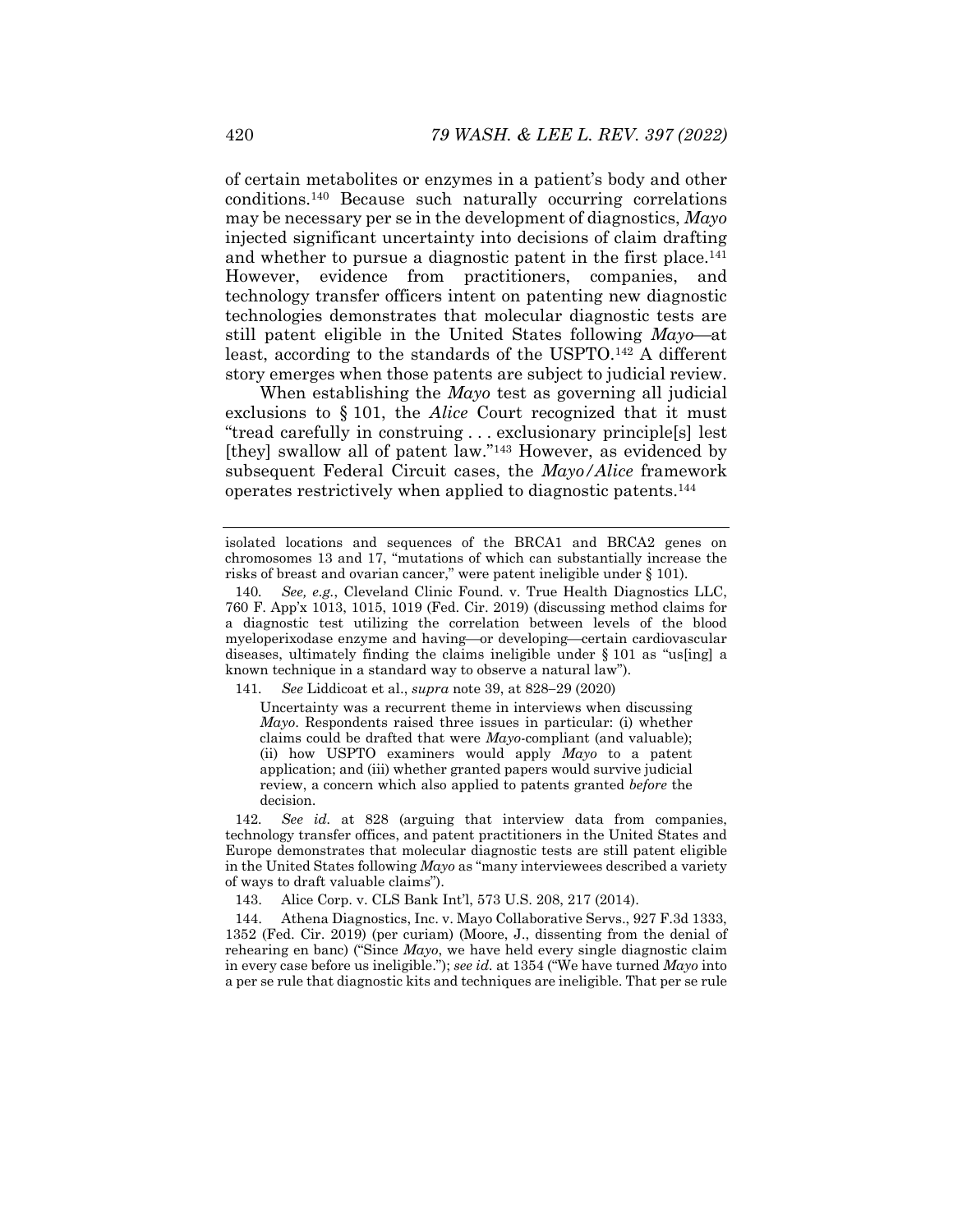#### 1. The Federal Circuit Begrudgingly Declares Patent Ineligible Diagnostic Methods in *Ariosa* and *Athena*

In *Ariosa Diagnostics, Inc. v. Sequenom, Inc.*,145 the Federal Circuit examined claims of Sequenom's  $540$  patent,<sup>146</sup> which taught methods for non-invasive prenatal testing to diagnose "certain fetal characteristics based on the detection of paternally inherited cffDNA."147 Following a letter from Sequenom threatening to bring an action for infringing the '540 patent, Ariosa Diagnostics filed a declaratory action alleging non-infringement.148 In denying Sequenom's motion to "preliminarily enjoin Ariosa from selling the accused Harmony Prenatal Test," the district court found that "there was a substantial question over whether the subject matter of the asserted claims" was patent eligible under § 101.149 Sequenom appealed to the Federal Circuit, which vacated and remanded the case "for the district court to examine subject matter eligibility . . . in light of"150 *Association for Molecular Pathology v. Myriad*.151

On remand, the district court held that the asserted claims were patent ineligible under § 101 as being "directed to the

147*. Ariosa*, 788 F.3d at 1373.

148*. Id.* at 1374 (describing the infringement action). Sequenom counterclaimed alleging that Ariosa's Harmony Test infringed the '540 patent. *Id.* 

150*. Id.* at 1374–75 (quoting Aria Diagnostics, Inc. v. Sequenom, Inc., 726 F.3d 1296, 1304 (Fed. Cir. 2013)).

 151. 569 U.S. 576 (2013). In *Myriad*, the Court examined patents for the location and sequence of mutations of the BRCA1 and BRCA2 genes in a person's DNA. *See id.* at 583–84 (describing the disputed claims). The Court found the disputed claims patent ineligible, narrowly holding that "genes and the information they encode are not patent eligible under § 101 simply because they have been isolated from the surrounding genetic material." *Id.* at 589-94, 596. Unlike *Mayo*, *Myriad* did not implicate method claims and does not encompass a large swathe of medical diagnostics. *See id.* at 595 (discussing the limitations to the Court's holding); Christopher M. Holman, Mayo*,* Myriad*, and the Future of Innovation in Molecular Diagnostics and Personalized Medicine*, 15 N.C. J.L. & TECH. 639, 647–61 (2014) (arguing that, unlike *Mayo*, *Myriad* will not heavily impact the patenting of medical diagnostics).

is 'too broad an interpretation of this exclusionary principle [which] could eviscerate patent law.'" (quoting *Mayo*, 566 U.S. at 71) (alteration in original)).

 <sup>145. 788</sup> F.3d 1371 (Fed. Cir. 2015).

 <sup>146.</sup> U.S. Pat. No. 6,258,540 (2001).

<sup>149</sup>*. Id.* at 1374.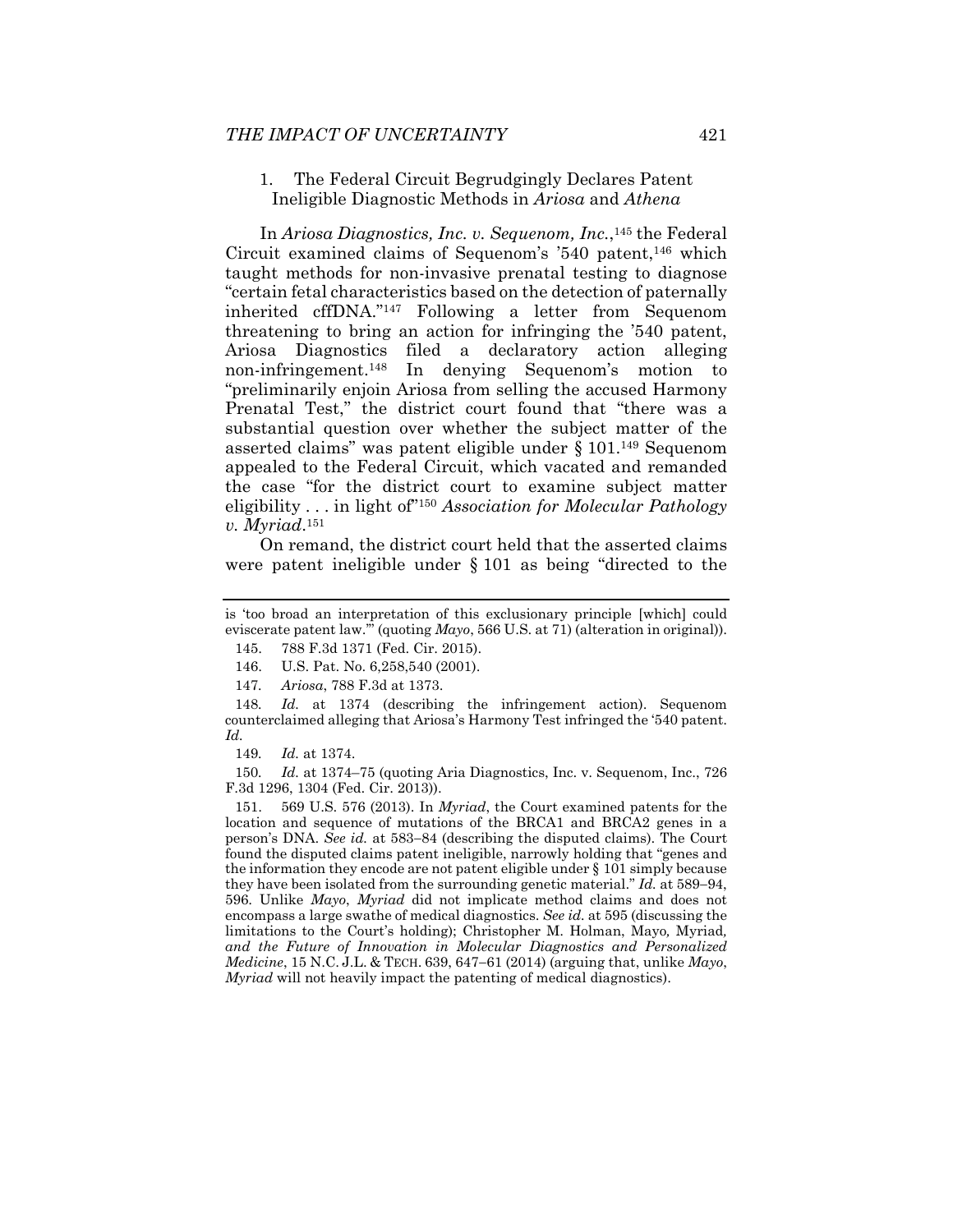natural phenomenon of paternally inherited cffDNA" rather than to an application of that phenomenon.152 Sequenom appealed the ruling, and the Federal Circuit affirmed.153

In its analysis, the Federal Circuit examined three independent claims of the '540 patent. Claim 1, a method to detect paternally-inherited nucleic acids in maternal plasma or serum, comprised two steps: (1) "amplifying a paternally inherited nucleic acid" from a maternal serum or plasma sample, and (2) "detecting the presence of a paternally inherited nucleic acid of fetal origin in the sample."154 Claim 24, a method to detect paternally inherited nucleic acids in a maternal blood sample, comprised three steps: (1) "removing" specified "cell populations from the blood sample," (2) "amplifying a paternally inherited nucleic acid from the remaining fluid," and (3) "subjecting the amplified nucleic acid" to tests to detect the paternally inherited nucleic acids.155 Lastly, claim 25, a method "for performing a prenatal diagnosis on a maternal blood sample," comprised three steps: (a) "obtaining a non-cellular fraction of the blood sample," (b) "amplifying a paternally inherited nucleic acid" from that sample, and (c) "performing nucleic acid analysis on the amplified nucleic acid to detect paternally inherited fetal nucleic acid."156 The court collectively analyzed the patent-eligibility of the three claims and utilized the *Mayo/Alice* framework to guide its analysis.

First, the court asked "whether the claims at issue [were] directed to a patent-ineligible concept."<sup>157</sup> The claims each comprised multiple steps, starting with cffDNA158 sourced from "a sample of maternal plasma or serum."159 Notably, the location of cffDNA "existed in nature" before its precise discovery by the

159*. Id.*

<sup>152</sup>*. Ariosa,* 788 F.3d at 1375.

<sup>153</sup>*. Id.* at 1376–77.

<sup>154.</sup> U.S. Pat. No. 6,258,540, at col. 23, ll. 61–67.

<sup>155.</sup> *Id.* at col. 26, ll. 20–28.

<sup>156.</sup> *Id.* at col. 26, ll. 29–36.

 <sup>157.</sup> Ariosa Diagnostics, Inc. v. Sequenom, Inc., 788 F.3d 1371, 1375 (Fed. Cir. 2015).

 <sup>158.</sup> cffDNA is "a naturally occurring non-cellular fetal DNA that circulates freely in the blood stream of a pregnant woman." *Id.* at 1376.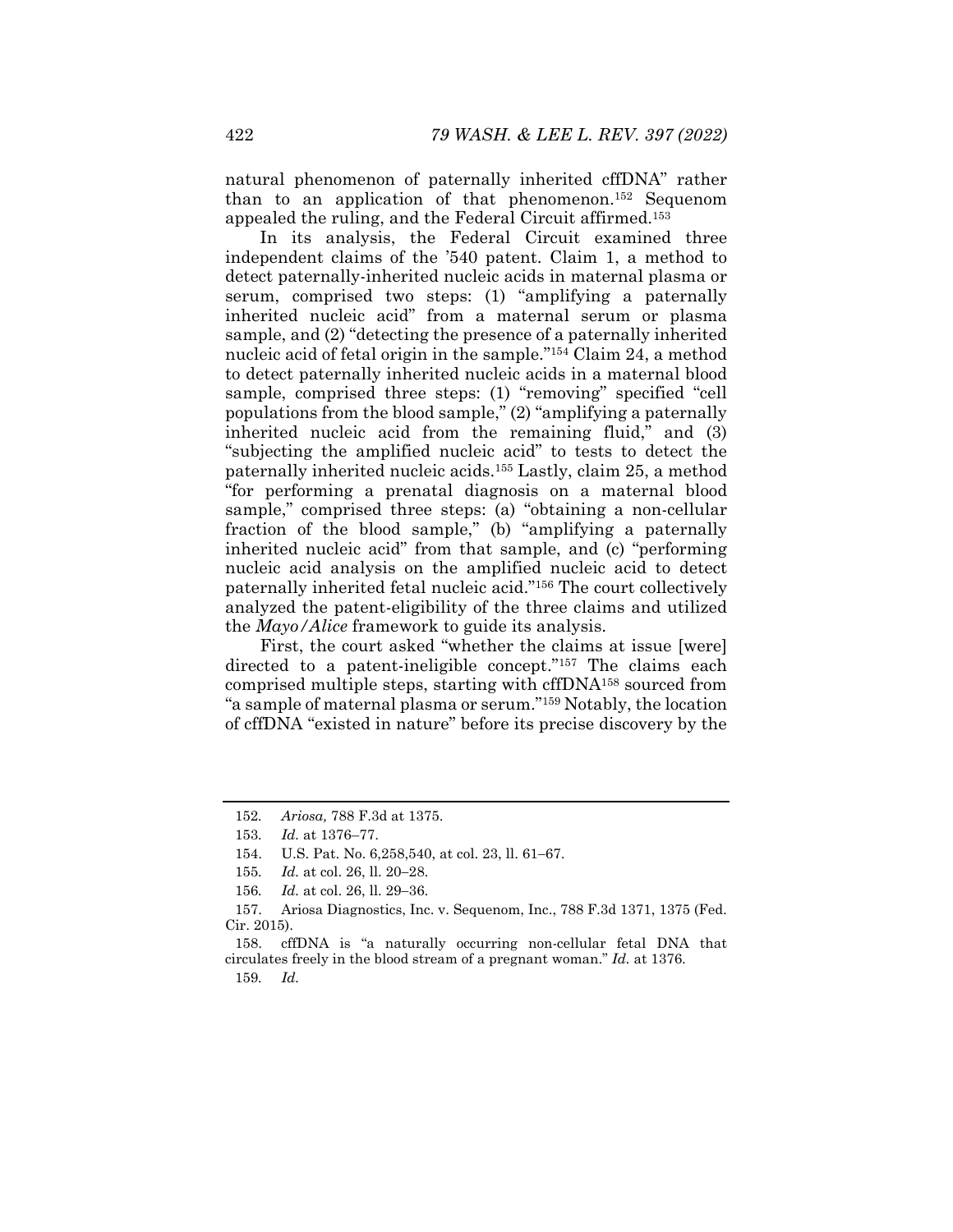inventors of the '540 patent.160 The court also stressed that the methods ended with a natural phenomenon--paternally inherited cffDNA.161 Thus, the claims were directed to a natural phenomenon.162

Turning to Step Two, the court examined the elements of the method claims "to determine whether the claim contains an inventive concept sufficient to 'transform' the claimed naturally occurring phenomenon into a patent eligible application."163 *Mayo* alternatively labeled the search as one for "additional features" within the claims to achieve the transformation.164 "For [method] claims that encompass natural phenomen[a]," the Federal Circuit stated that the "steps [of the method] are the additional features that must be new and useful."165 The court focused on the "amplifying" and detection steps present in each of the claims at issue.

Comparing Sequenom's claims to those at issue in *Mayo*, the court articulated that, like in *Mayo*, the claims instructed physicians to conduct "routine, conventional techniques" at each step.166 Specifically, "[u]sing methods like PCR to amplify and detect cffDNA [were] well-understood, routine, and conventional activity" at the time the application for the '540 patent was filed.167 Drawing further from the '540 patent's specification and from expert testimony, the court concluded that the methods at issue "amount[ed] to a general instruction to doctors to apply routine, conventional techniques when seeking to detect

165*. Id.*

166*. Id.*

<sup>160</sup>*. Id.* ("It is undisputed that the existence of cffDNA in maternal blood is a natural phenomenon.").

<sup>161</sup>*. See id.* (stating that Sequenom did not argue that the inventors "created or altered any of the genetic information encoded in the cffDNA").

<sup>162</sup>*. See id.* (emphasizing the finding that the methods "begin[] and end[] with a natural phenomenon," and noting further support for the finding in the patent's written description).

<sup>163</sup>*. Id.* (quoting Mayo Collaborative Servs. v. Prometheus Lab'ys, Inc., 566 U.S. 66, 72 (2012)).

<sup>164</sup>*. Id.* at 1377 (quoting *Mayo*, 566 U.S. at 77).

<sup>167</sup>*. Id.*; *see id.* at 1378 (providing excerpts from the specification of the '540 patent, the patent's prosecution history, expert testimony, and testimony of the inventors).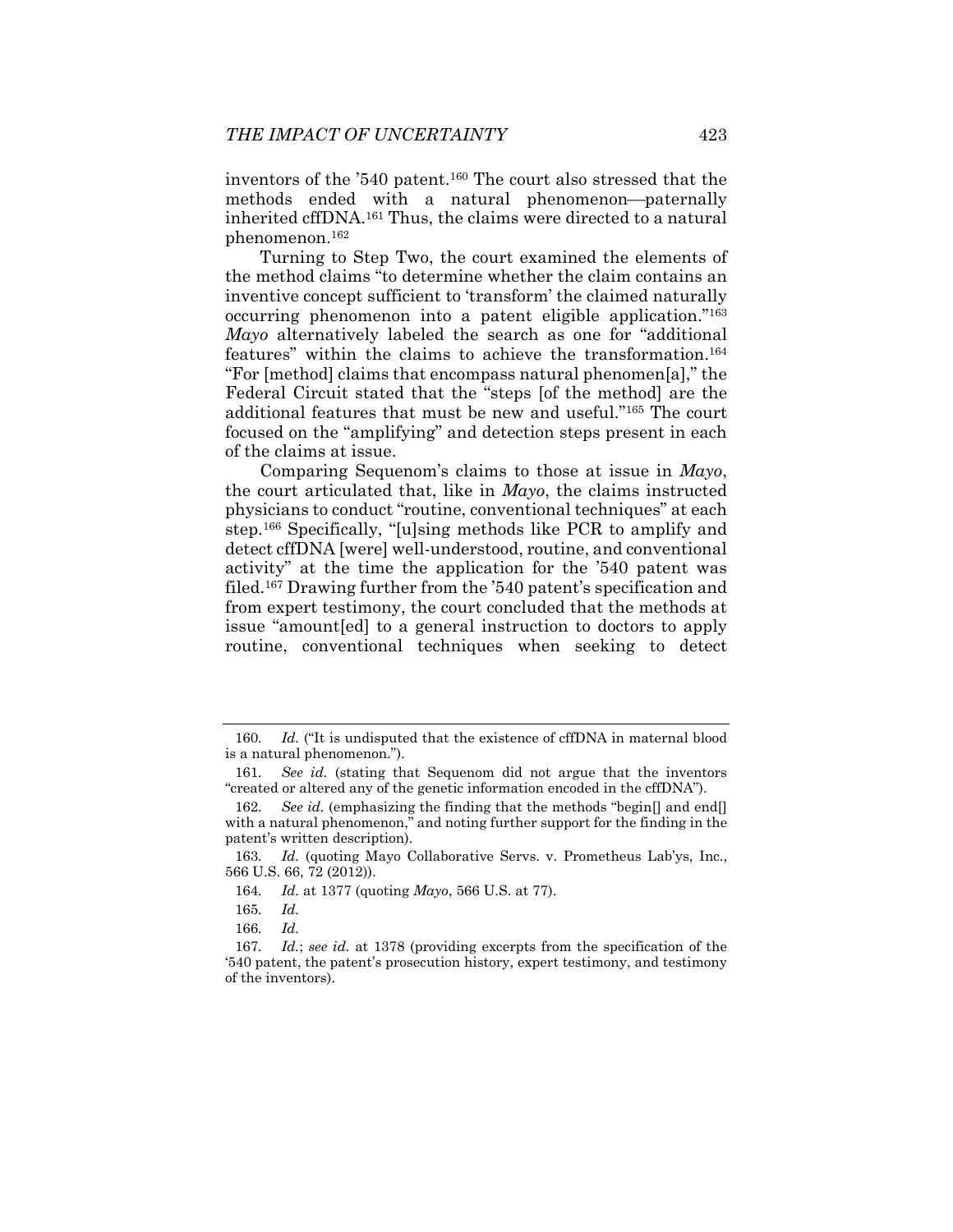cffDNA," and were thus "not new and useful."168 Therefore, the court held that the claims at issue were patent ineligible.169

Judge Linn concurred in the court's judgment, albeit with a distinct qualifier and critique of *Mayo*:

I join the court's opinion invalidating the claims of the '540 patent *only because* I am bound by the sweeping language of the test set out in [*Mayo*]. In my view, the breadth of the second part of the test was unnecessary to the decision reached in *Mayo*. This case represents the consequence—perhaps unintended—of that broad language in excluding a meritorious invention from the patent protection it deserves and should have been entitled to retain.170

Judge Linn highlighted the evident frustration at the Federal Circuit following that case. Moreover, Judge Linn specifically called out the *Mayo* Court's "blanket dismissal of conventional post-solution steps" as "leav[ing] no room to distinguish *Mayo* from [*Ariosa*]," despite significant factual differences between the "conventional" steps required to perform the methods of the asserted claims.171 In *Mayo*, the Court noted that physicians understood and utilized the scientific correlations embodied in Prometheus's patents long before the patent was granted, and likewise routinely measured blood levels of metabolites to investigate the claimed correlations.172 By contrast, Judge Linn stressed that "*no one* was amplifying and detecting paternally-inherited cffDNA using the plasma or serum of pregnant mothers."173 Rather, "the maternal plasma used to be routinely discarded because . . . nobody thought that fetal cell-free DNA would be present."174 To that same point, Judge Linn also emphasized the merits of Sequenom's invention and advances over prior art—asserting that Sequenom's '540 patent taught a *new* 

<sup>168</sup>*. Id*. at 1377.

<sup>169</sup>*. See id.* at 1378 ("The claims of the '540 patent at issue in this appeal are not directed to patent eligible subject matter and are, therefore, invalid."). 170*. Id.* at 1380 (Linn, J., concurring) (emphasis added).

<sup>171</sup>*. Id.* at 1381.

<sup>172.</sup> See supra notes 108-116 and accompanying text.

<sup>173</sup>*.* Ariosa Diagnostics, Inc. v. Sequenom, Inc., 788 F.3d 1371, 1381 (Fed. Cir. 2015) (Linn, J., concurring).

<sup>174</sup>*. Id*. (internal citation omitted).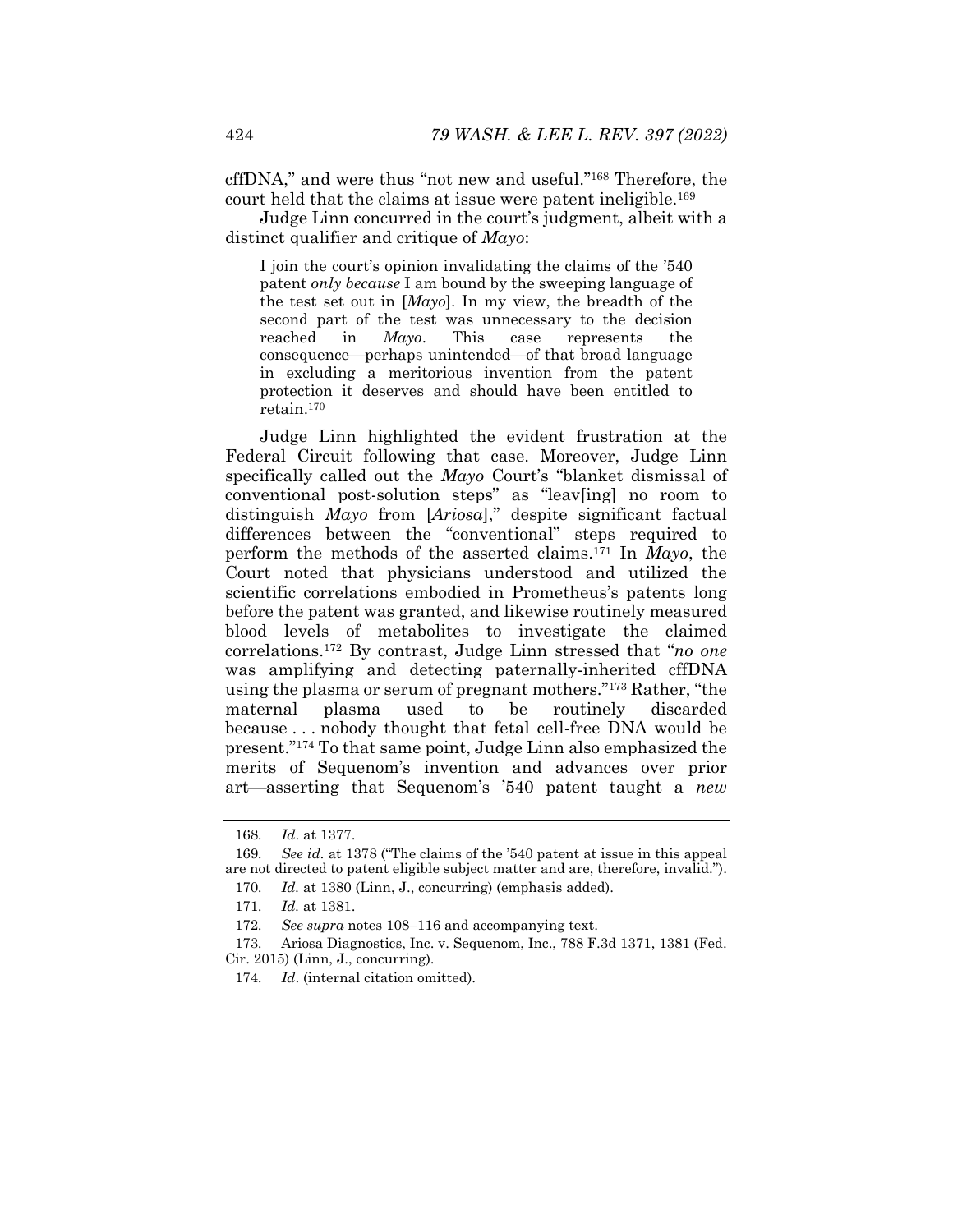*method*175 rather than "appending conventional steps" to an existing method.176

Four years later in *Athena Diagnostics v. Mayo Collaborative Services*,177 the Federal Circuit examined claims of Athena's '820 patent,178 which taught a method of diagnosing certain neurological disorders, including a rare form of *Myasthenia Gravis* (MG) through detection of antibodies to the muscle-specific tyrosine kinase (MuSK) protein.179 Prior to the '820 patent's inventors' discoveries of the association between MG and MuSK autoantibodies, "no disease had been associated with MuSK."180 Athena developed and marketed a test called FMUSK to diagnose MuSK-related neurological disorders.<sup>181</sup> When Athena discovered that Mayo "developed two competing tests," Athena brought an infringement action against Mayo.<sup>182</sup> Mayo moved to dismiss the action, arguing that the patent effectively "patent[ed] a law of nature" and that "it use[d] techniques standard in the art."183 The district court granted that motion, finding that the claims were directed to ineligible subject matter.184 On appeal, the Federal Circuit examined

<sup>175</sup>*. See id.* (highlighting that prior methods for prenatal diagnoses "required invasive methods," were less accurate, and presented greater risks than the claimed method).

 <sup>176.</sup> Mayo Collaborative Servs. v. Prometheus Lab'ys, Inc., 566 U.S. 66, 82 (2012).

 <sup>177. 915</sup> F.3d 743 (Fed. Cir. 2019), *cert. denied*, 140 S. Ct. 855 (2020).

 <sup>178.</sup> U.S. Pat. No. 7,267,820 (2007).

<sup>179.</sup> See Athena, 915 F.3d at 746-47 (discussing the discovery that, while "80% of patients with MG produce acetylcholine receptors autoantibodies," some of the other 20 percent which do not produce those autoantibodies "instead generate autoantibodies to a membrane protein called MuSK").

<sup>180.</sup> *Id.* at 747 (citing U.S. Pat. No. 7,267,820 at col. 2, ll. 35–37).

<sup>181.</sup> *Id.* at 746-47.

<sup>182</sup>*. Id.* at 746.

 <sup>183.</sup> Athena Diagnostics, Inc. v. Mayo Collaborative Servs., 275 F. Supp. 3d 306, 308 (D. Mass. 2017), *aff'd*, 915 F.3d 743 (Fed. Cir. 2019).

<sup>184.</sup> See Athena Diagnostics, 275 F. Supp. 3d at 311–13 (granting Mayo's motion to dismiss after finding that the claims were directed to a natural law and that the claims lacked an "inventive concept" so as to make the claims patent eligible under § 101 (quoting Alice Corp. v. CLS Bank Int'l, 572 U.S. 208, 218 (2014))).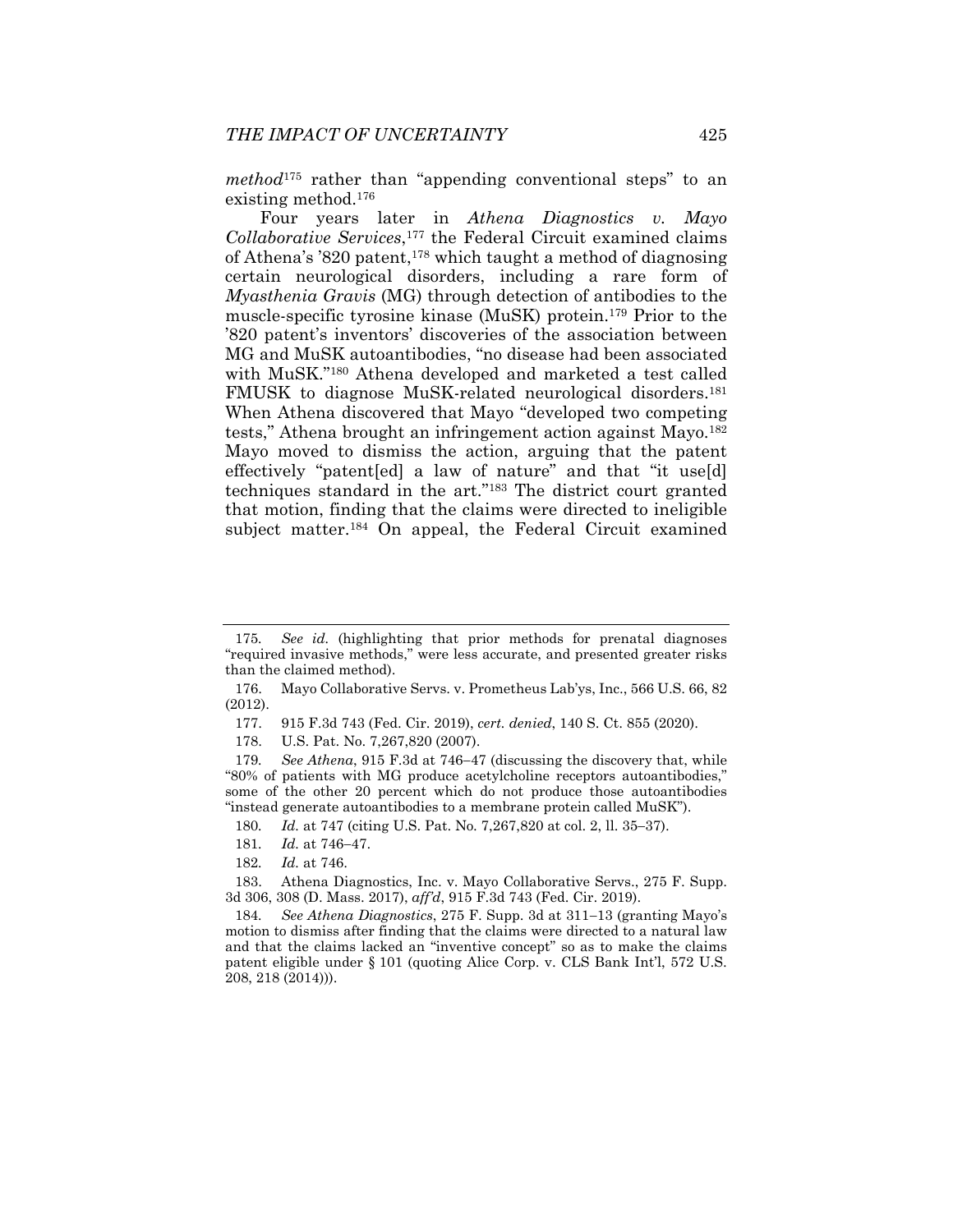whether dependent claims  $6-9$  were patent eligible under § 101.185

The court analyzed claims 7–9, then briefly discussed claim 6 as "Athena did not present any arguments specific to" that claim.186 The court homed in on claim 9 as representative of the claims at issue, summarizing it as comprising: "(1) contacting MuSK or an epitope thereof having a 125I label, with bodily fluid; (2) immunoprecipitating any antibody/MuSK complex; and (3) monitoring for the label on the complex, wherein the presence of the label indicates the presence of a MuSK-related disorder."187 The court noted that "[i]t is undisputed that iodination and immunoprecipitation were known techniques at the time of the invention."188 Likewise, techniques to perform autoantibody detection, including radioimmunoassays as utilized in the claimed methods, were "known per se in the art."189

Examining the claims under the *Mayo*/*Alice* framework, the court first assessed whether the claims were "directed to a law of nature."190 Whereas Athena contended that the claims were "directed to a new laboratory technique," Mayo argued that the claims were instead "directed to a natural law: the correlation between naturally-occurring MuSK autoantibodies and MuSK-related neurological diseases."191 Ultimately, the court agreed with Mayo's interpretation of the asserted claims, finding that there could "be no dispute that [the correlation] is an ineligible natural law" because it "exists in nature apart from any human action."192 Addressing Athena's arguments, the court stated that, rather than "harness[ing] a natural law to produce a technological improvement," claims 7–9 were

189*. Id.* (quoting U.S. Pat. No. 7,267,820 col. 3, *l*. 35)).

<sup>185</sup>*. See Athena*, 915 F.3d 743, 747 (focusing on claim 9, "the most specific one at issue").

<sup>186</sup>*. Id.* at 748. Accordingly, this section focuses on the court's analysis of claims 79. For the text of claims 79, see U.S. Pat. No. 7,267,820 col. 12, *l*. 62-col. 13, *l.* 5 (claim 7); *id.* col. 13, ll. 6-7 (claim 8); *id.* col. 13, ll. 8-9 (claim 9).

<sup>187</sup>*. Athena*, 915 F.3d at 747.

<sup>188</sup>*. Id.* at 748.

<sup>190</sup>*. Id.*

<sup>191</sup>*. Id.* at 750.

<sup>192</sup>*. Id.*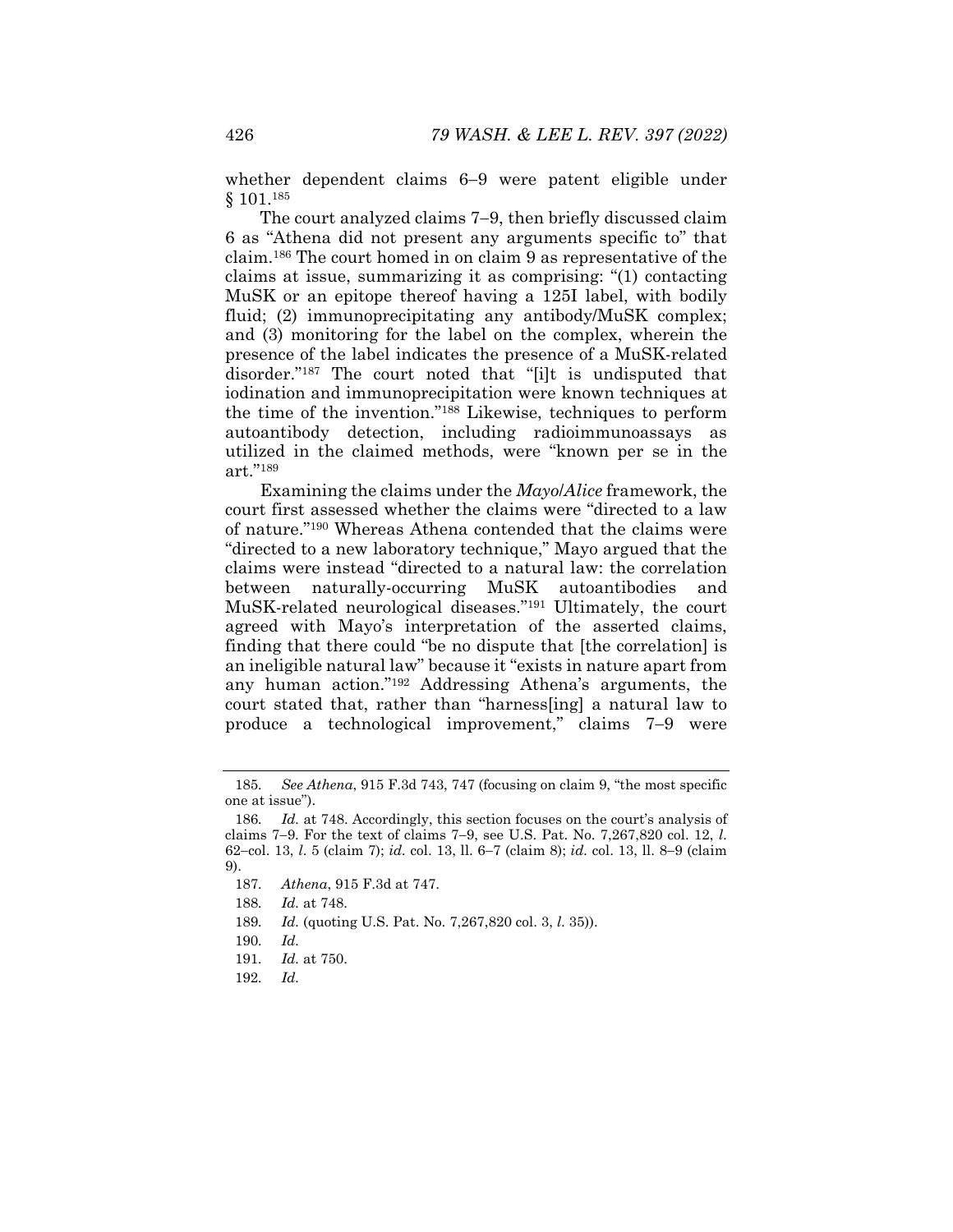"directed to a natural law because the claimed advance was only in the discovery of a natural law, and that the additional recited steps only apply conventional techniques to detect that natural law."193 Although the court acknowledged that the claims also involved "certain concrete steps to observe its operation,"194 the court rejected Athena's contention that the claims were directed to an "innovative laboratory technique"195 because the steps were not "meaningful non-routine steps."196

Having concluded that claims  $7-9$  were directed to a natural law, the court turned to Step Two. At Step Two, the court examined the elements of the claims individually and holistically "to determine whether the additional elements 'transform the nature of the claim' into a patent eligible application."197 In line with its discussion at Step One, the court held that "the claims failed to provide an inventive concept" because "the specification defines the individual immunoprecipitation and iodination steps and the overall radioimmunoassay as conventional techniques."198 Discussing Athena's argument that "the claimed steps were unconventional because they had not been applied to detect MuSK autoantibodies prior to [the] discovery of the correlation between MuSK autoantibodies and MG," the court stated that it "cannot hold that performing standard techniques in a standard

<sup>193</sup>*. Id.* at 751 (likening the claims at issue to those in *Ariosa*).

<sup>194</sup>*. Id.*

<sup>195.</sup> *Id.*; *see id.* at 750–52 (distinguishing the claims at issue from those in *Rapid Litigation Management Ltd. v. CellzDirect, Inc.*, which recited a new, patent eligible method of producing preserved hepatocyte cells for subsequent use rather than "an observation or detection of the ability of hepatocytes to survive multiple freeze-thaw cycles" (quoting Rapid Litig. Mgmt., Ltd. v. CellzDirect, Inc., 827 F.3d 1042, 1048 (Fed. Cir. 2016))).

<sup>196</sup>*. Id.* at 751 (quoting Cleveland Clinic Found. v. True Health Diagnostics LLC, 859 F.3d 1352, 1361 (Fed. Cir. 2017)); see id. at 751-52 (comparing the claims at issue to those in *Cleveland Clinic*, wherein the Federal Circuit found patent ineligible under § 101 claims that "recited detecting [myeloperoxidase (MPO)] or other MPO-related products in a patient sample and then predicting a patient's risk of having or developing cardiovascular disease").

<sup>197</sup>*. Athena*, 915 F.3d at 753 (quoting Alice Corp. v. CLS Bank Int'l, 572 U.S. 208, 217 (2014)).

 <sup>198.</sup> Athena Diagnostics, Inc. v. Mayo Collaborative Servs., 915 F.3d 743, 754 (Fed. Cir. 2019), *cert. denied,* 140 S. Ct. 855 (2020).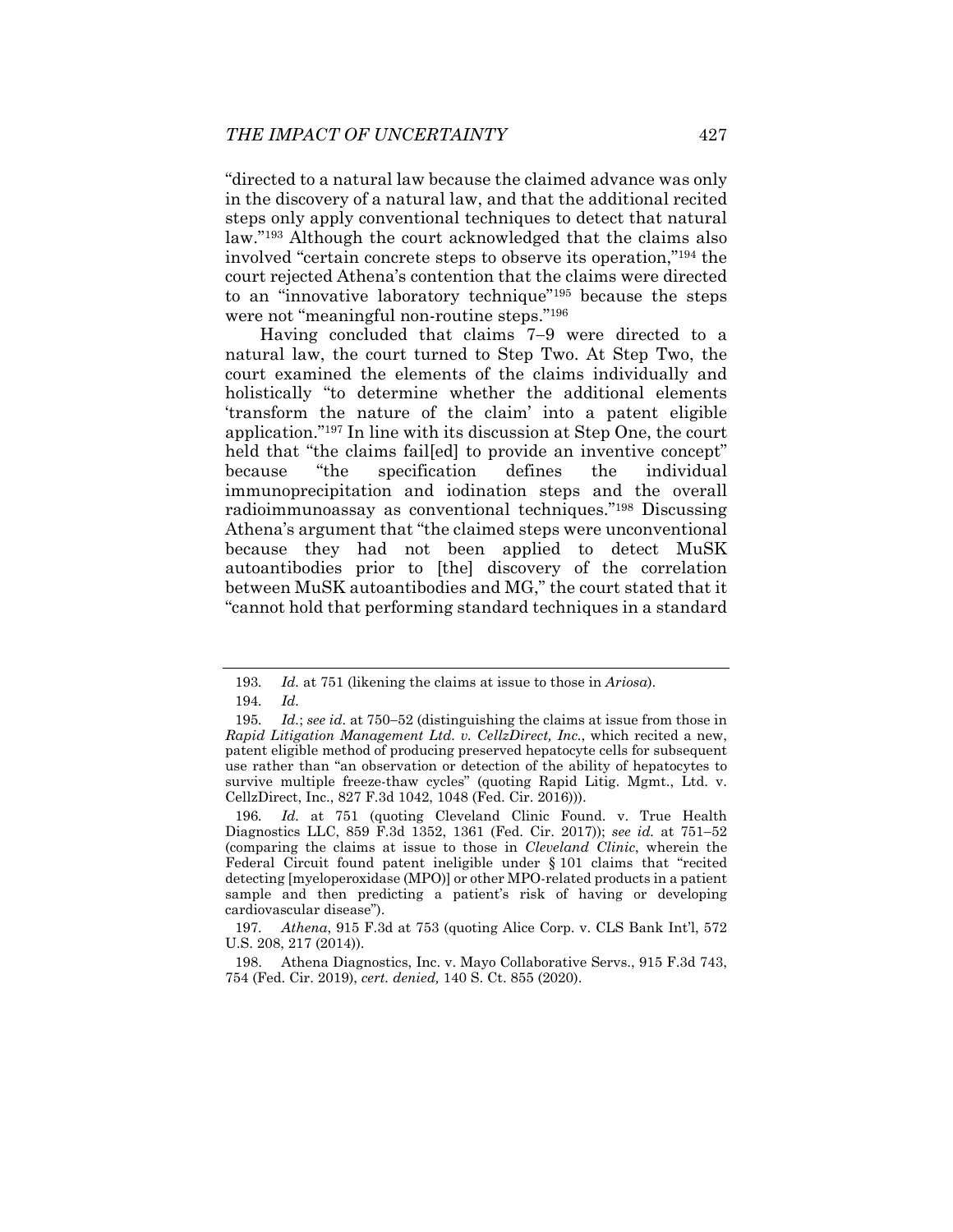way to observe a newly discovered natural law provides an inventive concept" as required by *Mayo*.199

Notably, though the court rejected all of Athena's arguments for eligibility, it acknowledged the validity of the policy positions taken by the dissent and opined that under *Mayo* and Federal Circuit precedent it could not rule in any other direction:

The dissent states much that one can agree with from the standpoint of policy, and history, including that "the public interest is poorly served by adding disincentive to the development of new diagnostic methods." We would add further that, in our view, providing patent protection to novel and non-obvious diagnostic methods would promote the progress of science and useful arts. But, whether or not we as individual judges might agree or not that these claims only recite a natural law, . . . [Supreme Court] precedent leaves no room for a different outcome here.<sup>200</sup>

Judge Newman dissented from the judgment, demonstrating that—even five years later—applying the *Mayo*/*Alice* framework to diagnostic technologies remained highly contentious.201 In particular, *Athena* highlights how the Federal Circuit, rather than heeding the Supreme Court's instruction to apply the exclusions to  $\S 101$  cautiously, <sup>202</sup> has further constrained the *Mayo*/*Alice* framework*.*<sup>203</sup> For instance, though the court in *Athena* stated that "[t]he step one 'directed to' inquiry focuses on the claim as a whole," part of the court's rationale for concluding that the asserted claims were directed to a natural law was because "the additional recited steps [in the claims] only apply conventional techniques to detect that

<sup>199</sup>*. Id.*

<sup>200</sup>*. Id.* at 753 n.4 (internal citations omitted).

<sup>201</sup>*. Id.* at 757 (Newman, J., dissenting) ("This court's decisions on the patent-ineligibility of diagnostic methods are not consistent, and my colleagues today enlarge the inconsistencies and exacerbate the judge-made disincentives to development of new diagnostic methods, with no public benefit.").

<sup>202</sup>*. See* Mayo Collaborative Servs. v. Prometheus Lab'ys, Inc., 566 U.S. 66, 71 (2012) ("[T]oo broad an interpretation of [judicial exclusions to § 101] could eviscerate patent law.").

<sup>203</sup>*. See Athena*, 915 F.3d at 757 (Newman, J., dissenting) ("The court again departs from the cautious restraints in the Supreme Court's *Mayo/Alice* application of laws of nature and abstract ideas.").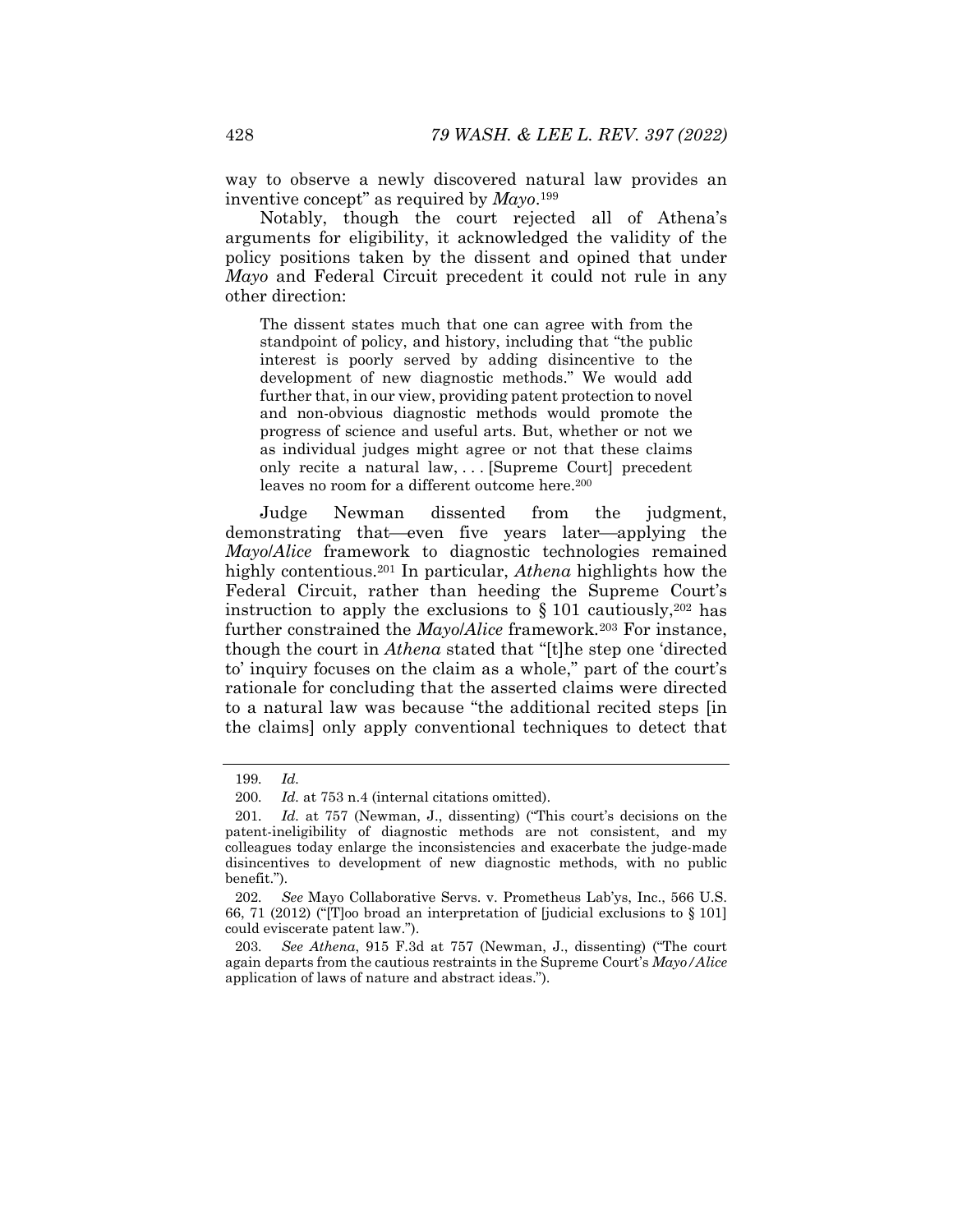natural law."204 Here, the court arguably inserted Step Two requirements into its analysis at Step One.205

Likewise, Judge Newman argued in her dissent that, in breaking down the asserted claims but not considering *all* of their limitations and elements, the court departed from Supreme Court precedent regarding claim interpretation.206 Specifically, the Federal Circuit erred at Step One when it ignored significant "chemical and biological steps" taught by the claims that were not known or standard in the art<sup>207</sup> and instead "excise[d] from the claims . . . steps performed by conventional procedures."208 Only as a whole did the claims enable physicians to diagnose MG: the inventors claimed "a new multi-step diagnostic method ... a man-made reaction sequence employing new components in a new combination to perform a new diagnostic procedure."209

Judge Newman also acknowledged concerns of many amici curiae—from life sciences organizations to groups of law professors—that inconsistency in judge-made law disincentivizes the development of diagnostic methods.210 In

206*. See id.* at 758 (Newman, J., dissenting) ("In determining the eligibility of respondents' claimed process for patent protection under § 101, their claims must be considered as a whole. It is inappropriate to dissect the claims into old and new elements and then to ignore the presence of the old elements in the analysis." (quoting Diamond v. Diehr, 450 U.S. 175, 188 (1981))).

207*. Id.* at 758; *see id.* ("The reaction between the antibody and the MuSK protein was not previously known, nor was it known to form a labeled MuSK or its epitope, nor to form the antibody/MuSK complex, immunoprecipitate the complex, and monitor for radioactivity, thereby diagnosing these previously undiagnosable neurotransmission disorders.").

- 208. *Id.* at 758-59.
- 209*. Id.* at 759.

210. See id. at 762-63 (discussing disincentives to innovation brought about by "unabated uncertainty about the patent-eligibility of many biotechnological inventions, with diagnostic and prognostic methods being particularly affected" (quoting Brief for Biotechnology Innovation Organization et al. as Amici Curiae Supporting Appellants at 2, Athena

<sup>204</sup>*. Id.* at 750, 751.

<sup>205</sup>*. See id.* at 761 (Newman, J., dissenting)

The majority does not distinguish between the question of whether the claimed method as a whole is eligible, and the question of whether the separate steps use conventional procedures. Instead, my colleagues hold that since the separate procedures are conventional, it is irrelevant that the method as a whole is a new method.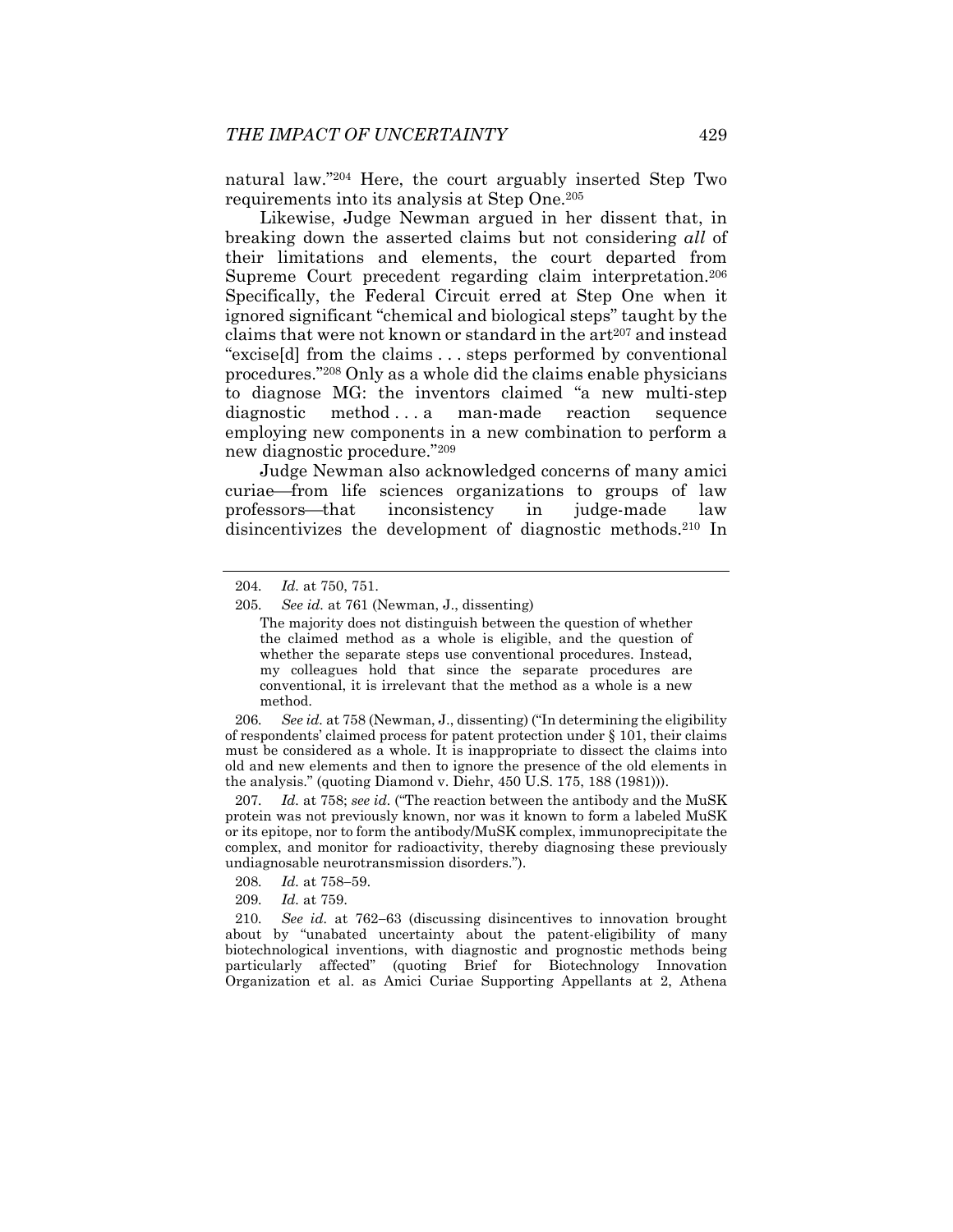that situation, Judge Newman asserted, "[t]he loser is the afflicted public, for diagnostic methods that are not developed benefit no one."211

# 2. Following *Ariosa* and *Athena*, Judges Ask for Reform of § 101

Following the Federal Circuit's decisions in *Ariosa* and *Athena*, the patentees in both cases petitioned for rehearing en banc. In both instances—four years apart—the Federal Circuit denied the petition,<sup>212</sup> albeit with individual judges remarking that the decision was required by *Mayo*.

The varying concurring and dissenting opinions accompanying the denials of en banc rehearing in both cases—especially considering Judge Linn's concurring opinion in *Ariosa* and Judge Newman's dissent in *Athena*—suggest the need for reform of § 101, particularly regarding diagnostic technologies.213 For instance, in his opinion concurring in the denial of Athena's petition for rehearing en banc, Judge Hughes

211*. Id.* at 763.

213*. See Ariosa*, 809 F.3d 1282, 1287 (Fed. Cir. 2015) (Lourie, J., concurring in the denial of rehearing en banc)

In sum, it is unsound to have a rule that takes inventions of this nature out of the realm of patent-eligibility on grounds that they only claim a natural phenomenon plus conventional steps, or that they claim abstract concepts. But I agree that the panel did not err in its conclusion that under Supreme Court precedent it had no option other than to affirm the district court.

*id.* at 1287 (Dyk, J., concurring in the denial of rehearing en banc)

In my view the framework of *Mayo* and *Alice* is an essential ingredient of a healthy patent system, allowing the invalidation of improperly issued and highly anticompetitive patents without the need for protracted and expensive litigation. Yet I share the concerns of some of my colleagues that a too restrictive test for patent eligibility under 35 U.S.C. § 101 with respect to laws of nature (reflected in some of the language in *Mayo*) may discourage development and disclosure of new diagnostic and therapeutic methods in the life sciences, which are often driven by discovery of new natural laws and phenomena.

Diagnostics, Inc. v. Mayo Collaborative Servs., Inc., 915 F.3d 743 (Fed. Cir. 2019) (No. 2017-2508), 2019 WL 189542)).

<sup>212</sup>*. See* Ariosa Diagnostics, Inc. v. Sequenom, Inc., 809 F.3d 1282, 1284 (Fed. Cir. 2015) (denying Sequenom's petition); Athena Diagnostics, Inc. v. Mayo Collaborative Servs., Inc., 927 F.3d 1333 (Fed. Cir. 2019) (denying Athena's petition).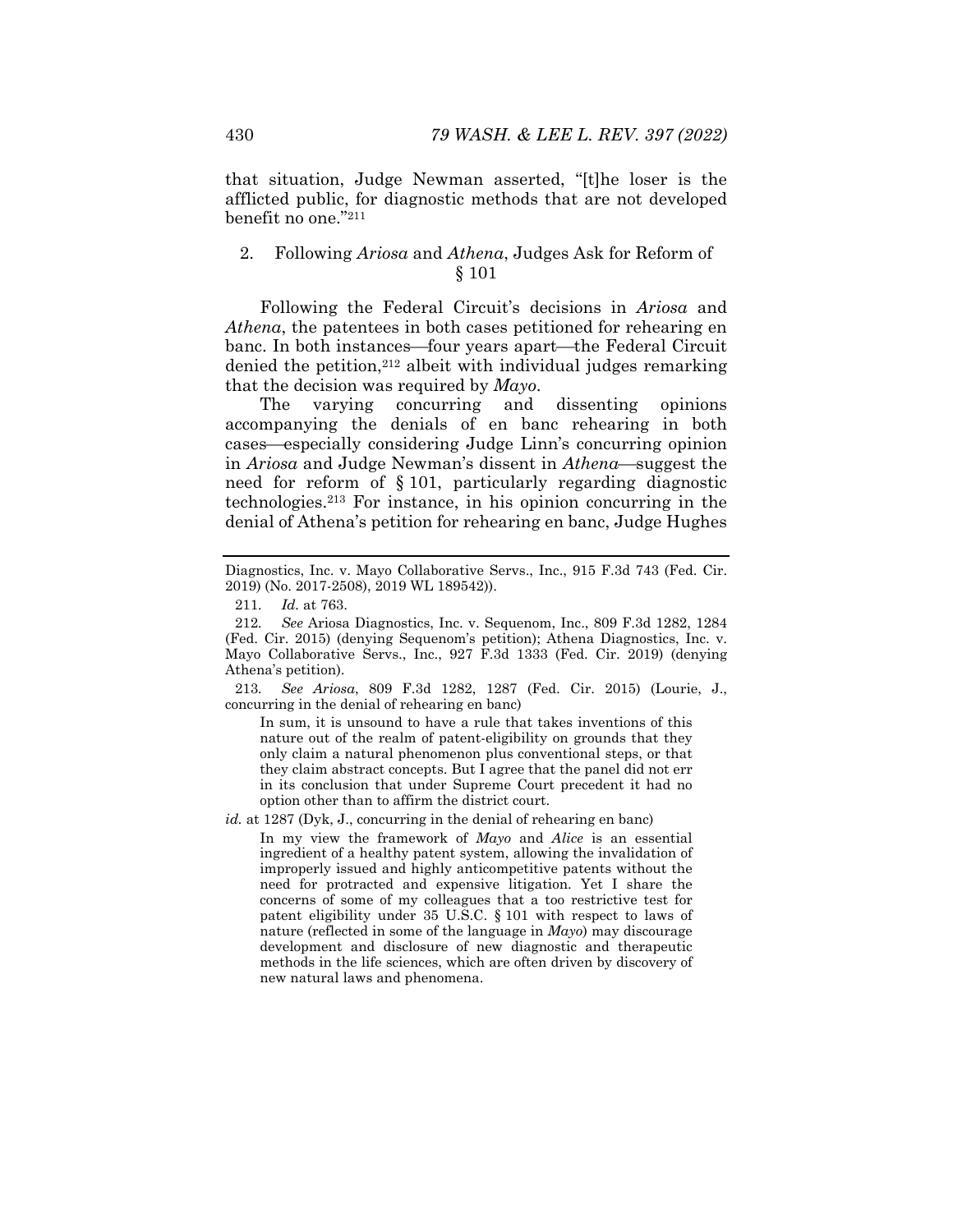expressed that "the bottom line for diagnostics patents is problematic" and invited the Supreme Court or Congress to issue "further explication of eligibility standards in the area of diagnostics patents."214 Likewise, Judge Moore, dissenting from the denial for rehearing en banc of *Athena*, went as far as to discourage patentholders for medical diagnostic methods from "wast[ing] resources with additional en banc requests" if the Federal Circuit declares their claims patent-ineligible.215 The "only hope" to ensure patent eligibility of medical diagnostic claims "lies with the Supreme Court or Congress."216 Part VII further discusses the importance of the Federal Circuit's calls for reconsideration of the scope of § 101 in view of the findings of the empirical study discussed in Part VI.

#### D. *What Diagnostics Survive? And How?*

As the Supreme Court has indicated, and the Federal Circuit affirmed in recent cases, diagnostic methods are largely unpatentable. By contrast, if an inventor creates a new *device* to perform a medical diagnostic test, the device is arguably patentable, $2^{17}$  even if the underlying biological relationship examined relates to a patent ineligible natural phenomenon or abstract idea.218 Likewise, Judge Lourie, concurring in the

<sup>214</sup>*. Athena*, 927 F.3d at 1337 (Hughes, J., concurring in the denial of rehearing en banc).

<sup>215</sup>*. Id.* at 1363 (Moore, J., dissenting from the denial of rehearing en banc).

<sup>216</sup>*. Id.*

<sup>217.</sup> See, e.g., CardioNet, LLC v. InfoBionic, Inc., 955 F.3d 1358, 1368-71 (Fed. Cir. 2020) (finding that the petitioner's patent was "directed to an improved cardiac monitoring device and not to an abstract idea," especially emphasizing the technological and methodological improvements of the device over prior art); *cf* Mayo Collaborative Servs. v. Prometheus Lab'ys, Inc., 566 U.S. 66, 73 (2012) (holding that the process claims at issue did not satisfy § 101 and noting "[i]n particular, the steps . . . (apart from the natural laws themselves) involve[d] well-understood, routine, conventional activity previously engaged in by researchers in the field").

 <sup>218.</sup> Under the *Mayo*/*Alice* framework, such a device would be patentable at Step 2 provided that the elements of the claim "'transform the nature of the claim' into a patent-eligible application." Alice Corp. v. CLS Bank Int'l, 573 U.S. 208, 217 (2014) (quoting *Mayo*, 566 U.S. at 78); *see* Ass'n for Molecular Pathology v. Myriad Genetics, Inc., 569 U.S. 576, 595 (2013) ("Had Myriad created an innovative method of manipulating genes while searching for the [non-patentable] BRCA1 and BRCA2 genes, it could possibly have sought a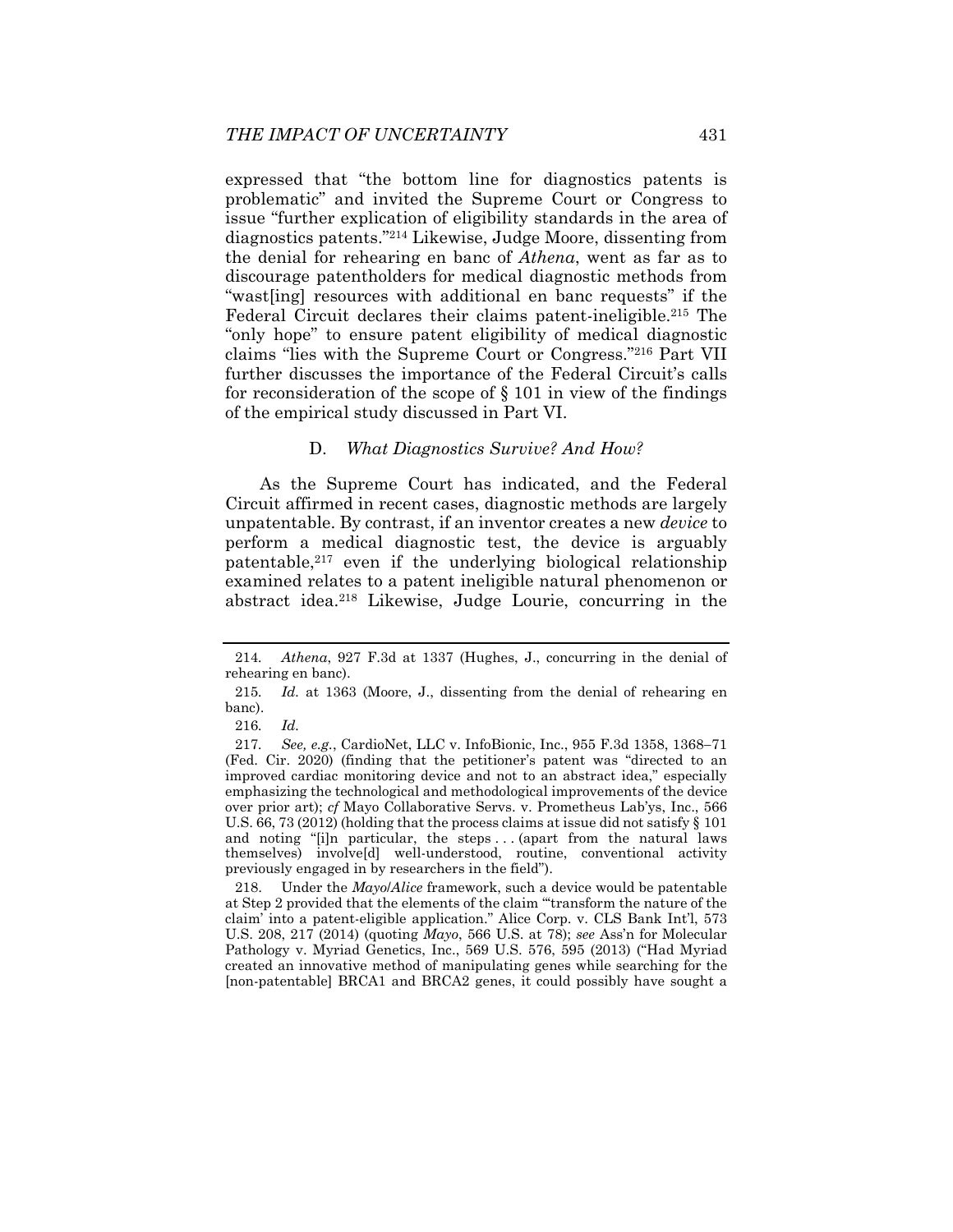denial of en banc rehearing of *Athena*, suggested that an "unconventional combination of steps to detect the natural law" may be patentable.219 "[U]nconventional arrangements of known laboratory techniques, even if directed to a natural law," also escape *Mayo*'s prohibition.220 Additionally, though non-binding,<sup>221</sup> the USPTO's subject matter eligibility guidance provides that claims for specific methods of detecting a biomarker may be patent eligible if the detection is performed via non-routine, unconventional steps.222

Conversely, the *Mayo* Court instructed that "simply appending conventional steps . . . to laws of nature, natural phenomena, and abstract ideas cannot make those laws, phenomena, and ideas patentable."223 This latter scenario raises concerns about physicians' ability to treat their patients without unknowingly infringing patented diagnostic methods.224 The contrary argument insists that limiting the scope of patent coverage in the areas of scientific correlations "will interfere

221*. See* Cleveland Clinic Found. v. True Health Diagnostics, LLC, 760 F. App'x 1013, 1020 (Fed. Cir. 2019) ("While we greatly respect the PTO's expertise on all matters relating to patentability, including patent eligibility, we are not bound by its guidance.").

222*. See* U.S. PAT. & TRADEMARK OFF., SUBJECT MATTER ELIGIBILITY EXAMPLES: LIFE SCIENCES 26-28 (2016), https://perma.cc/T9HB-AJHM (PDF) (providing patent eligible examples of diagnostic method claims based on *Myriad*'s BRCA1 discovery and distinguishing them from methods utilizing "routine or conventional techniques").

223*. Mayo*, 566 U.S. at 82.

224*. See id.* at 91 (enumerating concerns of some amici that allowing claims to scientific correlations concerning the body to survive scrutiny would result in "a vast thicket of exclusive rights over the use of critical scientific data that must remain widely available if physicians are to provide sound medical care" (quoting Brief for American College of Medical Genetics et al. as Amici Curiae Supporting Petitioner at 7, Mayo Collaborative Servs. v. Prometheus Lab'ys, Inc., 566 U.S. 66 (2012) (No. 10-1150))); *see* Brief for American College of Medical Genetics et al. as Amici Curiae Supporting Petitioner at 7, Mayo Collaborative Servs. v. Prometheus Lab'ys, Inc., 566 U.S. 66 (2012) (No. 10-1150) ("If these patents remain in force, any physician who measures those metabolite levels and knows about the observed correlations will unavoidably become an infringer.").

method patent. But the processes used by Myriad to isolate DNA were well understood by the geneticists at the time of Myriad's patents . . . .").

<sup>219</sup>*. Athena*, 927 F.3d at 1336 (Lourie, J., concurring in the denial of rehearing en banc).

<sup>220</sup>*. Id.* (citing Rapid Litig. Mgmt., Inc. v. CellzDirect, Inc., 827 F.3d 1042, 1051 (Fed. Cir. 2016)).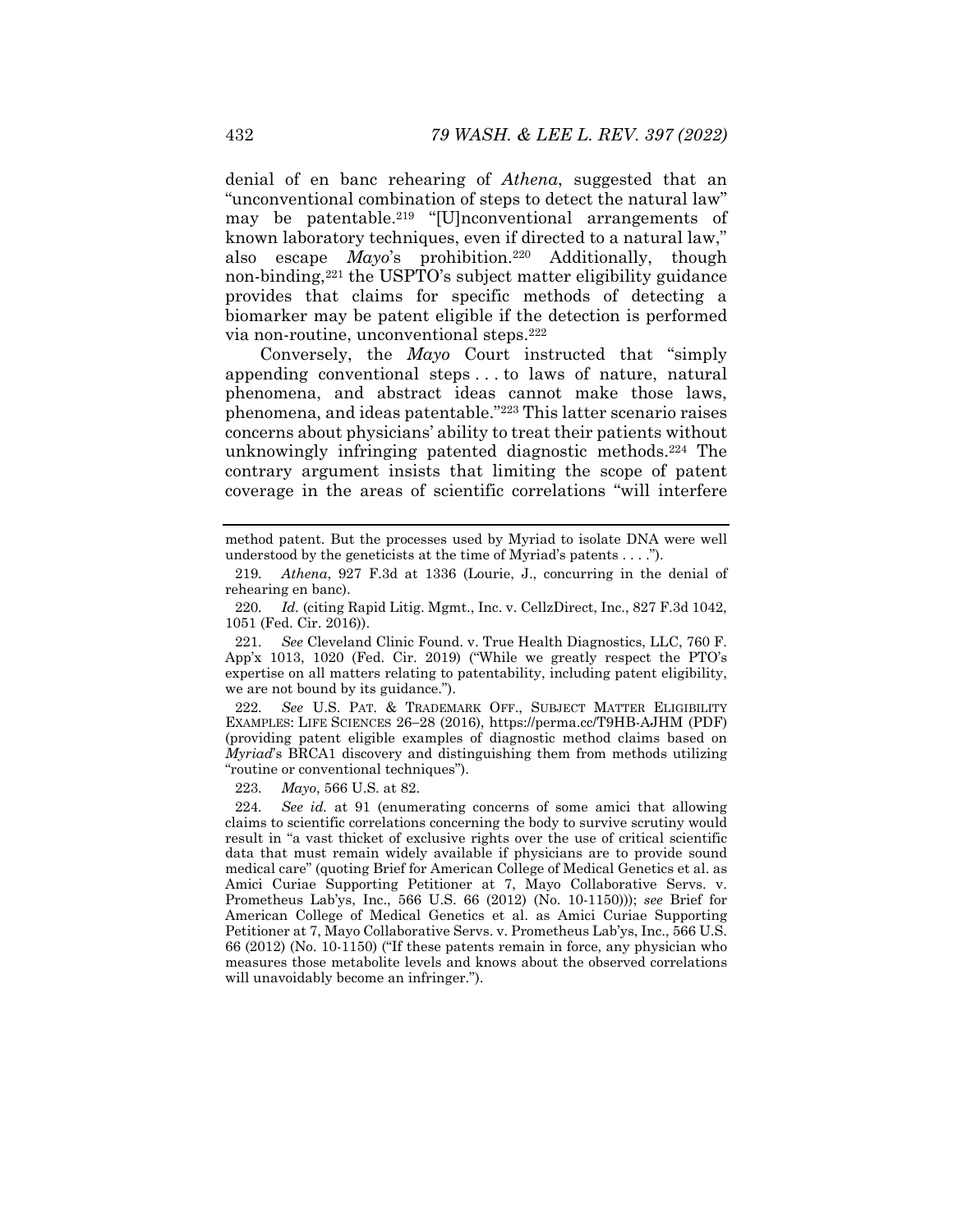significantly with the ability of medical researchers to make valuable discoveries, particularly in the area of diagnostic research."<sup>225</sup> Likewise—as examined later in this Note—opponents of a more limited interpretation of  $\S$  101 argue that such interpretation will stifle innovation and lead to diminished investment in expensive research that may otherwise produce discovery of important scientific correlations and laws of nature.226

# IV. PERSPECTIVES REGARDING VENTURE CAPITAL, PATENTS, AND INNOVATION

Although patent rights incentivize innovation, inventors typically need outside funding to help commercialize their inventions and bring them to market.<sup>227</sup> One form of funding is through venture capital (VC).228 VC firms and the National Venture Capital Association (NVCA) argue that strong patent protection for technologies such as medical diagnostics mitigates the risk of investing in the development of those same technologies.229 This Note examines the effect of *Bilski* and *Mayo* on levels of VC investment in diagnostic technologies. But before delving into analysis of VC investment data, it is necessary to provide some context about VC firms, motivation for investment, and the connection between R&D, investment, and patent rights.

<sup>225</sup>*. Mayo*, 566 U.S. at 91.

<sup>226</sup>*. See id.* (summarizing Prometheus' argument that medical research, "which includes research leading to the discovery of laws of nature, is expensive," important for the United States to maintain its status as a world leader in diagnostic research, and thus "requires protection").

<sup>227</sup>*. See What Is Venture Capital?*, NAT'L VENTURE CAP. ASS'N, https://perma.cc/9AAX-RHPZ ("Venture capital has enabled the United States to support its entrepreneurial talent by turning ideas and basic research into products and services that have transformed the world.").

<sup>228</sup>*. See id.* ("Venture capital firms are professional, institutional managers of risk capital that enable and support the most innovative and promising companies.").

<sup>229.</sup> See, e.g., NVCA Brief, *supra* note 17, at 9-10 ("Iln biotechnology, strong patent protection correlates with the amount of R&D investments made by companies, and weak patent laws engender poor investment in R&D, diminishing a company's probability of success.").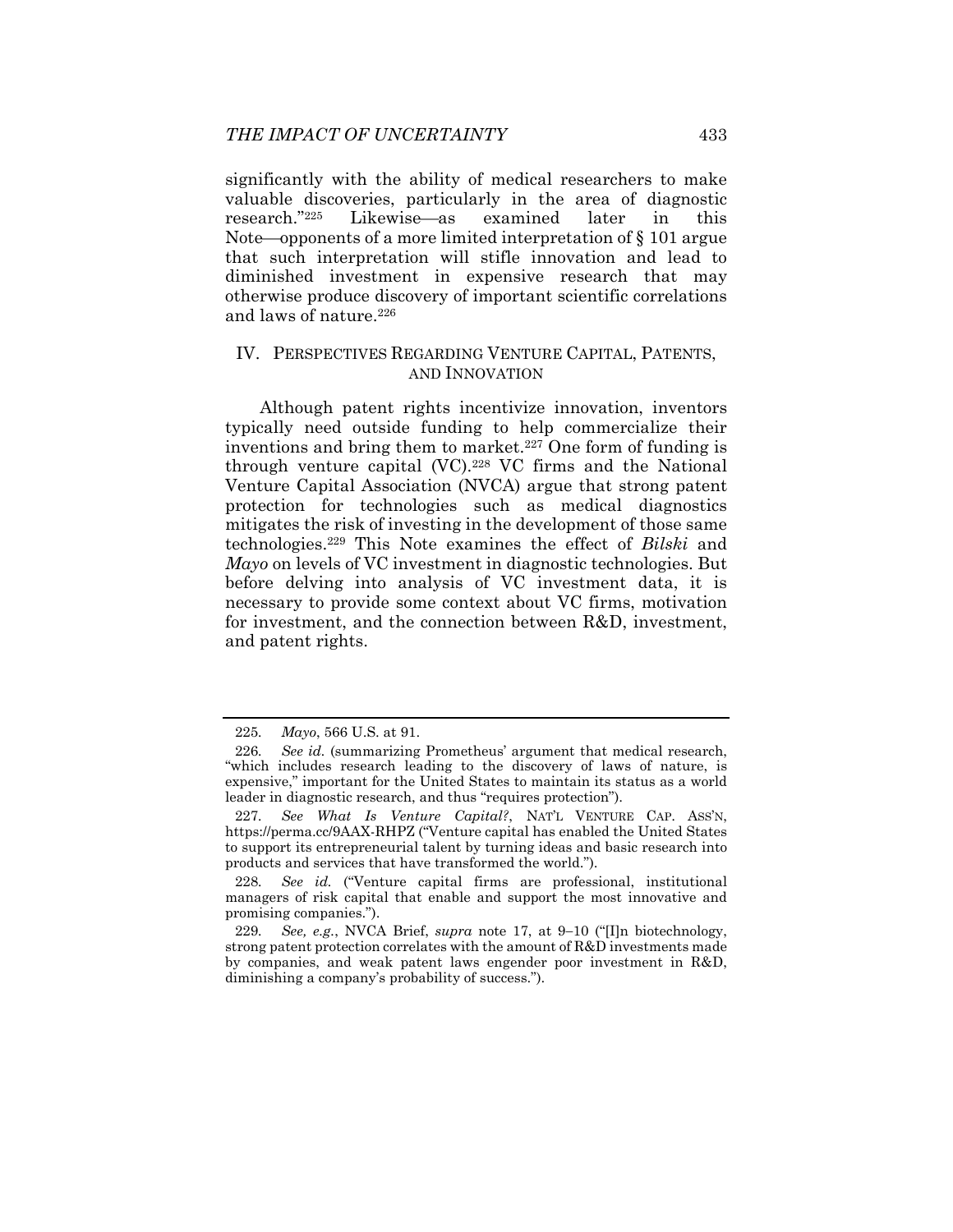### A. *Venture Capital Firms*

# 1. Private Investment: Distinct Motivation from Federal Investment

Private investors' motivations to invest in R&D differ from the federal government's motivations. Notably, "[t]he federal government is the nation's largest supporter of basic research."230 As compared to private investment, federal investment in R&D is motivated by societal benefit and the idea that "the private sector will, left on its own, underinvest in basic research from a societal perspective."231 This Note focuses on VC investment in medical diagnostic technologies because societal benefit is at best a secondary consideration for VC firms in picking their investments.232

The federal government supports niche, innovative medical research through robust grants in the utilitarian interest of improving and saving lives.233 The National Institutes of Health, for example, "is the largest public funder of biomedical research in the world, investing more than \$32 billion a year to enhance life, and reduce illness and disability."234 By contrast, private investors place primary focus on creating economic value.235

234*. Id.*

 <sup>230.</sup> JOHN F. SARGENT, CONG. RSCH. SERV., R45715, FEDERAL RESEARCH AND DEVELOPMENT (R&D) FUNDING: FY2020 6 (2020).

<sup>231</sup>*. Id.*

 <sup>232.</sup> Before addressing the societal impact of eliminating patent eligibility for scientific correlations, the National Venture Capital Association in its amicus curiae brief in *Mayo* opined about the negative effect of such a decision on investments made in reliance on patent eligibility of those correlations. *See*  NVCA Brief, *supra* note 17, at 3 ("Removing patent eligibility for diagnostic correlations . . . jeopardizes the billions of dollars venture firms have already invested in personalized medicine companies in reliance on patent protection.").

<sup>233</sup>*. See About Grants*, NAT'L INST. HEALTH, https://perma.cc/T8T4-WXVJ (last updated Mar. 17, 2017) ("NIH funded research has led to breakthroughs and new treatments, helping people live longer, healthier lives, and building the research foundation that drives discovery.").

<sup>235</sup>*. See* SARGENT, *supra* note 230, at 6 ("The usual argument for this view is that the social returns (i.e., the benefits to society at large) exceed the private returns (i.e., the benefits accruing to the private investor, such as increased revenues or higher stock value).").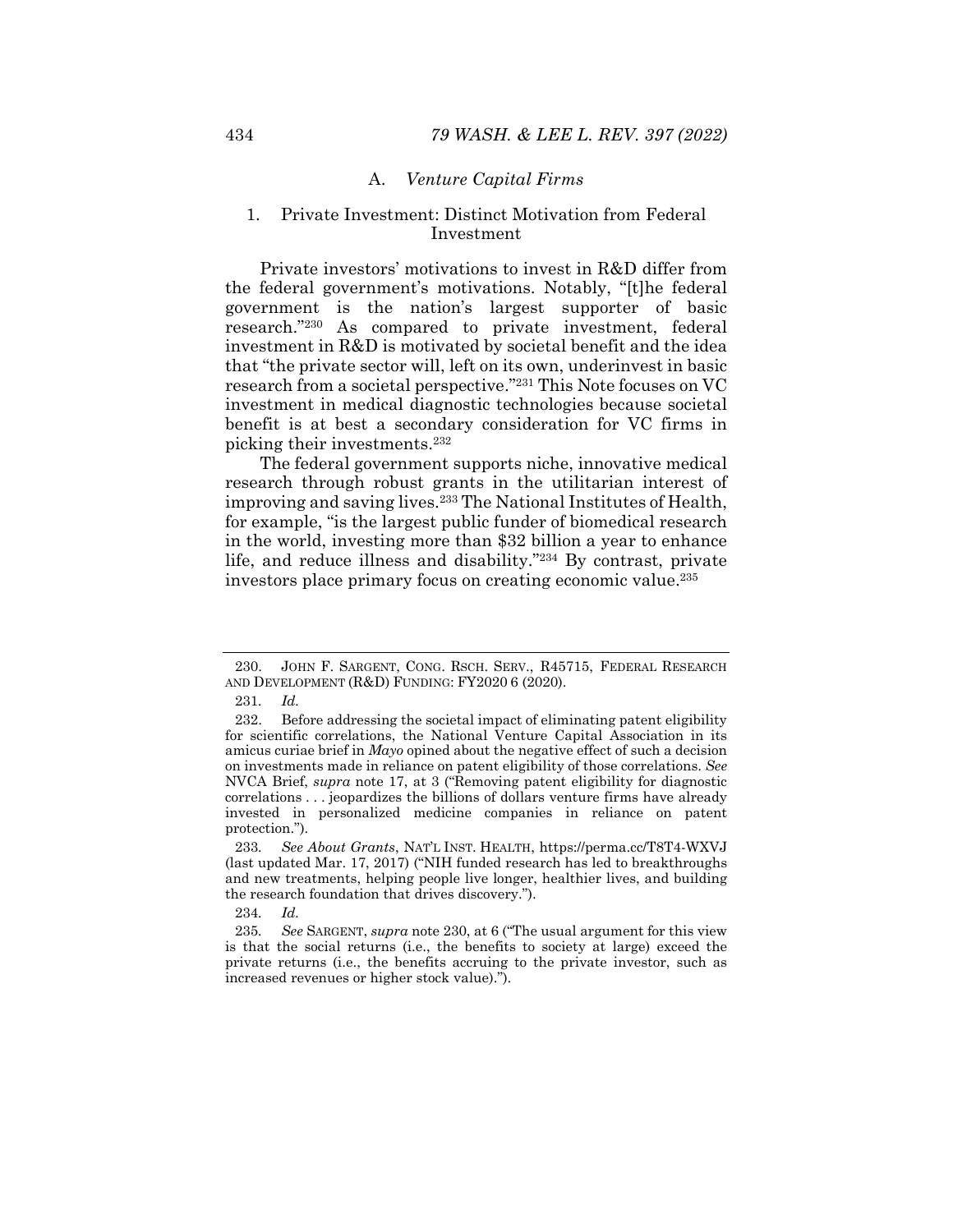#### 2. Cautious Investors

VC firms play a critical role in financing start-up companies, especially in the biotechnology industry.236 VC firms invest in companies hoping for rapid high growth and will seek to liquidate investments if they are not sufficiently profitable over a short period of time.237 In other words, prior to investing, venture capitalists "plan for exit."238 When examining potential investment or acquisition targets, venture capitalists view patent protection of a company's intellectual assets as indicative of competent management,239 of the ability of the company to survive in a competitive market, $240$  and of enhanced profitability.241 On the other hand, venture capitalists will refrain from investing in start-up companies whose work is subject to patent demands from patent assertion entities (i.e., "patent trolls").<sup>242</sup> Therefore, for a venture capitalist to consider investing in a start-up company, the company's R&D endeavors

 238. D. Gordon Smith, *The Exit Structure of Venture Capital*, 53 UCLA L. REV. 315, 316 (2005); *see id.* ("The ability to control exit is crucial to the venture capitalist's business model of short-term funding of nascent business opportunities. Exit allows venture capitalists to reallocate funds and the nonfinancial contributions that accompany them to early stage companies.").

239*. See* Ronald J. Mann & Thomas W. Sager, *Patents, Venture Capital, and Software Start-ups*, 36 RSCH. POL'Y 193, 200 (2007) (noting that this assertion likewise holds for a start-up company's "prospect of patents").

240*. See id.* ("Most obviously, patents can solve one of the most difficult problems for a startup: convincing the venture capitalist that the startup can sustainably differentiate itself from its competitors.").

241*. See* Graham & Sichelman, *supra* note 6, at 1078 ("[P]atents . . . are indicators of a company's ability to maintain supernormal profits or to reduce licensing costs.").

242*. See* Robin Feldman, *Patent Demands & Start-up Companies: The View from the Venture Capital Community*, 16 YALE J.L. & TECH. 236, 243 (2014) ("When companies spend money protecting their intellectual property position, they are not expanding; and when companies spend time thinking about patent demands, they are not inventing.").

<sup>236</sup>*. See Healthcare Innovation*, NAT'L VENTURE CAP. ASS'N, https://perma.cc/9955-RAKG (archived Jan. 27, 2021) ("For over three decades, venture capital has spurred the creation and growth of healthcare innovation, such as in the biotechnology and medical device industries. . . . For example, venture capital backed  $42\%$  of all FDA-approved drugs from  $2009-2018$ .").

<sup>237</sup>*. In re* Trados Inc. S'holder Litig., 73 A.3d 17, 50 (Del. Ch. 2013) (explaining theory of VC investment in emerging companies, including the motivation to invest: "VCs seek very high rates of return, usually a ten-fold return of capital over a five year period").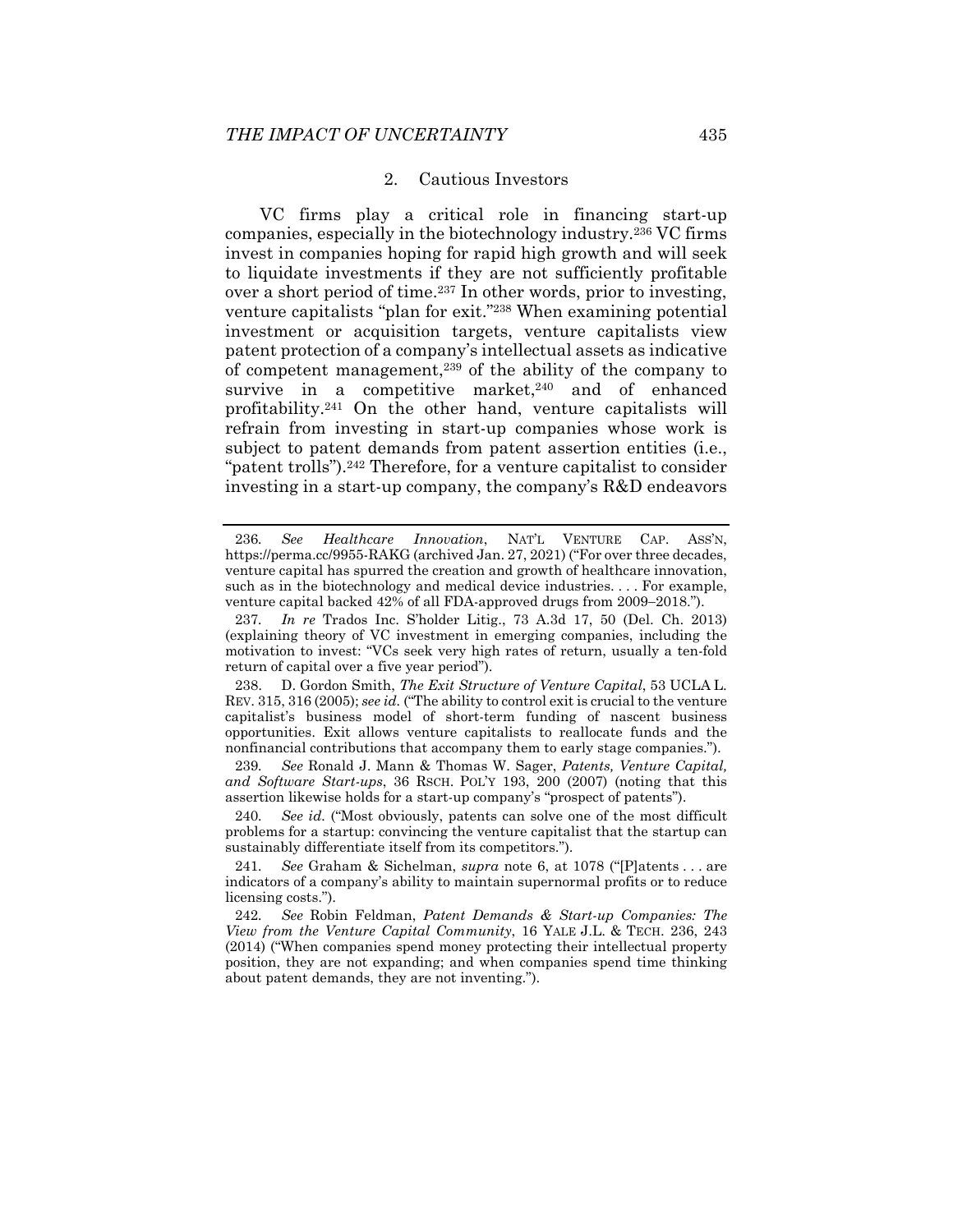should not only have the potential for patent protection, but also be distinct enough from existing innovation so as not to expose the venture capitalist to losses due to settlement or litigation of patent infringement claims.243

Moreover, a significant correlation exists between patenting activity of a start-up and "various proxies for strong performance: rounds of financing, total investment, exit status, reaching a late stage of financing, and longevity."244 Researchers have also found that start-ups with early patent activity achieve "much higher rates of VC funding overall" in comparison with start-ups having lower or no patent activity.245 Because VC firms invest so cautiously and with eyes toward exit, it follows that current § 101 jurisprudence may cause VC investors to hesitate in investing in companies developing medical diagnostics technologies that—as of *Mayo* and its progeny—appear to be patent-ineligible. Decreased investment would be concerning from a societal perspective, as "[s]mall venture-backed companies play a critical role in bringing revolutionary medical innovations and discovering groundbreaking treatments and cures aimed at diagnosing, treating, and curing the most deadly and costly diseases."246 Accordingly, the next section explores in greater detail the effects of uncertainty on investment in innovation.

#### B. *Investment in R&D/Innovation and Patents*

#### 1. Investment Uncertainty and Patent Rights

Some studies have indicated that greater market uncertainty tends to reduce R&D investment.247 For instance, in

<sup>243</sup>*. See id.* at 243 (finding, through an empirical study of VC investment behavior with respect to start-up companies, that "100% of venture capitalists indicate that if a company had an existing patent demand against it, they might refrain from investing").

 <sup>244.</sup> Mann & Sager, *supra* note 239, at 206.

 <sup>245.</sup> Ufuk Akcigit et al., *Synergizing Ventures* 9 (Fed. Rsrv. Bank of Atlanta, Working Paper 2019-17, 2019), https://perma.cc/KW2H-FEZE.

<sup>246</sup>*. Healthcare Innovation*, *supra* note 236.

<sup>247</sup>*. See* Dirk Czarnitzki & Andrew A. Toole, *Patent Protection, Market Uncertainty, and R&D Investment*, 93 REV. ECON. & STAT. 147, 157 (2011) ("Our results show that higher levels of uncertainty reduce current R&D investment . . . ."); Andrew B. Abel et al., *Options, the Value of Capital, and*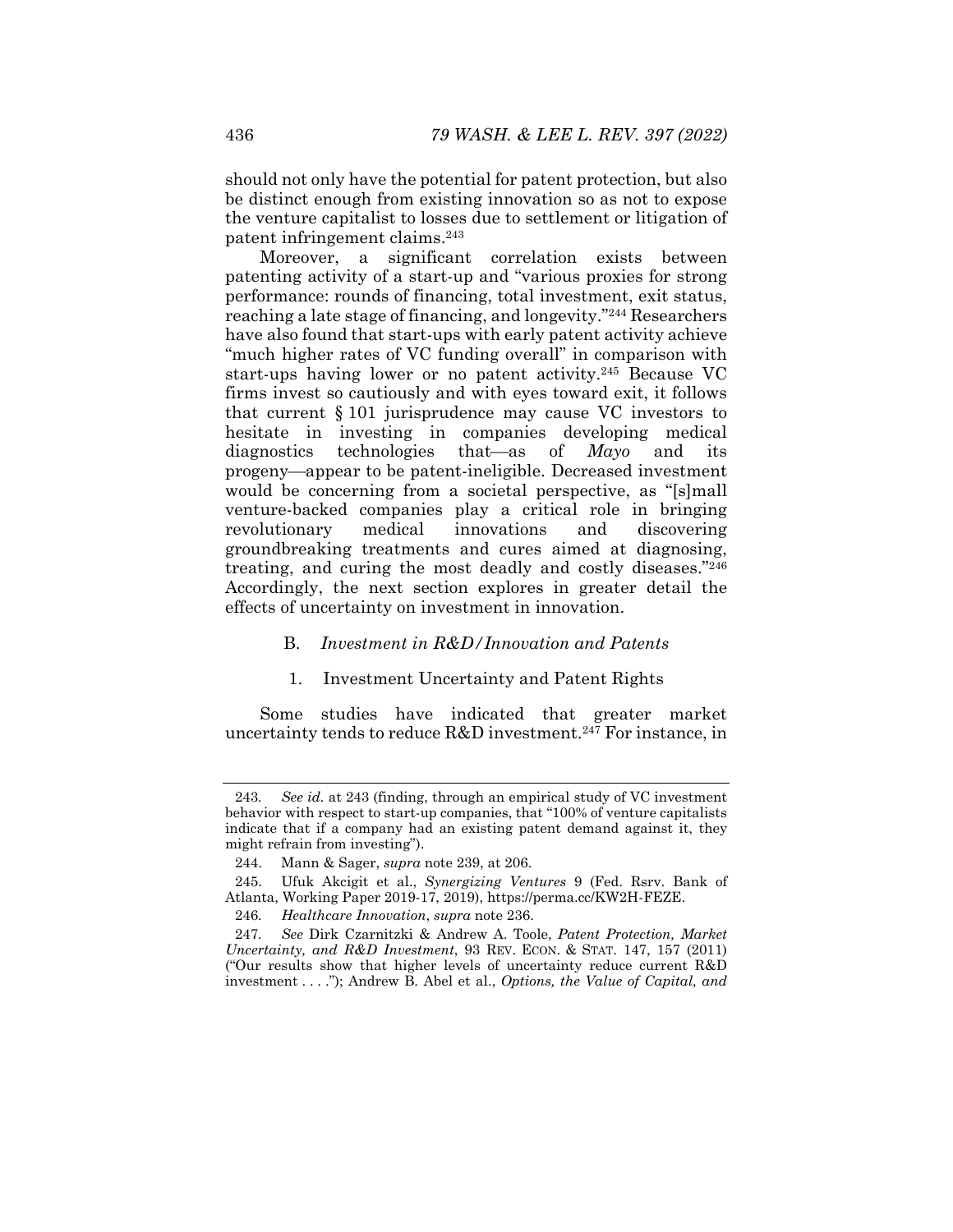a 2011 empirical study about patent protection, R&D investment, and market uncertainty, Czarnitzki and Toole found that patent protection tends to mitigate firms' uncertainty, thereby leading to greater R&D investment.248 Czarnitzki and Toole further found that "patent protection does not mitigate the effect of uncertainty in industries where patents are ineffective."249 Patents are highly effective tools in the biotechnology industry as firms will heavily weigh the probability of obtaining patent protection when deciding whether to invest in developing a new drug or treatment.<sup>250</sup>

#### 2. § 101, Innovation, and Investment in R&D

Uncertainty in how to apply § 101 creates problems for the economic facets of patent law.251 Scholars argue that uncertainty in the scope of patent eligible subject matter poses problems for companies who wish to capitalize on the economic incentives of obtaining a patent for valuable technology.252

*Investment*, 111 Q.J. ECON. 753, 754, 776 (1996) (correlating greater uncertainty with lower incentives for investment).

<sup>248</sup>*. See* Czarnitzki & Toole, *supra* note 247, at 147 (qualifying the finding as dependent on patents serving as an effective means for market protection). 249*. Id.* at 147.

<sup>250</sup>*. See* David J. Kappos & Paul R. Michel, *Supreme Court Patent Decisions Are Stifling Health Care Innovation*, MORNING CONSULT (Oct. 29, 2018, 5:00 A.M.), https://perma.cc/BA2G-5BVT (finding that, absent patent protection, "investors are less interested in funding costly new biomarker diagnostic research. As a result, diseases will go undiagnosed, and patients will suffer the consequences"); Ohlhausen, *supra* note 14, at 125 ("Surveys reveal that patents contribute to incentives to invest, most acutely in the bio-pharmaceutical and medical devices fields . . . .").

<sup>251</sup>*. See* Kevin Madigan & Adam Mossoff, *Turning Gold to Lead: How Patent Eligibility Doctrine Is Undermining U.S. Leadership in Innovation*, 24 GEO. MASON L. REV. 939, 946-47 (2017) (asserting that the recent Supreme Court cases regarding patent eligibility "have injected tremendous legal uncertainty into the U.S. patent system, undermining the ability of inventors, universities, venture capitalists, and companies to make long-term investment decisions in R&D"); Ohlhausen, *supra* note 14, at 122 ("Economic models predict that, for a given invention, expanding patent scope increases the incentive to invent. Weak patent protection may therefore lead to suboptimal investment in technological development.").

<sup>252</sup>*. See, e.g.*, Ohlhausen, *supra* note 14, at 109 ("I worry that today's calls for diluted patent rights often go beyond incremental adjustment and threaten to weaken patents systematically, which could compromise R&D investment.").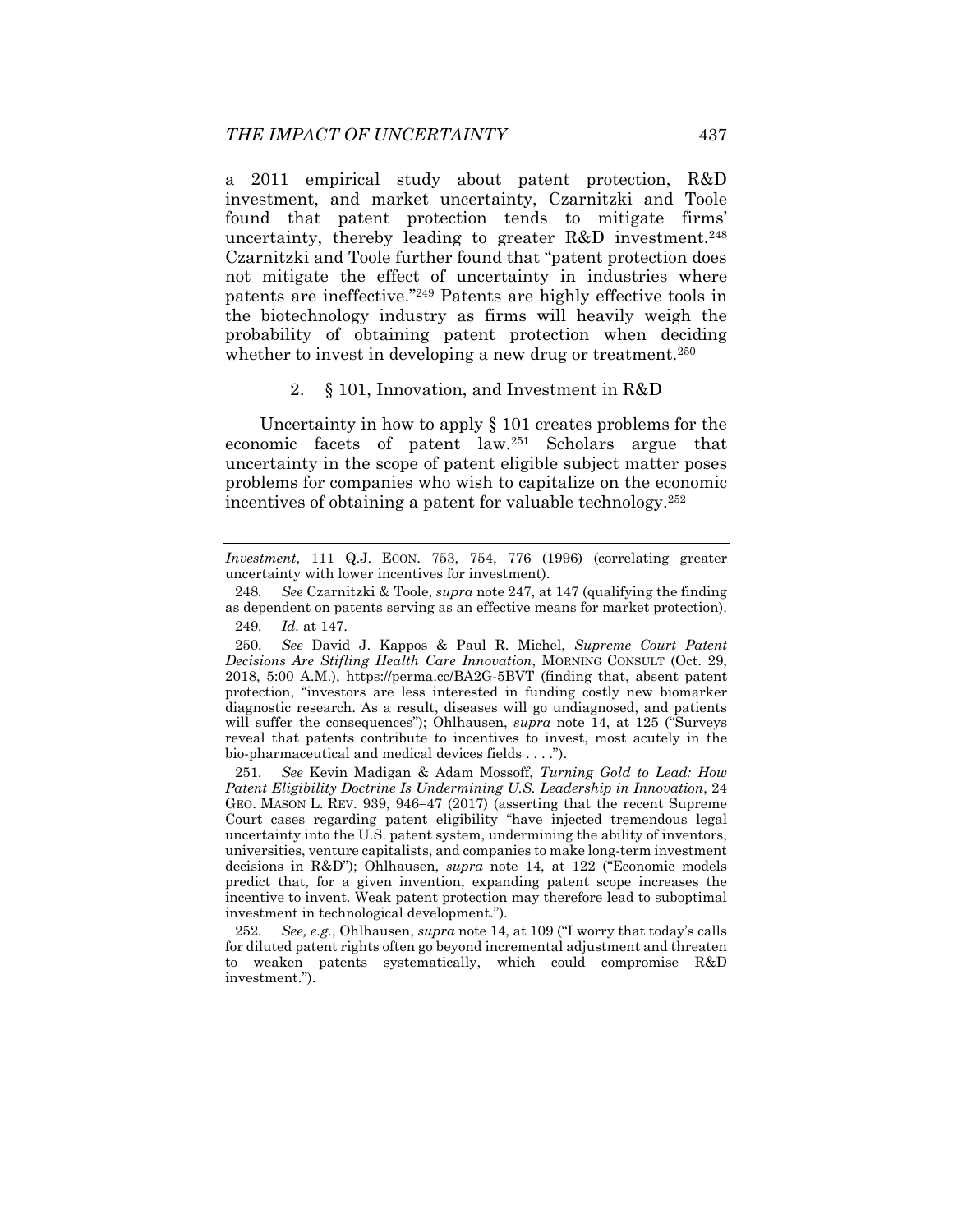Because direct measurements regarding the rate of innovation are difficult or impossible to obtain, legal and economic scholars often use  $R&D$  data<sup>253</sup> and patent counts<sup>254</sup> as proxies for innovation. Closely related to the inquiry central to this Note, a 2020 study on patent eligibility and investment by Professor David O. Taylor demonstrates that recent § 101 jurisprudence has negatively impacted investment-making decisions.255 In his study, Professor Taylor interviewed 475 venture capital and other private equity investors to study the impact of the Supreme Court's recent § 101 cases on investment behaviors.256 Professor Taylor found that 74 percent of investors considered patent eligibility to be an important factor when their firms decide to invest in companies developing new technology.257 Professor Taylor further found that 62 percent of investors "agreed that their firms are less likely to invest [in companies developing patent-ineligible technologies] given the unavailability of patents, while only 20% disagreed."258 Additionally, Professor Taylor found that investors overwhelmingly would decrease investment in industries

258*. Id.* at 2054–55.

<sup>253</sup>*. See, e.g.*, Iain Cockburn & Zvi Griliches, *Industry Effects and Appropriability Measures in the Stock Market's Valuation of R&D and Patents*, 78 AM. ECON. REV. 419, 422 (1988) ("Data on R&D expenditures, where available, are stronger measures of input to the process by which firms produce technical innovation than patents are of its 'output.'"); Glynn S. Lunney Jr., *Patent and Growth: Empirical Evidence from the States*, 87 N.C. L. REV. 1467, 1498-1500 (2009) (utilizing measures of state-level R&D spending to evaluate the relationship between patents and economic growth).

<sup>254</sup>*. See, e.g.*, Madigan & Mossoff, *supra* note 251, at 955–59 (examining patent applications that were rejected by the USPTO but granted in the European and Chinese patent offices, and using that data as a measurement of innovation).

<sup>255</sup>*. See generally* David O. Taylor, *Patent Eligibility and Investment*, 41 CARDOZO L. REV. 2019, 2070 (2020) [hereinafter Taylor, *Patent Eligibility and Investment*] (indicating, among other findings, that "[a]bout 40% of knowledgeable investors indicated that the Court's [eligibility] decisions had somewhat negative or very negative effects on their firms' existing investments").

<sup>256</sup>*. See id.* at 2027 (describing the participants and purpose of his 2020 study).

<sup>257</sup>*. See id.* at 2054 ("About 43% of the respondents strongly agreed that patent eligibility is an important consideration when their firms decide whether to invest in companies developing technology. Another 31% somewhat agreed with the same proposition.").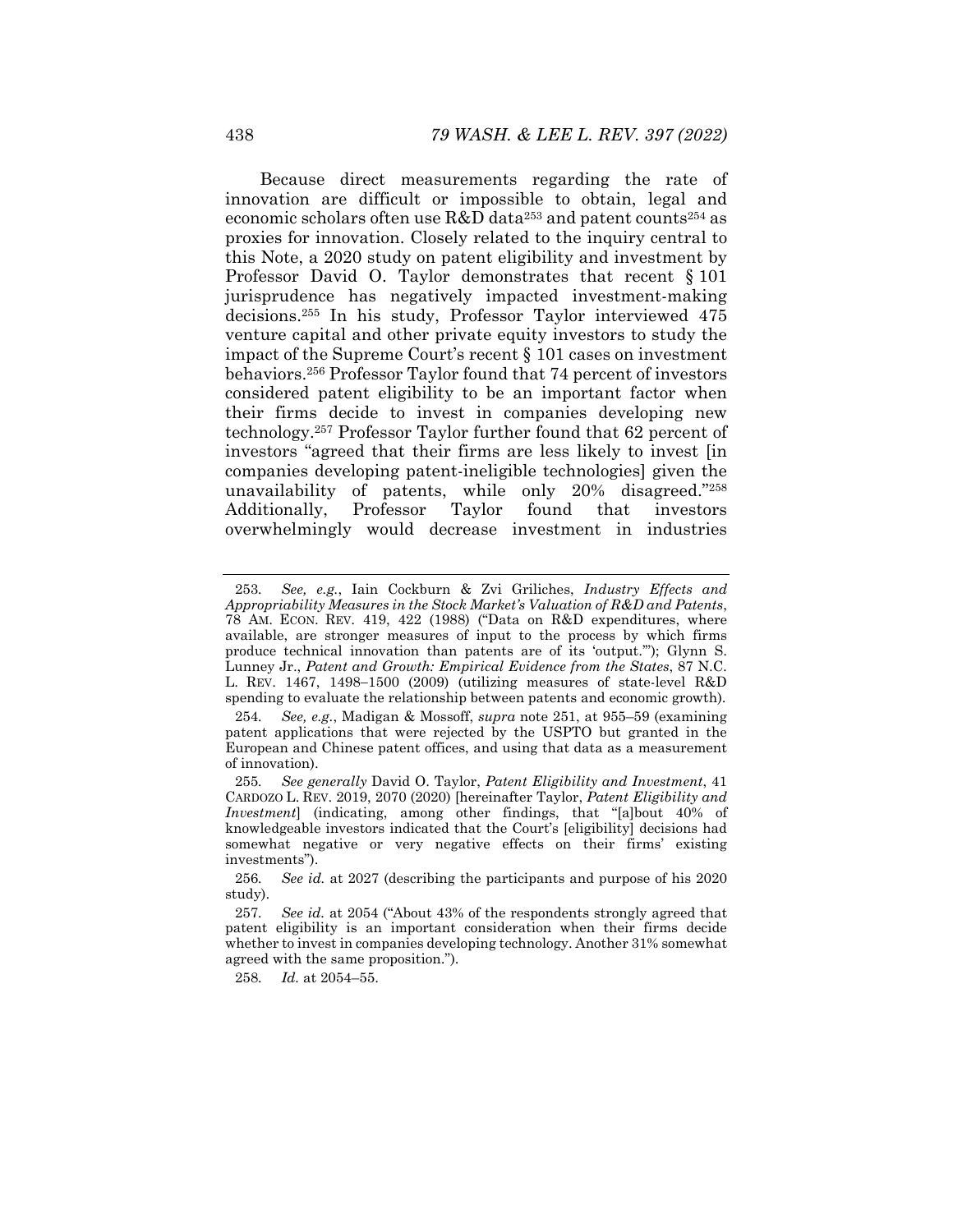lacking patent protection, and that the effect predominated in the pharmaceutical, biotechnology, and medical devices industries.259 Importantly, Professor Taylor's findings confirm "the idea that patents help spur investment in development of technology."260

Likewise, an unpublished study by Professor Arti K. Rai with Professor Colleen Chien indicates that the state of § 101 has led to a slight decline in patent application filings for medical diagnostics across small firms.261 Filings by large firms and nonprofits, however, have grown since *Mayo*.262 Professors Rai and Chien also found that the average first claim length in granted patents for medical diagnostics has increased by 18 percent in the USPTO since 2011.263 Similarly, the average first claim length for medical diagnostics patents granted in the European Patent Office (EPO) has increased by 13 percent since 2011.264 These findings indicate that the scope of patent protection for medical diagnostics patents has narrowed in both the United States and in Europe following 2011, albeit to a greater degree in the United States.265

These professors' findings lend credence to concerns presented by the NVCA in its amicus brief in *Mayo*. As discussed, VC firms look to a company's assets-especially patents or patent protectable technology—and future growth potential when deciding to invest.266 Supporting Prometheus in its amicus brief in *Mayo*, the NVCA argued that rendering

<sup>259.</sup> See id. at 2065–67 ("[A]ccording to these investors, on average each industry would see reduced investment as a result of the elimination of patents . . . . The industries most negatively impacted would be the pharmaceutical, biotechnology, and medical device industries.").

<sup>260</sup>*. Id.* at 2055.

<sup>261</sup>*. See* Arti K. Rai with Colleen Chien, *Intellectual Property in Precision Medicine* 15, fig.4 (Feb. 15, 2018) (unpublished presentation), https://perma.cc/BF88-Z7Z2 (PDF) (graphically depicting the decline in filings of medical diagnostic patent applications post-2014).

<sup>262</sup>*. See id.* at 14, fig.3 (graphically depicting growth in filings by non-profits and large firms of patent applications for medical diagnostics post-2014).

<sup>263</sup>*. Id.* at 19.

<sup>264</sup>*. Id.*

<sup>265</sup>*. See id.* at 20 ("Both EPO and US issued claim lengths are growing; US claim length has grown more than EPO claim length.").

<sup>266.</sup> See supra notes  $238-241$ ,  $244$  and accompanying text.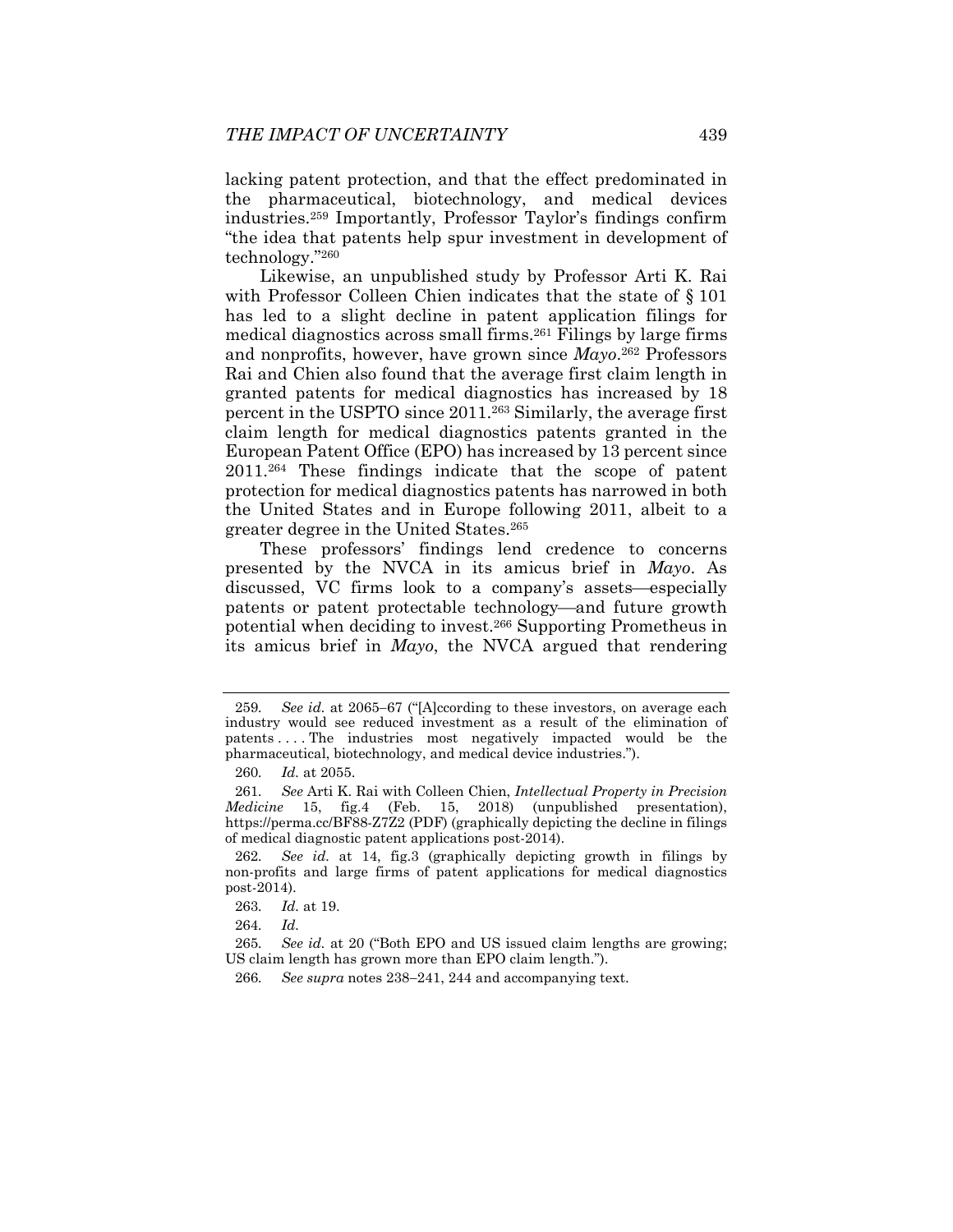diagnostic correlations patent ineligible removes the incentive to invest in companies contributing to personalized medicine.<sup>267</sup> This point matters because "emerging personalized medicine companies do not have access to traditional avenues of funding" for the millions of dollars necessary to transform an idea into a finished, FDA-approved diagnostic technology or treatment.268 Professor Taylor's study demonstrates the veracity of the investment argument, having found a decrease in venture capital investors' willingness to invest in diagnostic technologies post-*Mayo*.269

Moreover, the NVCA asserted that diminished protection of medical diagnostics would "jeopardize[] the billions of dollars venture firms have already invested in personalized medicine companies in reliance on patent protection."270 Professors Rai and Chien's finding of increased claim length in U.S. diagnostic patents may relate to this concern, as one strategy to retain patent protection in the current § 101 environment could be to write increasingly narrow, specific claims.<sup>271</sup>

This Note presents an addition to the discussion of VC investment attitudes in light of recent § 101 jurisprudence and affirms the NVCA's cautionary prediction regarding diagnostic technologies.

# V. METHODOLOGY AND PREDICTIONS

To assess the effects of the Court's jurisprudence on VC investment for diagnostics, this Note empirically analyzes an existing dataset of VC funding across all industries in the United States from  $2006-2010$  and  $2013-2017$ . This Part recounts the study's methodology, hypothesis, and potential limitations.

 <sup>267.</sup> NVCA Brief, *supra* note 17, at 3.

<sup>268</sup>*. Id.* at 7.

<sup>269.</sup> See supra notes 257–259 and accompanying text.

 <sup>270.</sup> NVCA Brief, *supra* note 17, at 3.

 <sup>271.</sup> Alan Douglas Miller & Brian Amos, *Successful Strategies for Diagnostic Method Patents*, 23 J. COM. BIOTECHNOLOGY 39, 42 (2017) (emphasizing the difficulty in obtaining broad diagnostic method claims, but that one possible tactic for improving patentability under  $\S 101$  is to use narrower claims).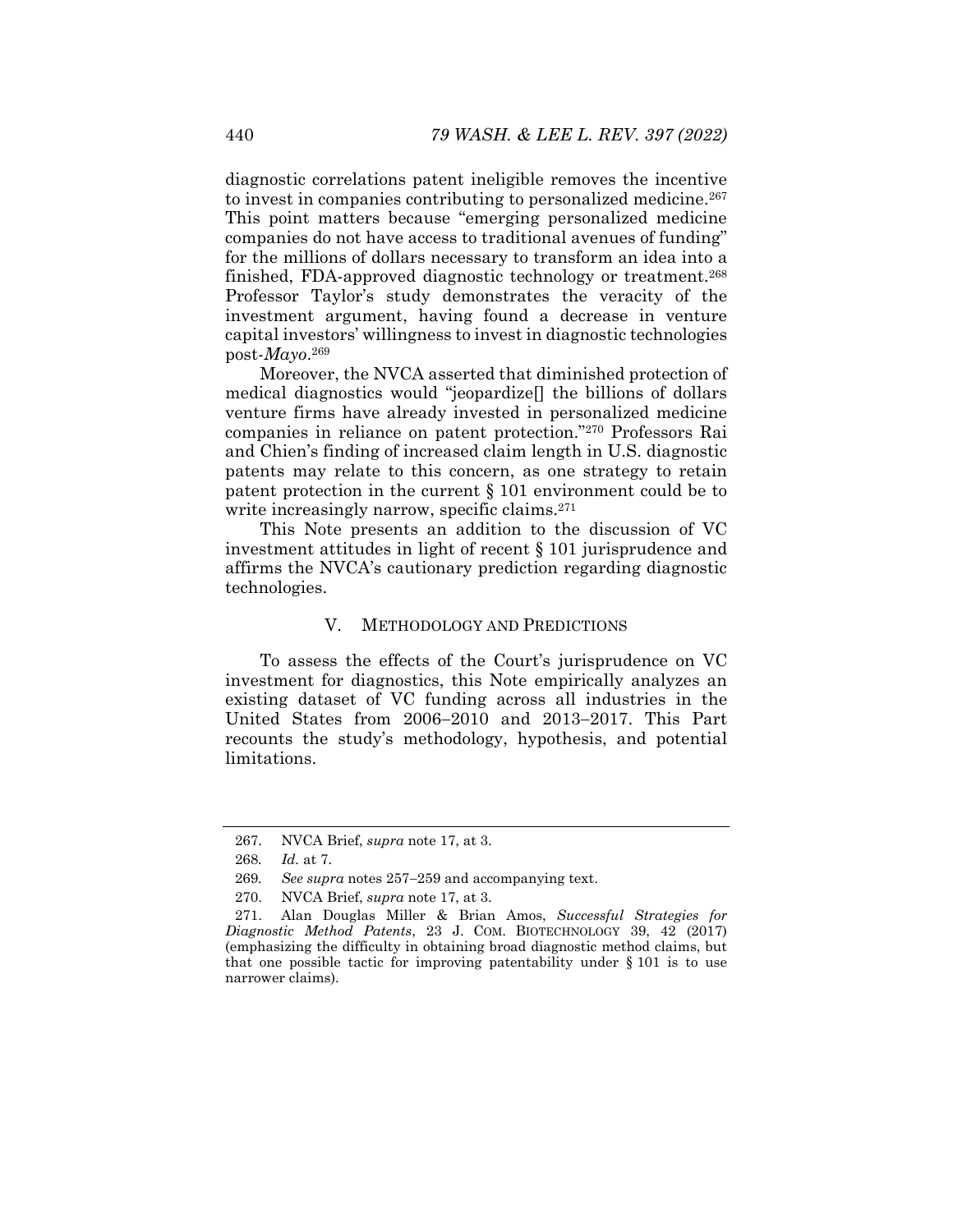# A. *Hypothesis*

Based on anecdotal evidence and caselaw, medical diagnostics appear to be less able to gain patent protection after *Mayo*.272 Moreover, this is widely known within the medical diagnostic and VC industries.273

If the judicial restrictions on patent eligibility for medical diagnostic methods cause VC investors to hesitate to invest in the development of such technology or in companies that plan to develop such technology (for example, investment in start-ups through seed funding), then there will be a relative decrease in VC investment in medical diagnostics following *Mayo* as compared to other technological fields where patent eligibility is unchanged.

#### B. *Dataset*

The Author obtained data for overall VC investment and investment in disease diagnostic technology for the period of  $2006-2017$  using the Pricewater Clearinghouse (PwC) MoneyTree274 tool. The MoneyTree tool includes data for verifiable, VC-backed equity funding of private companies.275 PwC verifies data "via (1) various federal and state regulatory filings; (2) direct confirmation with firm or investor; (3) press release; or (4) credible media sources."276 Notably, the MoneyTree tool excludes data for "[f]unding rounds raised by public companies," "government funding," "[v]enture debt," and various non-equity funding "arrangements."277

276*. Id.* 

277*. Id.*; *see id.* (exemplifying as excludable "business development or R&D arrangements," such as when a company forms an "R&D partnership with a larger corporation," as that situation "is not equity financing nor is it from venture capital firms"). Importantly, these "R&D arrangements" differ from

<sup>272.</sup> See supra notes 137, 212–216 and accompanying text.

<sup>273</sup>*. See supra* notes 210, 267, 270 and accompanying text.

<sup>274</sup>*. See PwC Moneytree*, PWC, https://perma.cc/7WAX-47J7 (last updated 2021) (reporting venture capital investment dollars according to industry, round, and deals per fiscal quarter). The dataset (including quarterly and yearly totals) is accessible here: https://perma.cc/2AAQ-6DDZ.

<sup>275</sup>*. See MoneyTreeTM Definitions: Report Methodology*, PWC (2020), https://perma.cc/NS3K-V22Y ("Funding rounds raised by public companies of any kind on any exchange . . . are excluded from our numbers, even if they received investment by venture firms.").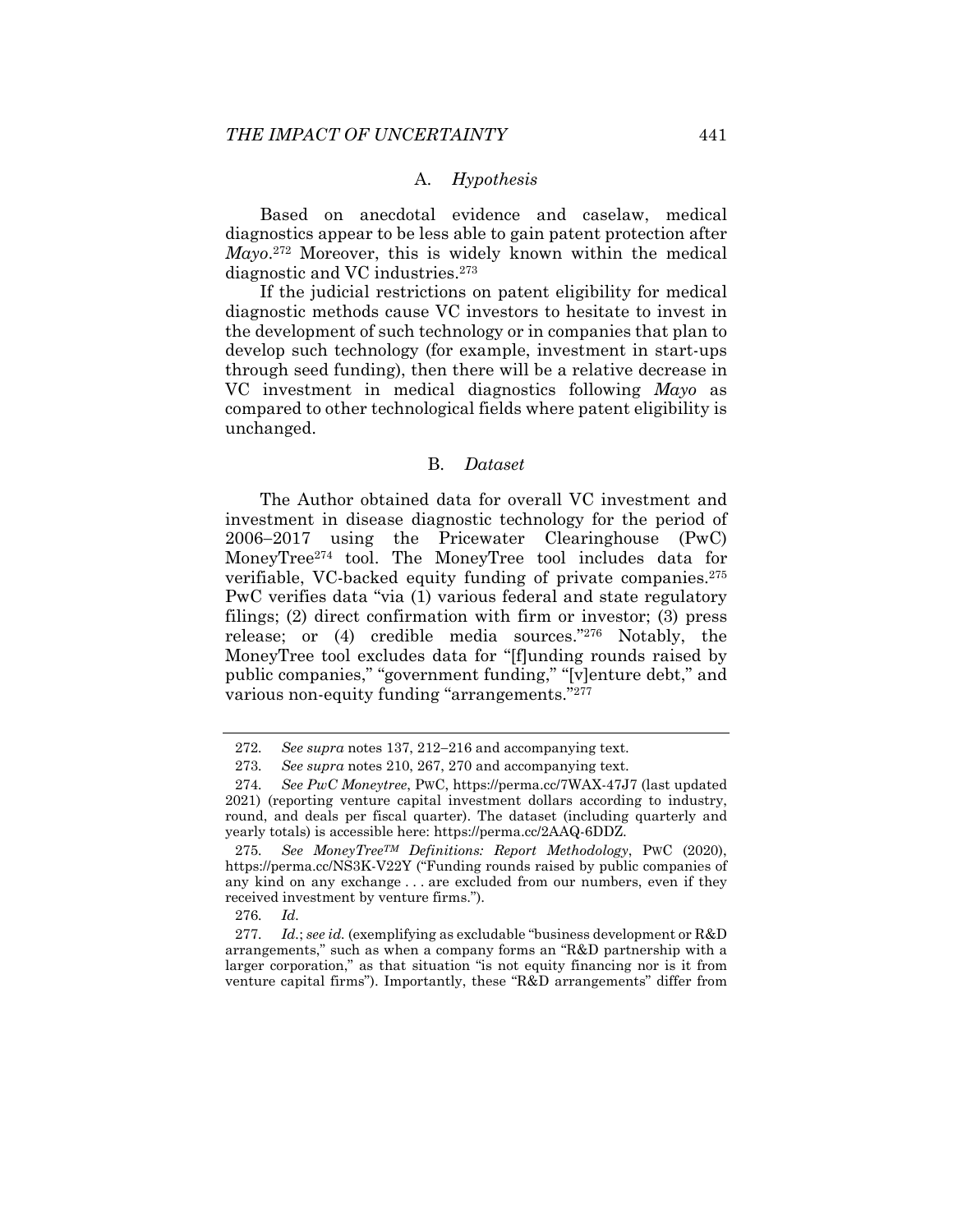To ascertain the impact of *Bilski* and *Mayo* on investment trends, the Author first summed quarterly investment totals within the PwC data to reflect an investment total for each year. Second, the Author coded the yearly totals for overall VC investment and investment in disease diagnostics as a numeric variable.278 The corresponding years were coded too.279 Further, the Author created a binary (dummy) variable corresponding to whether a specific year was pre- or post-*Mayo*.280

# C. *Analytical Method*

The Author conducted a difference-in-difference (DID) analysis to compare change in investment amount over time for disease diagnosis technologies against all other areas of investment (total VC investment). As compared to other analytical methods that may merely indicate a correlation between variables, the results of a DID test demonstrate causation.281 Additionally, DID inherently "[a]ccounts for change/change due to factors other than [the] intervention."282

282*. Id.*

the typical VC equity investments discussed in this Note. *Compare* DELOITTE, LIFE SCIENCES: ACCOUNTING AND FINANCIAL REPORTING UPDATE—INTERPRETIVE GUIDANCE ON RESEARCH AND DEVELOPMENT 2 (2018). https://perma.cc/6VTJ-ZLFX (PDF) (explaining that in "R&D funding arrangements" such as "collaborations [between companies], licensing arrangements, [and] partnerships," "passive third-party investors . . . provide funds to offset the cost of R&D programs in exchange for milestone payments or other forms of consideration"), *with What Is Venture Capital?*, *supra* note 227 ("Once the investment into a company has been made, venture capital [firms] actively engage with a company, providing strategic and operational guidance, connecting entrepreneurs with investors and customers, taking a board seat at the company, and hiring employees.").

 <sup>278.</sup> Data for overall investment and investment in disease diagnostic technologies was stacked within the same numeric variable: [dis\_diagnosis].

 <sup>279.</sup> This was coded as a numeric variable: [year]. When the Author performed the DID analysis in R, this variable was used to define a new binary variable: [post2012].

 <sup>280.</sup> This was coded as a binary variable: [dummy]. When the Author performed the DID estimator analysis in R, this variable was used to define a new binary variable: [treatment].

<sup>281</sup>*. See Difference-in-Difference Estimation*, COLUM. PUB. HEALTH: POPULATION HEALTH METHODS, https://perma.cc/9H77-XPP6 (last updated Dec. 23, 2021, 10:20 AM) ("DID is a quasi-experimental design that makes use of longitudinal data from treatment and control groups to obtain an appropriate counterfactual to estimate a causal effect.").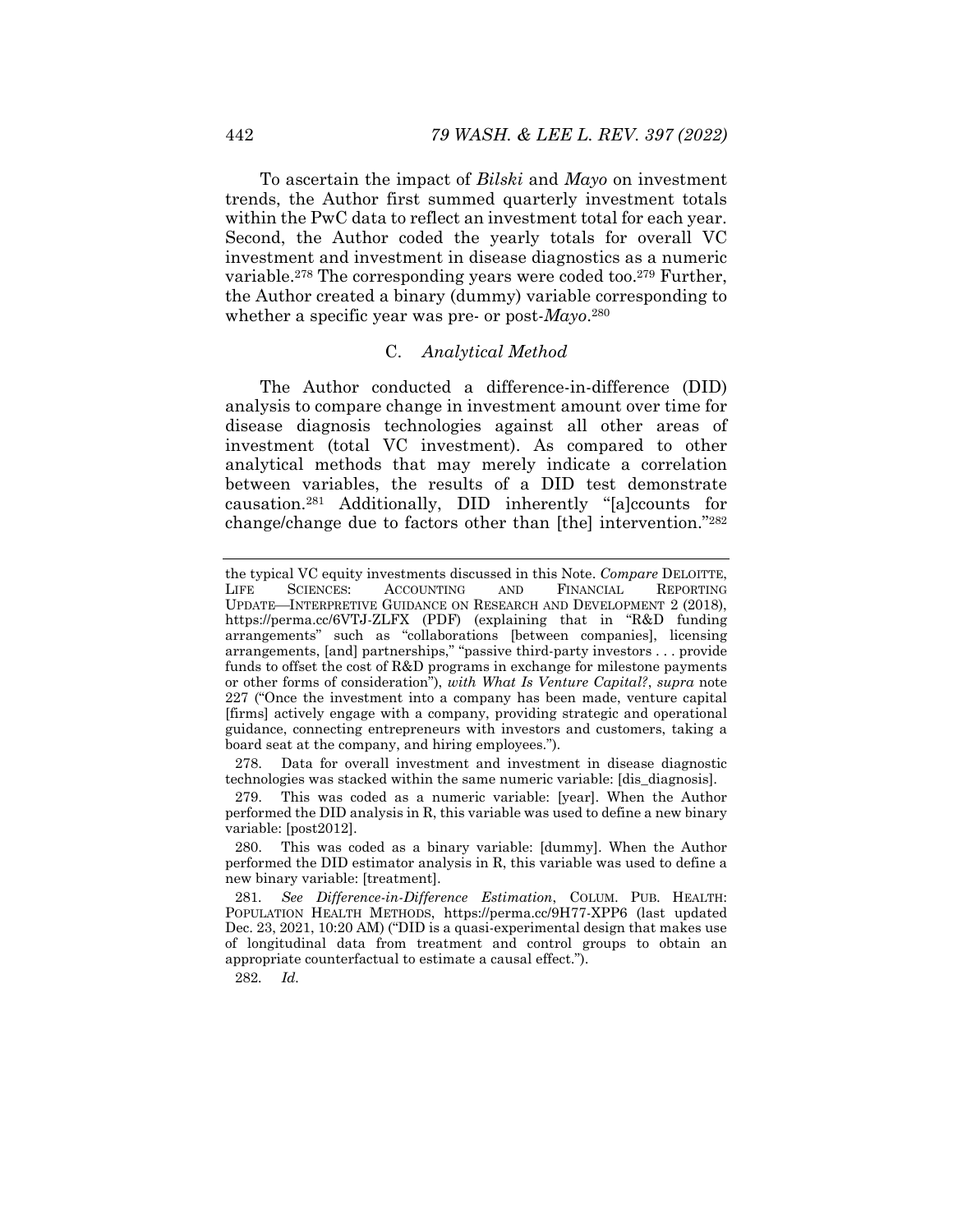Economists and legal scholars routinely utilize the DID technique to analyze the impact of a treatment—for instance, the enactment of a specific policy measure or use of a specific health intervention—on two equivalent groups.<sup>283</sup> The essential assumption regarding equivalence relates to the concept of causation: but for the treatment, both groups would exhibit parallel trends over time.284 This may be examined visually,285 as the Author did in the present study. The Author plotted the average yearly values for total VC investment and for disease diagnosis technologies as a function of time. Both investment categories exhibited a positive trend.

Utilizing 2012 (*Mayo*) as a dividing line to compare the rates of change in total VC investment and investment in disease diagnosis technologies, the Author analyzed data over two four-year intervals of time: 2006–2010 (through *Bilski*) and  $2013-2017$  (following *Mayo*). The present analysis excludes data from 2011–2012 because, given that *Bilski* was decided in 2010 and *Mayo* was decided in 2012, VC investment decisions during that period would not have been affected by both *Bilski* and *Mayo*. Likewise, because the Court decided *Mayo* in 2012, the Author contends that its effects on VC investment may not be seen in full force until the following calendar year. Prior to analyzing the data in R, the Author plotted the data as a line graph to assess whether the parallel-trend assumption was met. The data met the parallel-trend assumption.

# D. *Limitations*

As with most empirical research, the methodology and data source employed in this study have limitations that may affect

<sup>283</sup>*. See generally* Colleen P. Murphy et al., *Note-Taking Mode and Academic Performance in Two Law School Courses*, 68 J. LEGAL EDUC. 207 (2019) (using the DID method to calculate impact on 2L student GPA from use of varied 1L note-taking techniques); Eric M. Gaier et al., *Empirical Analysis of Causation and Damages in Off-Label Marketing Cases*, BATES WHITE ECON. CONSULTING D-7-D-8 (Apr. 2013) (describing the DID technique in the context of proving causation in FDA off-label cases).

<sup>284</sup>*. See Difference-in-Difference Estimation*, *supra* note 281 ("The parallel trend assumption . . . requires that in the absence of treatment, the difference between the 'treatment' and 'control' group is constant over time.").

<sup>285</sup>*. See id.* ("Although there is no statistical test for this assumption, visual inspection is useful when you have observations over many time points.").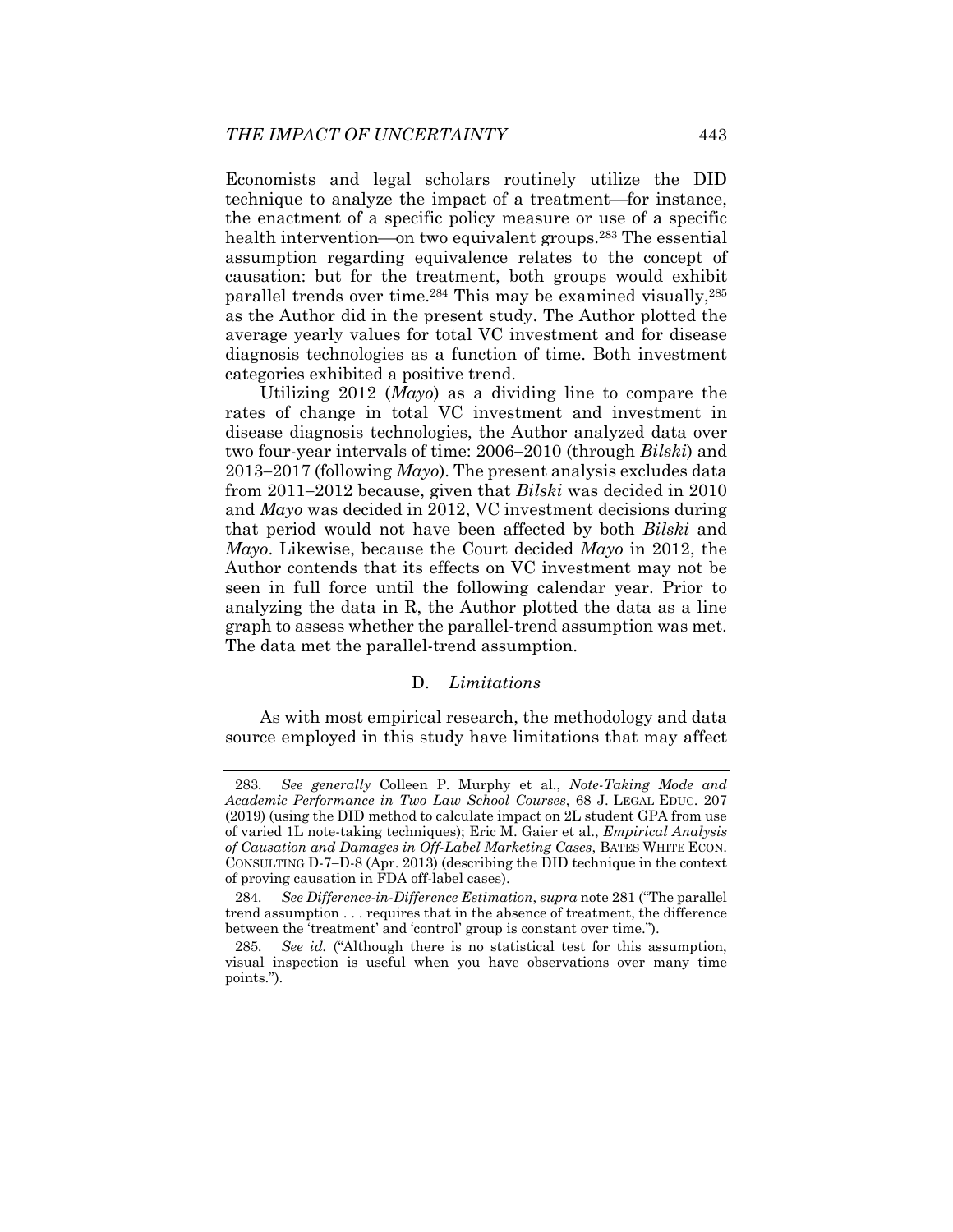the results and implications discussed in the balance of this Note.286 First, investment in research and product development comes from many sources—venture capital, contractual agreements between companies, the federal government, and private company self-funding, to name a few. This analysis only accounts for venture capital investment and must be interpreted with that limitation in mind. As previously discussed, VC firms and the federal government have differing motivations to invest<sup>287</sup> that may impact the volume of investment in medical diagnostic technologies following *Bilski* and *Mayo*.

Second, the Author did not directly collect this data and rather found it in aggregate form. Direct collection of data from VC firms may provide more meaningful results as the investment patterns for disease diagnostics technologies could be attributed to specific firms that target primarily biotech and personalized medicine companies.288 It is possible that firms whose investors keep up with the recent developments in § 101 jurisprudence will tread more lightly than more general VC firms whose investors may not be as informed about the ever-changing doctrine of patentable subject matter.289

Third, the DID analysis—although indirectly accounting for confounding variables because of the comparison of investment trends in medical diagnostics to the counterfactual trend (i.e., other industries that are generally unaffected by *Bilski* and *Mayo*)—does not directly account for factors such as the state of the economy, productivity, poverty levels, and international

<sup>286</sup>*. See, e.g.*, David L. Schwartz, *Explaining the Demise of the Doctrine of Equivalents*, 26 BERKELEY TECH. L.J. 1157, 1187 (2011) ("All projects involving empirical studies of legal decisions have limitations . . . ."); Kathryn Zeiler, *The Future of Empirical Legal Scholarship: Where Might We Go from Here?*, 66 J. LEGAL EDUC. 78, 81 (2016) ("The usefulness of empirical legal research, however, depends heavily on the methods employed to produce it and on the validity of the inferences drawn from reported results.").

<sup>287.</sup> See supra notes 231–235 and accompanying text.

 <sup>288.</sup> Of course, this would be a herculean task. It is impractical to individually survey hundreds of VC firms to collect investment data independently. Utilizing PwC's dataset was a logical alternative for this Note.

<sup>289</sup>*. See, e.g.*, Taylor, *Patent Eligibility and Investment*, *supra* note 255, at 2060 (finding that "while eligibility knowledgeable investors and eligibility unknowledgeable investors both report that patent eligibility is an important consideration when their firms make decisions to invest in companies developing technology, eligibility knowledgeable investors place greater importance on patent eligibility").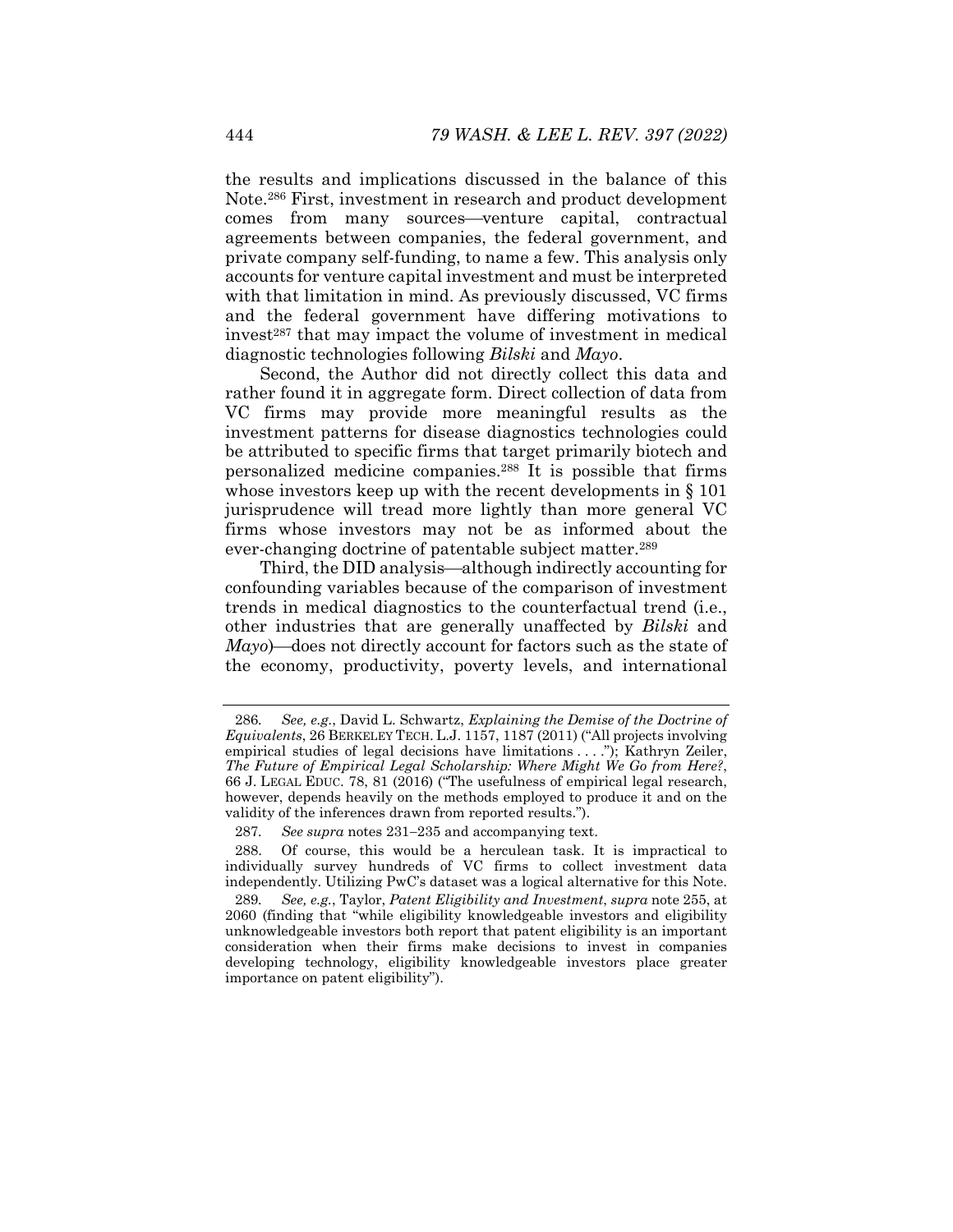affairs. A longer, larger scale project of the same nature as the current study would benefit from direct data collection-and complex econometric modeling as the methodology—to account for some of these potential confounding variables.

#### VI. RESULTS

The Author calculated the DID statistic through two avenues: manually and through an ordinary least-squares (OLS) regression. The Author started by calculating the DID statistic manually. First, the Author calculated the time trend in the control (all technologies) group by subtracting the average yearly investment level post-*Mayo* from the average yearly investment level pre-*Mayo*. Next, the Author calculated the time trend in the "treatment" (disease diagnosis technologies) group by subtracting the average yearly investment level post-*Mayo*  from the average yearly investment level pre-*Mayo*. Lastly, the Author calculated the DID statistic by subtracting the time trend value in the control group from the time trend in the treatment group. Manual calculation of the DID statistic produced a negative value.290 The negative value indicates a negative relationship between *Mayo* (the independent variable) and VC funding for medical diagnostics (the dependent variable).

The Author also ran an OLS regression to confirm the manual DID estimate of the effect of *Mayo* and *Bilski* on the level of VC investment in disease diagnosis technologies and to calculate the significance of that effect.291 The coefficient estimate of the interaction between the treatment (change in § 101 jurisprudence) on the treated group (investment levels in disease diagnosis technologies) matched the manually calculated value.292 Further, the regression data indicated that the negative relationship between *Mayo* and VC investment in medical diagnostics is statistically significant.293 In essence, in

 <sup>290.</sup> The manually calculated DID statistic was -9285961000.

 <sup>291.</sup> The OLS regression model was coded as follows:

reg1 =  $lm$ (dis diagnosis ~post2012 + treatment + post2012\*treatment, data = mayoeffect).

<sup>292.</sup> The coefficient estimate equaled -9.286e<sup>9</sup>.

<sup>293.</sup> The relationship was statistically significant,  $p = 2.82e^{-14}$ ,  $R^2 = 0.9$ . In practical terms, "[s]tatistical significance helps quantify whether a result is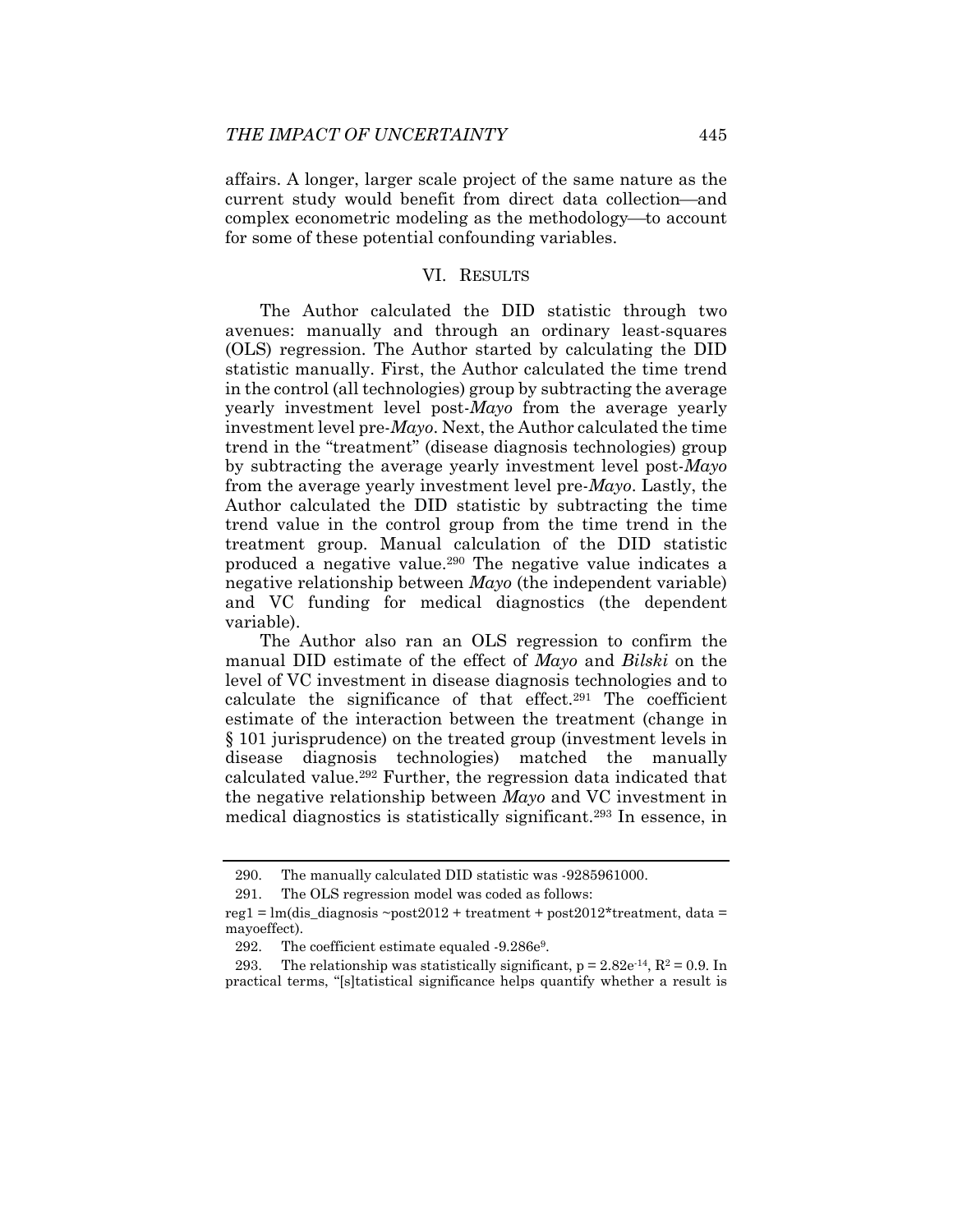the four years following *Mayo*, investment in disease diagnostic technologies was nearly \$9.3 billion dollars lower than it would have been absent *Mayo*. 294 However, it is important to note that the yearly investment totals for disease diagnostic technologies have generally increased in the years following *Mayo*—but they have increased at a lower rate compared to all other industries. Thus, another general way to conceptualize the data is that VC investment for all technologies increased much more than the increase in investment for disease diagnostic technologies over the period analyzed.

# VII. APPLYING DATA TO INNOVATION FRAMEWORK AND § 101 JURISPRUDENCE

This Part describes several key implications from the results discussed above. First, this Note's findings support calls to Congress for reform of § 101 following *Ariosa* and *Athena* to provide greater certainty and clarity regarding patent eligibility of medical diagnostics. As one Federal Circuit judge noted, "The multiple concurring and dissenting opinions regarding the denial[s] of en banc rehearing [of *Athena* and *Ariosa*] are illustrative of how fraught the issue of § 101 eligibility, especially as applied to medical diagnostics patents, is."295 Moreover, Judges Hughes and Moore specifically called on Congress to clarify § 101.296

Many prominent figures in patent law have echoed the Federal Circuit's concerns about patent eligible subject matter in written testimony presented to the Senate Judiciary Committee's Subcommittee on Intellectual Property during the

likely due to chance or to some factor of interest." Amy Gallo, *A Refresher on Statistical Significance*, HARV. BUS. REV. (Feb. 16, 2016), https://perma.cc/E6PZ-7C4L (quoting Tom Redman). The significance level "is usually expressed as a 'p-value,' and the lower the p-value, the less likely the results are due purely to chance." *Id.*

 <sup>294.</sup> This situation is the counterfactual (i.e., had the treated group *not* received treatment, its mean value would be the same distance from the control group in the post-treatment period as it was in the pre-treatment period).

 <sup>295.</sup> Athena Diagnostics, Inc. v. Mayo Collaborative Servs., 927 F.3d 1333, 1337 (Fed. Cir. 2019) (Hughes, J., concurring in the denial of rehearing en banc).

<sup>296</sup>*. See supra* notes 214, 216 and accompanying text.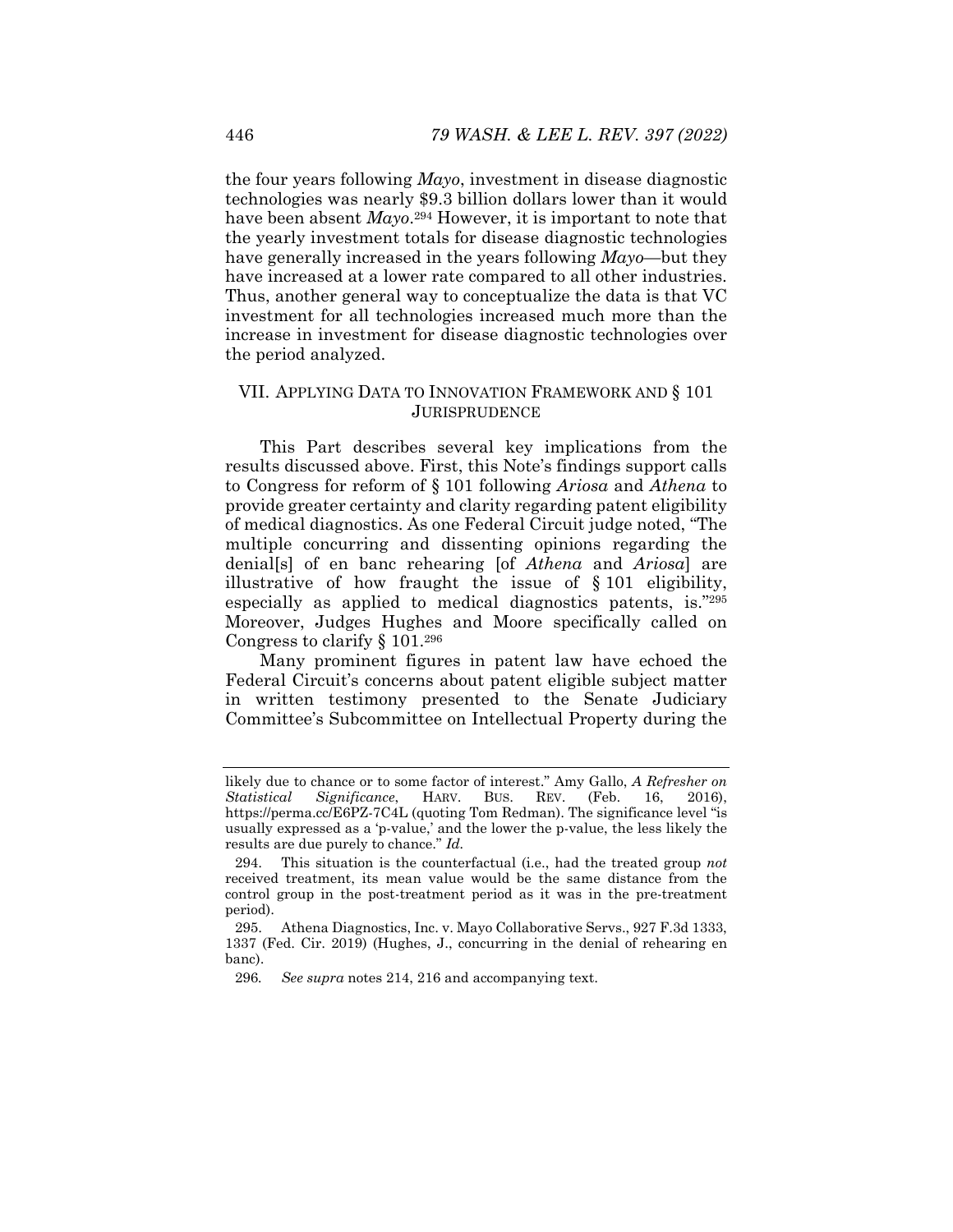June 2019 Senate hearings on "The State of Patent Eligibility in America"297 ("Patent Eligibility Hearings"). For instance, Judge Paul Michel, a retired Chief Judge of the Federal Circuit, stated that "recent cases are unclear, inconsistent with one another and confusing. . . . That applies equally to Supreme Court and Federal Circuit cases."298 Judge Michel specifically mentioned the *Mayo/Alice* regime, asserting that it "conflates eligibility with novelty and non-obviousness...creat[ing] impossible confusion."299 This observation hits at a key point of Judge Linn's concurring opinion in *Ariosa*, in which he called out the *Mayo* Court's "blanket dismissal of conventional post-solution steps" as prohibiting future courts from distinguishing *Mayo* from other diagnostic method patents involving "conventional" steps.300

Similarly, a number of legal academics who study IP and innovation have called for patent eligibility reform. Professor David Taylor's testimony at the Patent Eligibility Hearings emphasized what he saw as several judges "not[ing] they were disturbed" by the Federal Circuit's denial of en banc rehearing in *Ariosa*.301 "[A] resulting concern" stemming from inconsistent and confusing opinions in the judiciary "is that the current [§ 101] environment substantially reduces incentives to invest in research and development."302 The central finding of this Note—that VC firms' investment rate in disease diagnosis technologies has slowed as a result of *Bilski* and *Mayo*—supports that concern. Professor Adam Mossoff's testimony at the Patent Eligibility Hearings in turn stressed the high rates of invalidations and rejections of medical diagnostic patents following *Mayo* and *Alice* as "revealing because the *Alice-Mayo* framework is often accused of being indeterminate

<sup>297</sup>*. The State of Patent Eligibility in America: Hearing Before the S. Judiciary Comm., Subcomm. on Intellectual Property*, 116th Cong. (2019) [hereinafter *The State of Patent Eligibility in America*].

<sup>298</sup>*. Id.* at 3 (statement of Judge Paul Michel, Former C.J., United States Court of Appeals for the Federal Circuit).

<sup>299</sup>*. Id.* at 6.

 <sup>300.</sup> Ariosa Diagnostics, Inc. v. Sequenom, Inc., 788 F.3d 1371, 1381 (Fed. Cir. 2015) (Linn, J., concurring).

 <sup>301.</sup> *The State of Patent Eligibility in America*, *supra* note 297, at 4 (statement of Prof. David O. Taylor, Associate Professor of Law, Southern Methodist University Dedman School of Law).

<sup>302</sup>*. Id.* at 5.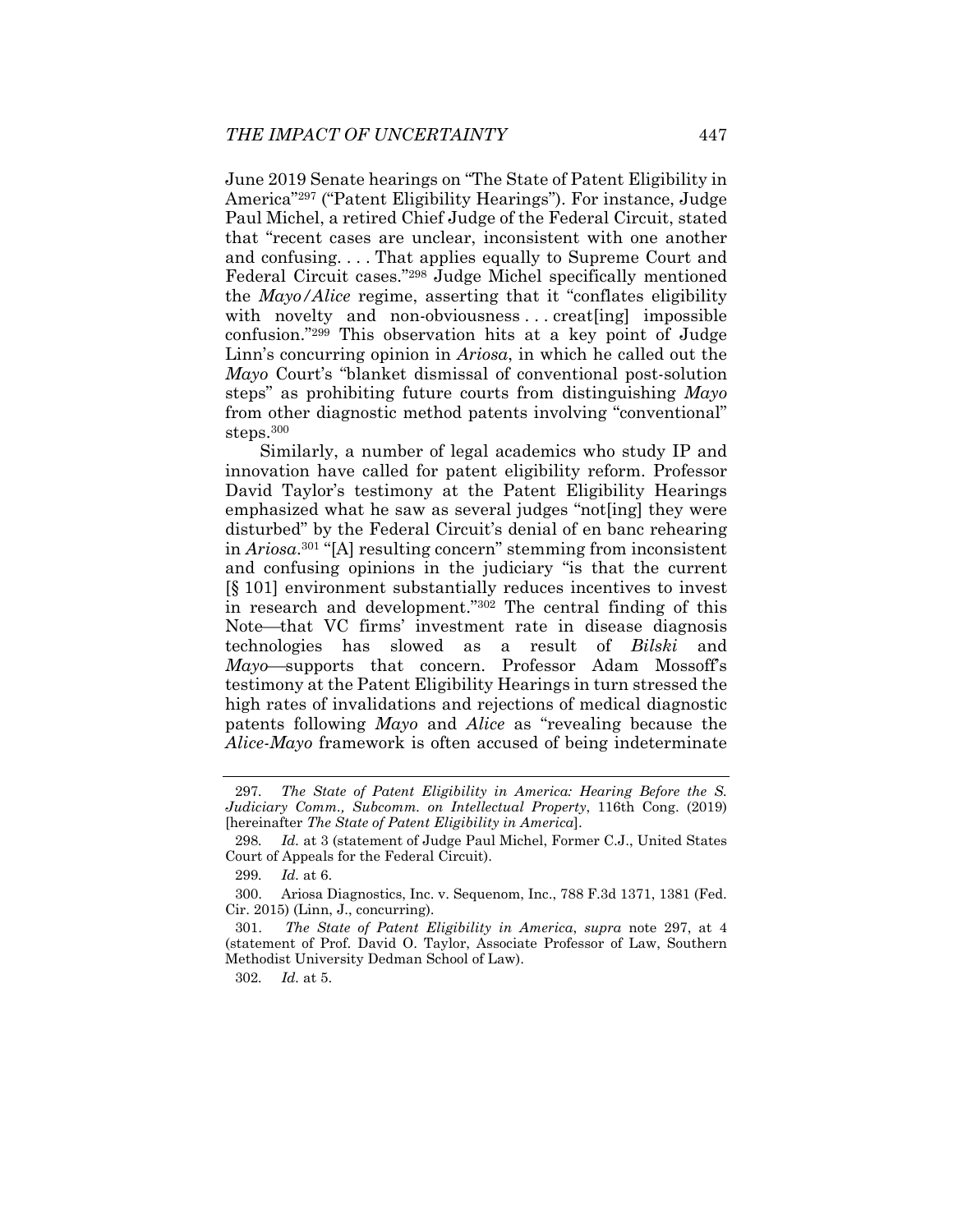and providing little predictability for inventors or lawyers in how a judge or examiner at the USPTO may choose to apply it."303 Professor Mossoff echoed Judge Moore's dissent in the denial of en banc rehearing in *Athena*, averring that § 101 "does appear to offer some predictability: the odds of receiving or keeping a patent under § 101 are not in your favor if you are innovating new products and services in . . . medical diagnostics, medical devices, and other inventions driving the U.S. innovation economy."304

Moreover, Professor Mark Lemley-who is generally supportive of retaining the "two hundred years of rules that have prevented patent law from locking up the fundamental building blocks of nature"<sup>305</sup>—asserted that any reform to  $\S 101$ should "focus narrowly on identified problems in the medical diagnostics business."306 Congress should answer these calls for reform of § 101 in a manner that "target[s] the effect of *Mayo* on medical diagnostics"307 and reinstates incentives to invest in the development of new medical diagnostic technologies.

Second, the present study provides empirical evidence that complements and further supports some of the key findings in Professor Taylor's recent study about investment behavior following *Mayo* and *Alice*. For instance, Professor Taylor found a statistically significant correlation between investors' familiarity with Supreme Court patent eligibility cases and the importance of patent eligibility in making investment decisions.308 Moreover, he posited that the correlation between

<sup>303</sup>*. The State of Patent Eligibility in America*, *supra* note 297, at 8 (statement of Prof. Adam Mossoff, Professor of Law, George Mason University Antonin Scalia School of Law).

<sup>304</sup>*. Id.*; *see* Athena Diagnostics, Inc. v. Mayo Collaborative Servs., 927 F.3d 1333, 1352 (Fed. Cir. 2019) (per curiam) (Moore, J., dissenting from the denial of rehearing en banc) ("Since *Mayo*, we have held every single diagnostic claim in every case before us ineligible."); *id.* at 1354 ("We have turned *Mayo* into a per se rule that diagnostic kits and techniques are ineligible.").

<sup>305</sup>*. The State of Patent Eligibility in America*, *supra* note 297, at 2 (statement of Prof. Mark A. Lemley, Professor of Law, Stanford Law School).

<sup>306</sup>*. Id.* 

<sup>307</sup>*. Id.*

<sup>308</sup>*. See* Taylor, *Patent Eligibility and Investment*, *supra* note 255, at 2060 ("Those with this familiarity reported greater agreement that patent eligibility is an important consideration when their firms decide whether to invest in companies developing technology.").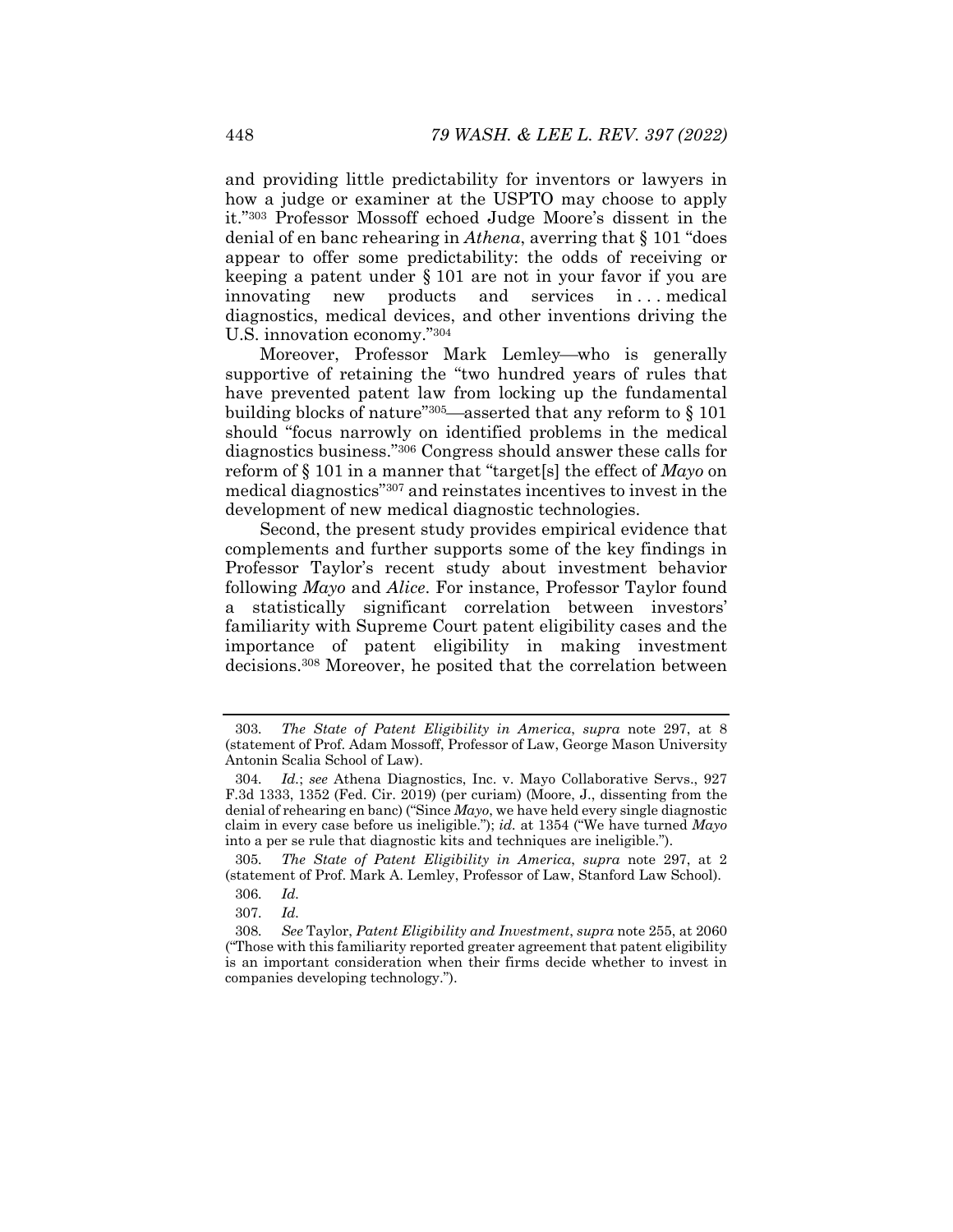investor knowledge of § 101 doctrine and importance of patent eligibility as an investment consideration "may indicate that the more an investor learns about the Supreme Court's eligibility cases, the more that knowledge (here, eligibility) impacts investment decisions."309 Although the empirical study in this Note did not directly measure VC knowledge of § 101 jurisprudence, the NVCA has indicated, through its amicus brief in *Mayo*, that VC firms closely follow—and regard as important—the Supreme Court's precedential decisions impacting patent eligibility of medical diagnostics.310 Indeed, the NVCA indicated that the decline in rate of VC investment in disease diagnostic technologies would follow restrictive interpretations of  $\S$  101 as it applies to medical diagnostics.<sup>311</sup>

The current project also complements Professor Taylor's findings that the Supreme Court's patent eligibility cases caused an overall decrease in investment among 49 percent of firms.312 This finding could help explain the decline in rate of investment in disease diagnosis technologies exemplified through the present study. Although some firms will proceed more cautiously following *Mayo*, *Bilski*, and *Alice*, other firms may continue their investment patterns prior to those cases or even increase investment.313

Third, while the DID analysis shows a relative decrease in VC investment for disease diagnosis technologies as compared to all technologies,314 the raw data indicates that VC investment for disease diagnosis technologies continues to increase. The Author also plotted yearly investment totals for the disease diagnosis technologies through 2019, and that data demonstrates a continued increase in investment for disease diagnosis technologies. This finding suggests that even if patent

314*. See supra* Part VI.

 <sup>309.</sup> Taylor, *Patent Eligibility and Investment*, *supra* note 255, at 2060.

<sup>310.</sup> See supra notes  $229, 267-268$  and accompanying text.

<sup>311.</sup> See supra notes 229, 267–268 and accompanying text.

<sup>312</sup>*. See* Taylor, *Patent Eligibility and Investment*, *supra* note 255, at 2074 (noting as well that "the percentage of these investors who reported increasing investments as a result of the Supreme Court's known eligibility decisions stood at 8%, significantly below the percentage indicating decreased investments at 49%").

<sup>313</sup>*. See id.* at 2074 (highlighting that 9 percent of firm representatives responded "other" to the question of how particular Supreme Court cases affected firm investment decisions).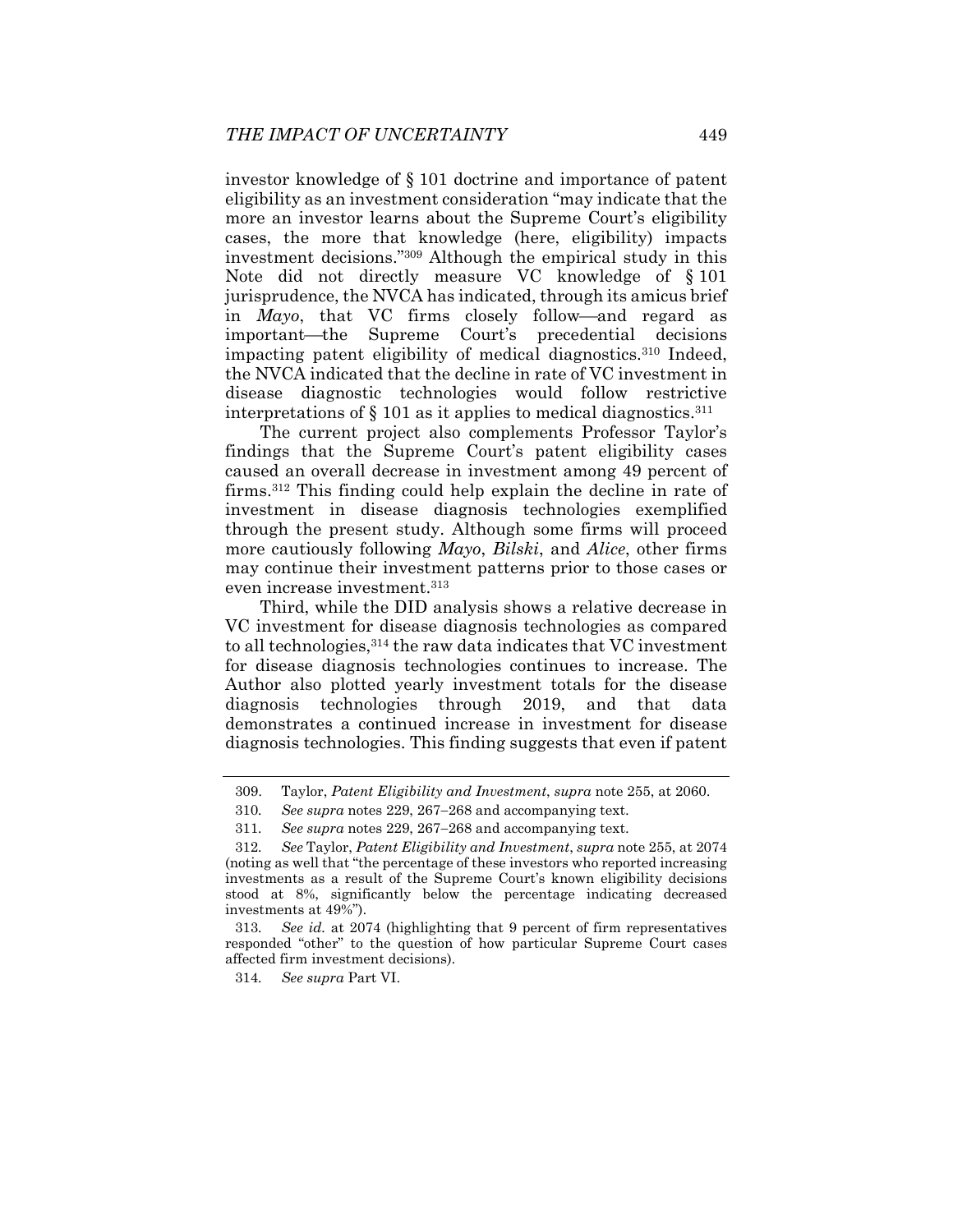rights for medical diagnostics are unavailable, there will still be some innovation in that space. $315$  The question remains, however, if "some" innovation will be enough given the medical field's emphasis on personalized medicine.

Fourth, underinvestment in medical diagnostics may lead to underinvestment in potential treatments, particularly for rare or genetically-based conditions. Medical diagnostics receive immense attention in the scientific community because physicians and researchers need to know how to diagnose a disease in order to create efficacious, *targeted* treatments.316 Knowledge of a disease's biological mechanism will aid researchers in the development of drugs or biologics that uniquely target the biomarkers associated with that disease.<sup>317</sup> For instance, the drugs imatinib and nilotinib were developed using rational drug design to specifically target the BCR-ABL genetic mutation present in patients with CML and Ph-positive ALL.318 Fortunately for innovators developing precision treatments, the Federal Circuit in *Athena* conceded the patent

<sup>315</sup>*. See* Dan L. Burk & Mark A. Lemley, *Policy Levers in Patent Law*, 89 VA. L. REV. 1575, 1586–89 (2003) (discussing ex post rewards and ex ante subsidies for successful innovation and noting that "there is every reason to believe that achieving optimal innovation in different industries will require greater or lesser measures of legal incentive"-and not necessarily patent rights as the legal incentive); Daniel J. Hemel & Lisa Larrimore Ouellette, *Beyond the Patents-Prizes Debate*, 92 TEX. L. REV. 303, 317-19 (2013) (describing the historical use of performance-based prizes to incentivize innovation, and contemporary use of private and U.S. government agency performance-based prize funds to spur developments in STEM); *id.* at  $322-26$ (discussing provisions of the Internal Revenue Code that permit "the expensing of research and experimental expenditures (Section 174) and the credit for increasing research activities (Section 41)").

<sup>316</sup>*. See* Gary Kurtzman, *A Business Model for a New Generation of Diagnostics Companies*, 2 BIOTECH. HEALTHCARE 50, 51 (2005) ("[T]argeted therapies typically require an accompanying diagnostic test to identify candidates for the therapy  $\dots$ "); *id.* at 50 ("We now are able to begin to determine the best treatment approach for some cancers, based on the genetics of the tumor or the genetic makeup of the patient.").

<sup>317</sup>*. See* Soma Mandal et al., *Rational Drug Design*, 625 EUR. J. PHARMACOLOGY 90, 91 (2009) (explaining that small molecule prodrugs bind to a biomolecule that "play[s a] critical role in disease progression" and either  $(1)$ "inhibit[] [its] function," (2) "inhibit[] [its] biomolecular interactions" with other biomolecules, or (3) "activat[e] biomolecules (for normal functions) that are functionally deregulated in some diseases such as cancer").

<sup>318</sup>*. See id.* at 92 (discussing the drugs and their efficacy).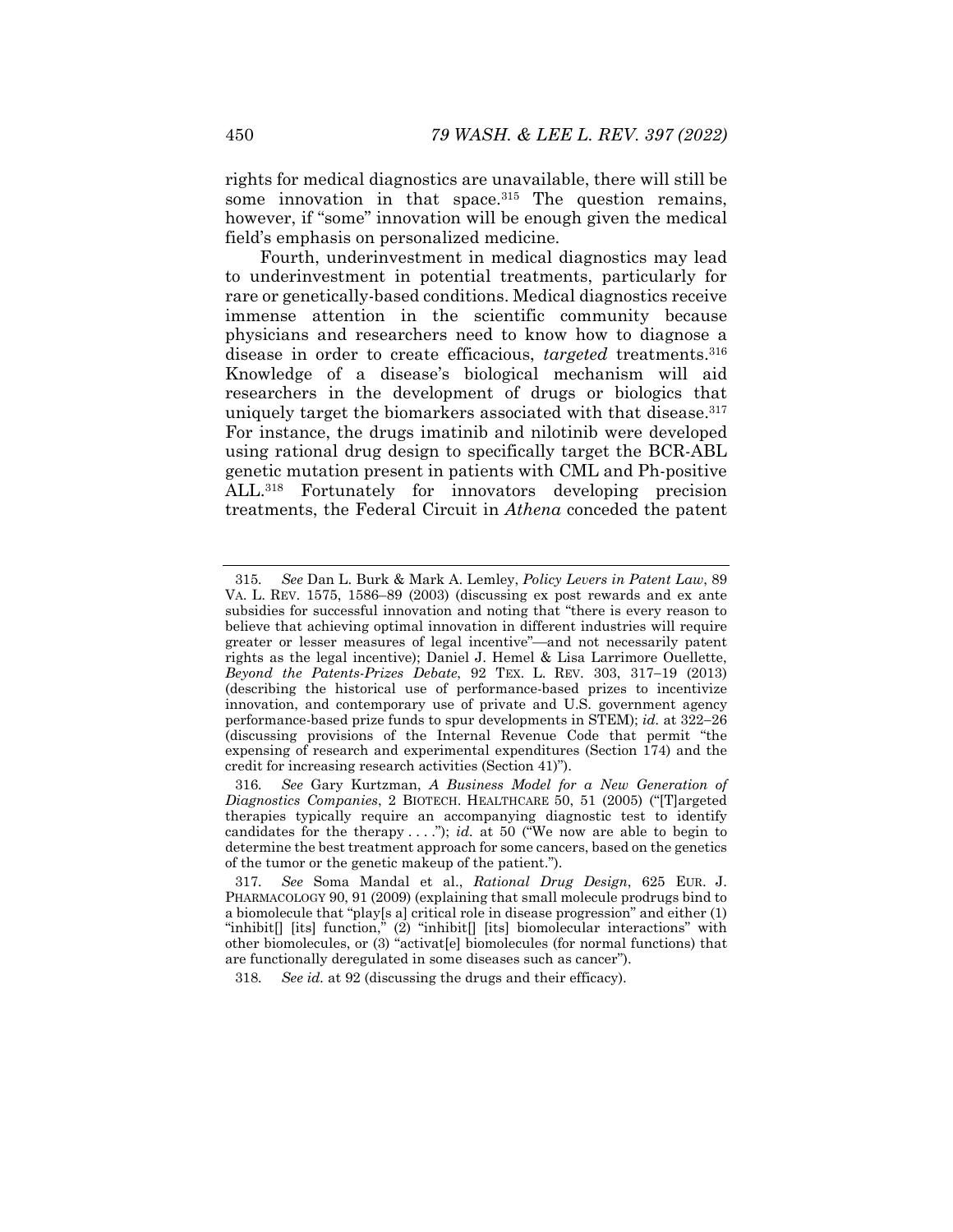eligibility of treatment methods.<sup>319</sup> Small molecule drugs may also be eligible for patent protection under § 101 as chemical compositions.320 However, patent protection for the treatment or drug alone may not be enough to incentivize the up-front R&D costs necessary to identify the biomarker of a disease. Thus, the concerns about decreased funding for R&D of medical diagnostic technologies are certainly credible.

Lastly, the findings of this Note suggest that VC firms employ a higher degree of caution when assessing whether to invest in a company aiming to develop diagnostic technologies. Thus, individuals may face greater barriers in forming start-up companies devoted to researching and developing novel disease diagnostic methods. Indeed, Judge Paul Michel noted this potential consequence of the restrictive § 101 doctrine in his testimony during the Patent Eligibility Hearings.321 But funding for R&D is only step one. The hypothetical company will need funding not only to engage in research to find a biological correlation between a biomarker and a disease and to develop a reliable method of detecting said biomarker, but also to commercialize a diagnostic test, to seek patent protection, and to fund clinical trials to obtain FDA approval.322

<sup>319</sup>*. See* Athena Diagnostics, Inc. v. Mayo Collaborative Servs., 915 F.3d 743, 752–53 (Fed. Cir. 2019), *cert. denied,* 140 S. Ct. 855 (2020) ("Claiming a natural cause of an ailment and well-known means of observing it is not eligible for patent because such a claim in effect only encompasses the natural law itself. But claiming a new treatment for an ailment, albeit using a natural law, is not claiming the natural law.").

<sup>320</sup>*. See* 35 U.S.C. § 101 (enumerating "composition[s] of matter" as a category of patent eligible subject matter).

<sup>321</sup>*. The State of Patent Eligibility in America*, *supra* note 297, at 2 (statement of Judge Paul Michel, Former C.J., United States Court of Appeals for the Federal Circuit) ("Uncertainty, unpredictability, inconsistent results and undue and harmful exclusions of new technologies abound. Consequently, patents are considered unreliable by the very people—business executives and innovation investors like venture capital firms—who make the necessary, but risky, investments. The results point to decreased formation of start-ups  $\dots$ .").

<sup>322</sup>*. See* KEELING ET AL., *supra* note 5, at 1 ("[T]he cost to develop and commercialize a diagnostic is subject to a considerable investment range, depending on the test positioning and novelty.").